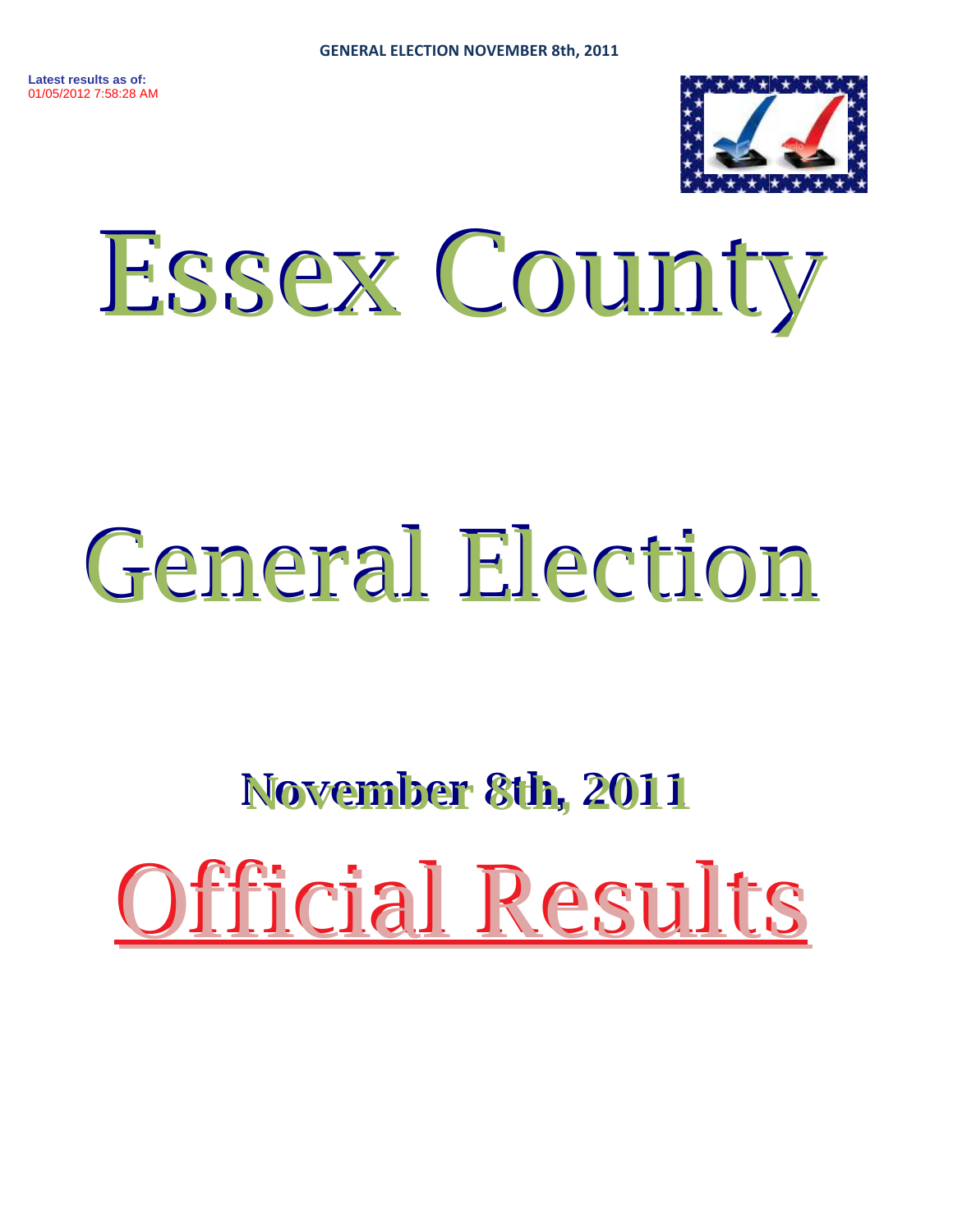# STATE SUPREME COURT JUSTICE

| ALL: 18182<br>John M Silvestri: | 3568 | 19.62% | John M Silvestri: | 3568 | <b>DEMOCRATIC</b>   |
|---------------------------------|------|--------|-------------------|------|---------------------|
| John A Lahtinen:                | 4877 | 26.82% | John A Lahtinen:  | 4132 | <b>REPUBLICAN</b>   |
|                                 |      |        | Robert J Chauvin: | 3860 | <b>REPUBLICAN</b>   |
| Robert J Chauvin:               | 4630 | 25.46% | Ann C Crowell:    | 4157 | <b>REPUBLICAN</b>   |
| Ann C Crowell:                  | 5107 | 28.09% | John A Lahtinen:  | 745  | <b>CONSERVATIVE</b> |
|                                 |      |        | Robert J Chauvin: | 770  | <b>CONSERVATIVE</b> |
|                                 |      |        | Ann C Crowell:    | 950  | <b>CONSERVATIVE</b> |

# COUNTY CLERK

| ALL: | 8579 | Brent L Vosburg:    | 2939 | 34.26% | Brent L Vosburg:    | 2600 | <b>DEMOCRATIC</b>   |
|------|------|---------------------|------|--------|---------------------|------|---------------------|
|      |      |                     |      |        | Joseph A Provoncha: | 4893 | <b>REPUBLICAN</b>   |
|      |      | Joseph A Provoncha: | 5640 | 65.74% | Joseph A Provoncha: | 747  | <b>CONSERVATIVE</b> |
|      |      |                     |      |        | Brent L Vosburg:    | 339  | <b>TRUST AND</b>    |
|      |      |                     |      |        |                     |      | <b>HONESTY</b>      |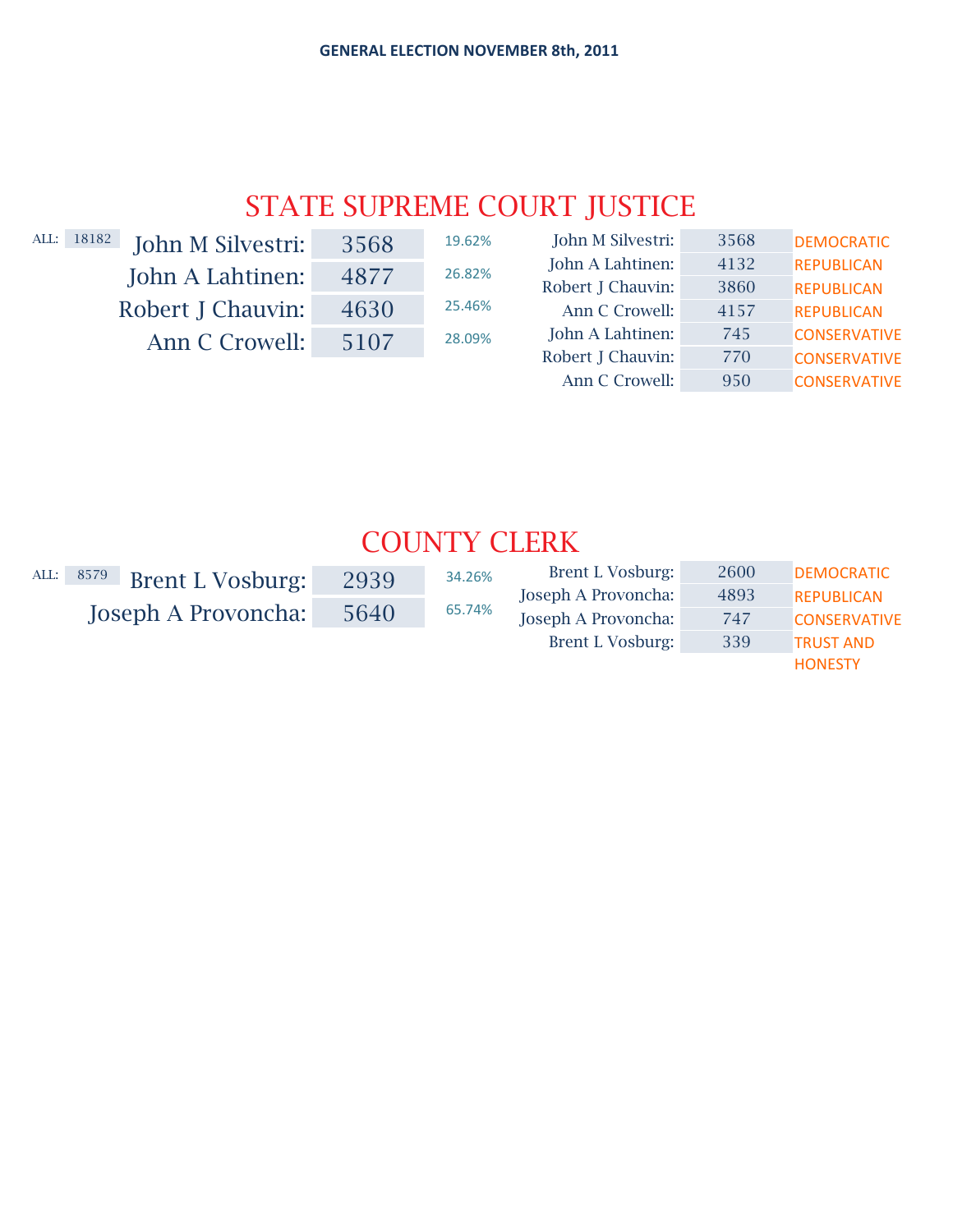# STATEMENT OF CANVASS of Votes Cast at the Primary Election Held November 8th, 2011

# Elec Yr: 2011 Town: CHESTERFIELD Assy Dist 113th - Cong Dist 23rd

|        | STATE SUPREME COURT JUSTICE |     |     | <b>SUPERVISOR</b> |                                   |     |     |
|--------|-----------------------------|-----|-----|-------------------|-----------------------------------|-----|-----|
| 1A:    | John M Silvestri            | 94  | 94  |                   | 5A: Gerald H Morrow               | 213 | 232 |
| 1B:    | John A Lahtinen             | 157 | 187 | $5G$ :            | <b>Gerald H Morrow</b>            | 19  |     |
| 2B:    | <b>Robert J Chauvin</b>     | 148 | 179 |                   | <b>TOWN CLERK</b>                 |     |     |
| 3B:    | Ann C Crowell               | 155 | 192 |                   | 6B: Lynn A Jarvis                 | 252 | 252 |
|        |                             |     |     |                   | <b>TOWN COUNCILMAN</b>            |     |     |
| 1C:    | John A Lahtinen             | 30  |     |                   | 7A: Joseph W Kusalonis            | 176 | 188 |
| $2C$ : | Robert J Chauvin            | 31  |     | 7B:               | <b>Russell L Blaise</b>           | 186 | 186 |
| $3C$ : | Ann C Crowell               | 37  |     |                   | 7G: Joseph W Kusalonis            | 12  |     |
|        | <b>COUNTY CLERK</b>         |     |     |                   | <b>SUPERINTENDENT OF HIGHWAYS</b> |     |     |
| 4A:    | <b>Brent L Vosburg</b>      | 78  | 82  | 9B:               | Philip W Pray                     | 235 | 254 |
| 4B:    | Joseph A Provoncha          | 165 | 191 | 9F:               | Philip W Pray                     | 19  |     |
| $4C$ : | Joseph A Provoncha          | 26  |     |                   | <b>TAX COLLECTOR</b>              |     |     |
|        |                             |     |     |                   | 104: Rruce   Rourgeois Ir         | 224 | 261 |

| 10A: Bruce L Bourgeois Jr |  |
|---------------------------|--|
| 10G: Bruce L Bourgeois Jr |  |

261

# Town: CHESTERFIELD ED: 1

#### STATE SUPREME COURT JUSTICE

4E: Brent L Vosburg 4-1 and 4-1 and 4-1 and 4-1 and 4-1 and 4-1 and 4-1 and 4-1 and 4-1 and 4-1 and 4-1 and 4-1 and 4-1 and 4-1 and 4-1 and 4-1 and 4-1 and 4-1 and 4-1 and 4-1 and 4-1 and 4-1 and 4-1 and 4-1 and 4-1 and 4-

| $1A$ :          | John M Silvestri       | 26              | 5A:               | <b>Gerald H Morrow</b>            | 64 |
|-----------------|------------------------|-----------------|-------------------|-----------------------------------|----|
| 1B:             | John A Lahtinen        | 52              | 5G:               | <b>Gerald H Morrow</b>            | 6  |
| 2B:             | Robert J Chauvin       | 50              | <b>TOWN CLERK</b> |                                   |    |
| 3B:             | Ann C Crowell          | 52              |                   | 6B: Lynn A Jarvis                 | 83 |
|                 |                        |                 |                   | <b>TOWN COUNCILMAN</b>            |    |
| 1C:             | John A Lahtinen        | 9               | 7A:               | Joseph W Kusalonis                | 59 |
| $2C$ :          | Robert J Chauvin       | 12 <sup>°</sup> | 7B:               | Russell L Blaise                  | 64 |
| 3C <sub>i</sub> | Ann C Crowell          | 13              | 7G:               | Joseph W Kusalonis                | 3  |
|                 | <b>COUNTY CLERK</b>    |                 |                   | <b>SUPERINTENDENT OF HIGHWAYS</b> |    |
| 4A:             | <b>Brent L Vosburg</b> | 22              | 9B:               | Philip W Pray                     | 82 |
| 4B:             | Joseph A Provoncha     | 56              | 9F:               | Philip W Pray                     | 7  |
|                 |                        |                 |                   | <b>TAX COLLECTOR</b>              |    |
| $4C$ :          | Joseph A Provoncha     | 9               |                   |                                   |    |
|                 |                        |                 |                   | 10A: Bruce L Bourgeois Jr         | 72 |

**SUPERVISOR** 

10G: Bruce L Bourgeois Jr 11 4E: Brent L Vosburg 2008 1 2009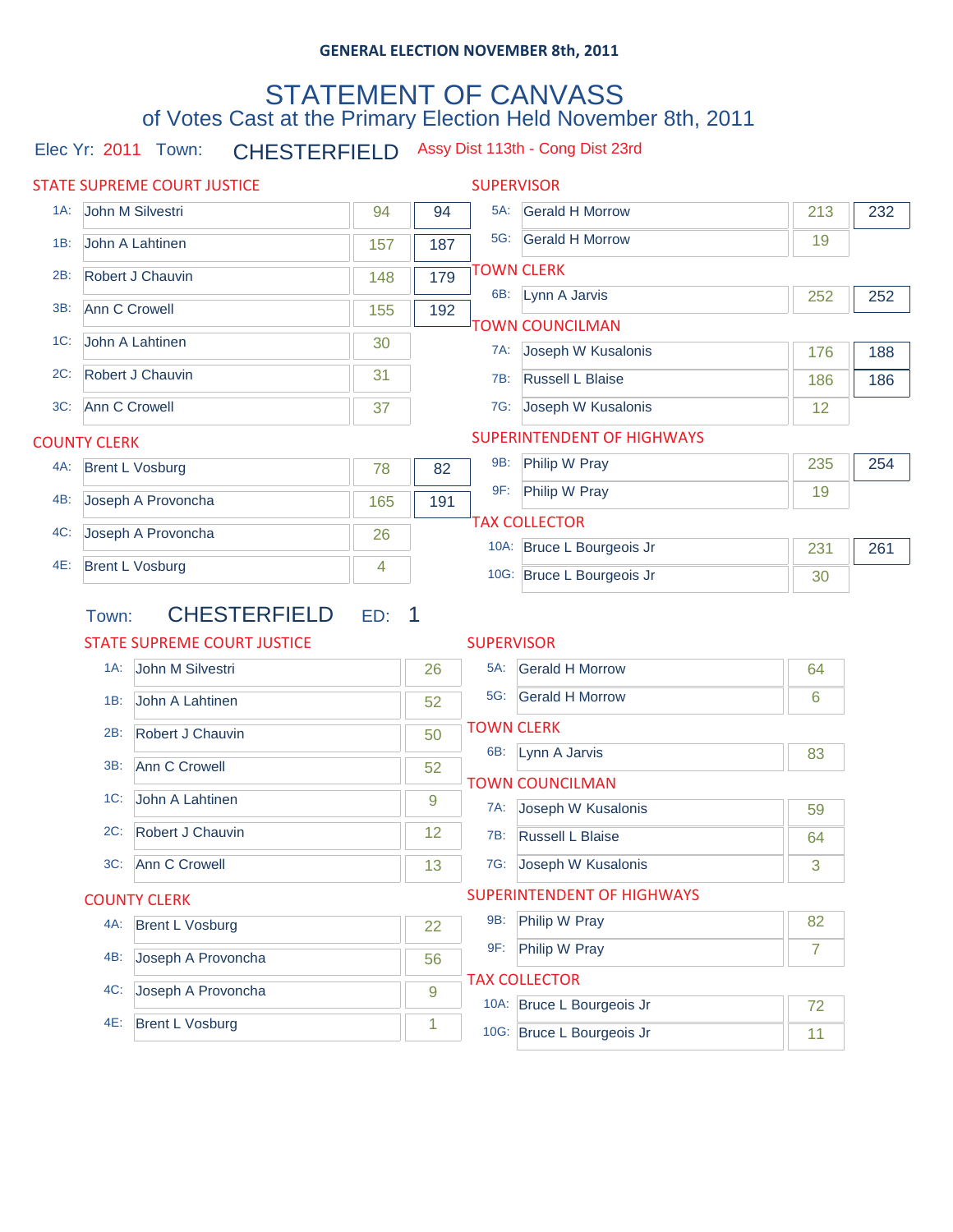# Town: CHESTERFIELD ED: 2

|                 | <b>STATE SUPREME COURT JUSTICE</b> |                | <b>SUPERVISOR</b>                 |                |
|-----------------|------------------------------------|----------------|-----------------------------------|----------------|
| $1A$ :          | John M Silvestri                   | 51             | 5A:<br><b>Gerald H Morrow</b>     | 116            |
| 1B:             | John A Lahtinen                    | 79             | <b>Gerald H Morrow</b><br>5G:     | 9              |
| 2B:             | Robert J Chauvin                   | 77             | <b>TOWN CLERK</b>                 |                |
| 3B:             | <b>Ann C Crowell</b>               | 77             | 6B:<br>Lynn A Jarvis              | 133            |
| 1C <sub>i</sub> | John A Lahtinen                    |                | <b>TOWN COUNCILMAN</b>            |                |
|                 |                                    | 18             | 7A:<br>Joseph W Kusalonis         | 92             |
| 2C:             | Robert J Chauvin                   | 15             | 7B:<br><b>Russell L Blaise</b>    | 98             |
| 3C:             | <b>Ann C Crowell</b>               | 20             | 7G:<br>Joseph W Kusalonis         | 9              |
|                 | <b>COUNTY CLERK</b>                |                | <b>SUPERINTENDENT OF HIGHWAYS</b> |                |
| 4A:             | <b>Brent L Vosburg</b>             | 43             | 9B:<br>Philip W Pray              | 120            |
| 4B:             | Joseph A Provoncha                 | 93             | 9F:<br>Philip W Pray              | 9              |
| 4C:             | Joseph A Provoncha                 | 12             | <b>TAX COLLECTOR</b>              |                |
|                 |                                    |                | 10A: Bruce L Bourgeois Jr         | 127            |
| 4E:             | <b>Brent L Vosburg</b>             | $\overline{2}$ | 10G: Bruce L Bourgeois Jr         | 16             |
| Town:           | <b>CHESTERFIELD</b><br>ED:         | 4              |                                   |                |
|                 | <b>STATE SUPREME COURT JUSTICE</b> |                | <b>SUPERVISOR</b>                 |                |
| 1A:             | John M Silvestri                   | 17             | <b>Gerald H Morrow</b><br>5A:     | 33             |
| 1B:             | John A Lahtinen                    | 26             | <b>Gerald H Morrow</b><br>5G:     | 4              |
| 2B:             | Robert J Chauvin                   | 21             | <b>TOWN CLERK</b>                 |                |
| 3B:             | <b>Ann C Crowell</b>               | 26             | 6B:<br>Lynn A Jarvis              | 36             |
|                 |                                    |                | <b>TOWN COUNCILMAN</b>            |                |
| 1C:             | John A Lahtinen                    | 3              | 7A:<br>Joseph W Kusalonis         | 25             |
| 2C:             | Robert J Chauvin                   | 4              | 7B:<br><b>Russell L Blaise</b>    | 24             |
| 3C:             | <b>Ann C Crowell</b>               | 4              | 7G:<br>Joseph W Kusalonis         | $\overline{0}$ |
|                 | <b>COUNTY CLERK</b>                |                | <b>SUPERINTENDENT OF HIGHWAYS</b> |                |
| 4A:             | <b>Brent L Vosburg</b>             | 13             | 9B:<br>Philip W Pray              | 33             |
| 4B:             | Joseph A Provoncha                 | 16             | 9F:<br>Philip W Pray              | 3              |
| 4C:             | Joseph A Provoncha                 | 5              | <b>TAX COLLECTOR</b>              |                |
|                 |                                    |                | 10A: Bruce L Bourgeois Jr         | 32             |
| 4E:             | <b>Brent L Vosburg</b>             | 1              | 10G: Bruce L Bourgeois Jr         | 3              |
|                 |                                    |                |                                   |                |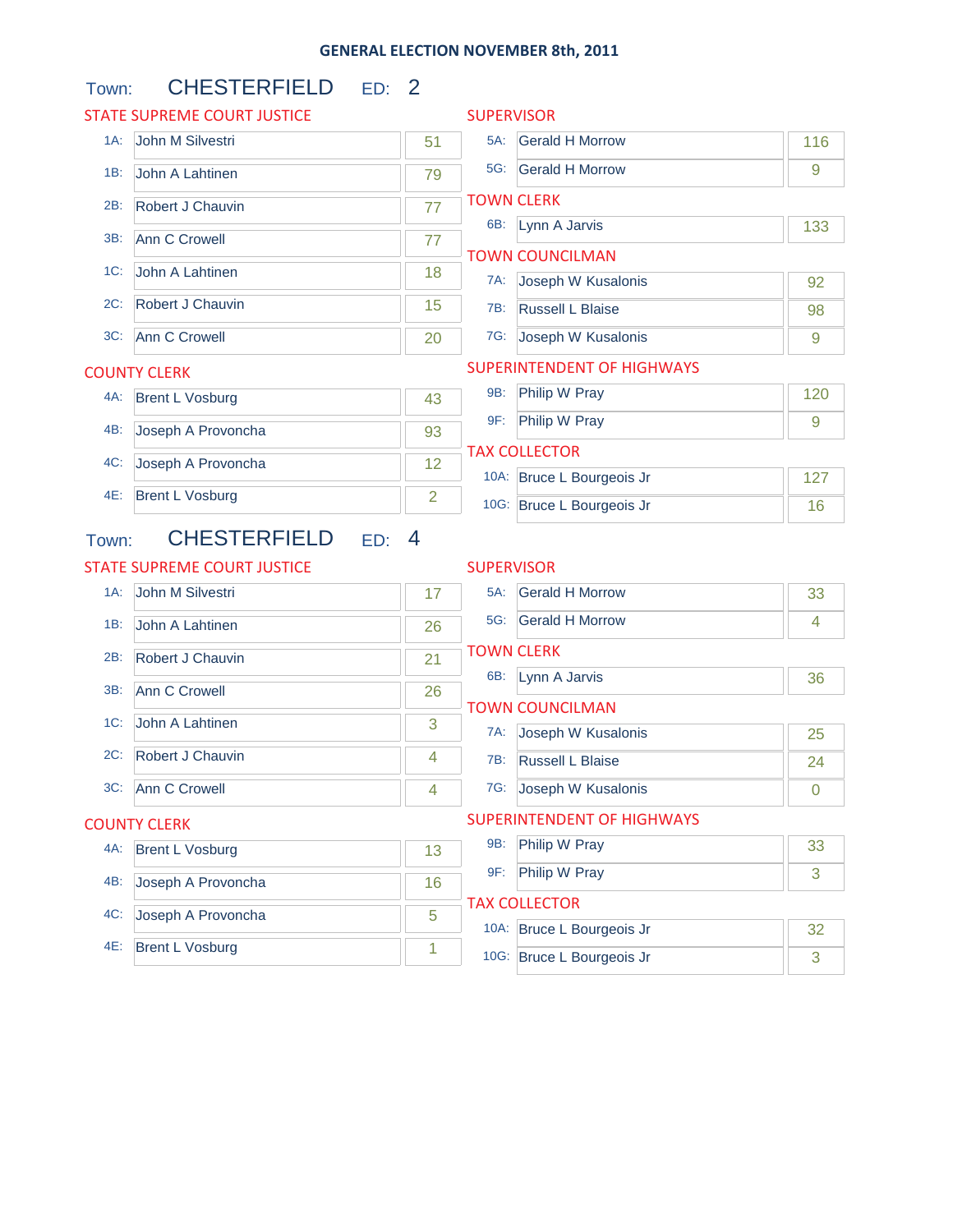# STATEMENT OF CANVASS of Votes Cast at the Primary Election Held November 8th, 2011

# Elec Yr: 2011 Town: CROWN POINT Assy Dist 113th - Cong Dist 23rd

#### STATE SUPREME COURT JUSTICE

#### **SUPERVISOR**

| $1A$ : | John M Silvestri | 262 | 262 | 5A:   | <b>Bethany Kosmider</b>   | 281 | 331 |
|--------|------------------|-----|-----|-------|---------------------------|-----|-----|
| 1B:    | John A Lahtinen  | 364 | 423 | 5B:   | <b>Charles Harrington</b> | 443 | 482 |
| 2B:    | Robert J Chauvin | 374 | 428 | 5G:   | <b>Charles Harrington</b> | 39  |     |
| 3B:    | Ann C Crowell    | 398 | 468 | $5$ : | <b>Bethany Kosmider</b>   | 50  |     |
| $1C$ : | John A Lahtinen  | 59  |     |       | TOWN CLERK/TAX COLLECTOR  |     |     |
|        |                  |     |     |       | 6A: Judy A Mildon         | 234 | 285 |
| $2C$ : | Robert J Chauvin | 54  |     | 6B:   | Linda L Woods             | 488 | 528 |
| $3C$ : | Ann C Crowell    | 70  |     | 6G:   | Linda L Woods             | 40  |     |
|        | OUNTY CLERK:     |     |     | 6!    | Judy A Mildon             | 51  |     |

#### COUNTY CLERK

|     | 4A: Brent L Vosburg    | 205 | 252 |  |
|-----|------------------------|-----|-----|--|
| 4B: | Joseph A Provoncha     | 455 | 502 |  |
|     | 4C: Joseph A Provoncha |     |     |  |
|     | 4E: Brent L Vosburg    |     |     |  |
|     |                        |     |     |  |

# **OWN JUSTICE**

|     | 7B: Arthur S Miclette    |     | 535 |
|-----|--------------------------|-----|-----|
|     | 7F: Marjorie Hurlburt    | 231 | 231 |
| 7J: | <b>Arthur S Miclette</b> |     |     |

#### **OWN COUNCILMAN**

| 8B:    | <b>Charles Mazurowski</b>         | 436 | 478 |
|--------|-----------------------------------|-----|-----|
| 9B:    | <b>Tara Peters</b>                | 425 | 502 |
| $8G$ : | Charles Mazurowski                | 42  |     |
| 9G:    | <b>Tara Peters</b>                | 77  |     |
| 8H:    | Yvonne DuShane                    | 335 | 335 |
| 9H:    | <b>Sherlene E Simpson-Barrows</b> | 163 | 163 |

#### SUPERINTENDENT OF HIGHWAYS

| $10B$ : | Eugene Ingleston |  |
|---------|------------------|--|
|         |                  |  |
|         |                  |  |

# Town: CROWN POINT ED: 1

1A: John M Silvestri 93

#### **SUPERVISOR**

| <b>STATE SUPREME COURT JUSTICE</b> |  |
|------------------------------------|--|
|------------------------------------|--|

| 1B: | John A Lahtinen |  |
|-----|-----------------|--|

- 2B: Robert J Chauvin 149
- 3B: Ann C Crowell 263
- 1C: John A Lahtinen 29
- 2C: Robert J Chauvin 28
- 
- 3C: Ann C Crowell 31

|       | 5A: Bethany Kosmider    | 90  |
|-------|-------------------------|-----|
|       | 5B: Charles Harrington  | 186 |
|       | 5G: Charles Harrington  | 12  |
| $5$ : | <b>Bethany Kosmider</b> | 22  |

#### TOWN CLERK/TAX COLLECTOR

| 6A: Judy A Mildon | 83  |
|-------------------|-----|
| 6B: Linda L Woods | 198 |
| 6G: Linda L Woods | 13  |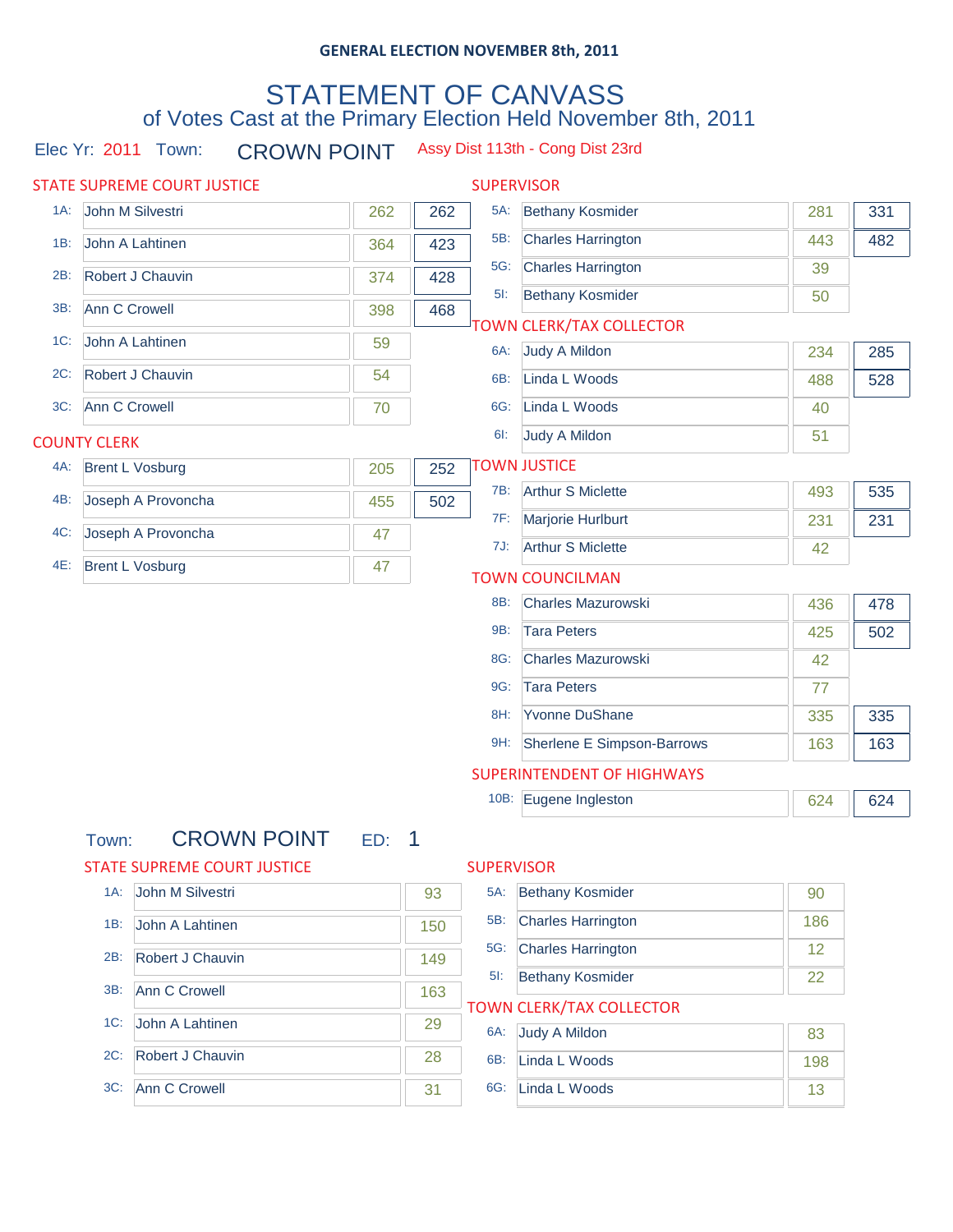|        | <b>COUNTY CLERK</b>                |                | Judy A Mildon<br>6!               | 22  |
|--------|------------------------------------|----------------|-----------------------------------|-----|
| 4A:    | <b>Brent L Vosburg</b>             | 80             | <b>TOWN JUSTICE</b>               |     |
| 4B:    | Joseph A Provoncha                 | 177            | <b>Arthur S Miclette</b><br>7B:   | 202 |
| 4C:    | Joseph A Provoncha                 | 18             | 7F:<br>Marjorie Hurlburt          | 81  |
| 4E:    |                                    |                | <b>Arthur S Miclette</b><br>7J:   | 15  |
|        | <b>Brent L Vosburg</b>             | 17             | <b>TOWN COUNCILMAN</b>            |     |
|        |                                    |                | <b>Charles Mazurowski</b><br>8B:  | 173 |
|        |                                    |                | <b>Tara Peters</b><br>9B:         | 172 |
|        |                                    |                | <b>Charles Mazurowski</b><br>8G:  | 15  |
|        |                                    |                | <b>Tara Peters</b><br>9G:         | 30  |
|        |                                    |                | <b>Yvonne DuShane</b><br>8H:      | 119 |
|        |                                    |                | Sherlene E Simpson-Barrows<br>9H: | 61  |
|        |                                    |                | <b>SUPERINTENDENT OF HIGHWAYS</b> |     |
|        |                                    |                | 10B: Eugene Ingleston             | 240 |
| Town:  | <b>CROWN POINT</b><br>ED: 2        |                |                                   |     |
|        | <b>STATE SUPREME COURT JUSTICE</b> |                | <b>SUPERVISOR</b>                 |     |
| 1A:    | John M Silvestri                   | 56             | <b>Bethany Kosmider</b><br>5A:    | 70  |
| 1B:    | John A Lahtinen                    | 63             | <b>Charles Harrington</b><br>5B:  | 78  |
| 2B:    |                                    |                | <b>Charles Harrington</b><br>5G:  | 11  |
|        | Robert J Chauvin                   | 63             | <b>Bethany Kosmider</b><br>5!     | 14  |
| 3B:    | <b>Ann C Crowell</b>               | 67             | <b>TOWN CLERK/TAX COLLECTOR</b>   |     |
| $1C$ : | John A Lahtinen                    | 11             | Judy A Mildon<br>6A:              | 44  |
| $2C$ : | Robert J Chauvin                   | $\overline{9}$ | Linda L Woods<br>6B:              | 102 |
| $3C$ : | Ann C Crowell                      | 12             | Linda L Woods<br>6G:              | 12  |
|        | <b>COUNTY CLERK</b>                |                | Judy A Mildon<br>6I:              | 10  |
| 4A:    | <b>Brent L Vosburg</b>             | 47             | <b>TOWN JUSTICE</b>               |     |
| 4B:    | Joseph A Provoncha                 | 85             | <b>Arthur S Miclette</b><br>7B:   | 96  |
|        |                                    |                | Marjorie Hurlburt<br>7F:          | 56  |
| $4C$ : | Joseph A Provoncha                 | 10             | <b>Arthur S Miclette</b><br>7J:   | 9   |
| 4E:    | <b>Brent L Vosburg</b>             | 12             | <b>TOWN COUNCILMAN</b>            |     |
|        |                                    |                | 8B:<br><b>Charles Mazurowski</b>  | 85  |
|        |                                    |                | <b>Tara Peters</b><br>9B:         | 85  |
|        |                                    |                | <b>Charles Mazurowski</b><br>8G:  | 10  |
|        |                                    |                | <b>Tara Peters</b><br>9G:         | 14  |
|        |                                    |                | <b>Yvonne DuShane</b><br>8H:      | 82  |
|        |                                    |                |                                   |     |

| 10B: Eugene Ingleston | 135 |
|-----------------------|-----|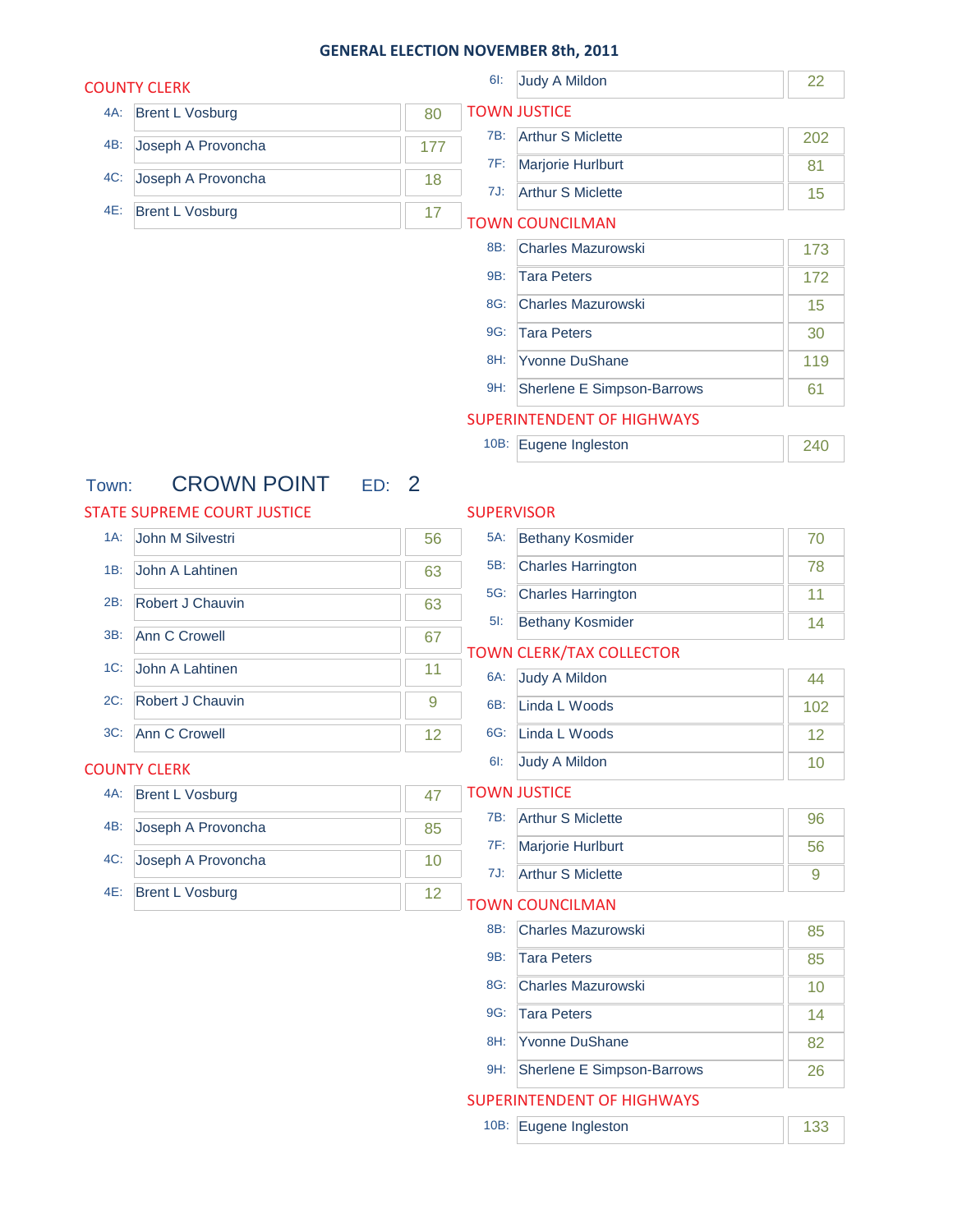# Town: **CROWN POINT** ED: 3

### STATE SUPREME COURT JUSTICE

# 1A: John M Silvestri 113 1B: John A Lahtinen 151 2B: Robert J Chauvin 162 3B: Ann C Crowell 168 1C: John A Lahtinen 19 2C: Robert J Chauvin 17 3C: Ann C Crowell 27 COUNTY CLERK

# 4A: Brent L Vosburg 78 4B: Joseph A Provoncha 193 4C: Joseph A Provoncha 19 4E: Brent L Vosburg 18

#### **SUPERVISOR**

| 5A:   | <b>Bethany Kosmider</b> | 121 |
|-------|-------------------------|-----|
|       | 5B: Charles Harrington  | 179 |
|       | 5G: Charles Harrington  | 16  |
| $5$ : | <b>Bethany Kosmider</b> |     |

#### TOWN CLERK/TAX COLLECTOR

|    | 6A: Judy A Mildon | 107 |
|----|-------------------|-----|
|    | 6B: Linda L Woods | 188 |
|    | 6G: Linda L Woods | 15  |
| 6! | Judy A Mildon     | 19  |

## TOWN JUSTICE

|     | 7B: Arthur S Miclette    |  |
|-----|--------------------------|--|
|     | 7F: Marjorie Hurlburt    |  |
| 7J: | <b>Arthur S Miclette</b> |  |

#### TOWN COUNCILMAN

|     | 8B: Charles Mazurowski            | 178 |
|-----|-----------------------------------|-----|
| 9B: | <b>Tara Peters</b>                | 168 |
|     | 8G: Charles Mazurowski            | 17  |
|     | 9G: Tara Peters                   | 33  |
|     | 8H: Yvonne DuShane                | 134 |
| 9H: | <b>Sherlene E Simpson-Barrows</b> | 76  |

|  | 10B: Eugene Ingleston |  | $\parallel$ 251 |
|--|-----------------------|--|-----------------|
|--|-----------------------|--|-----------------|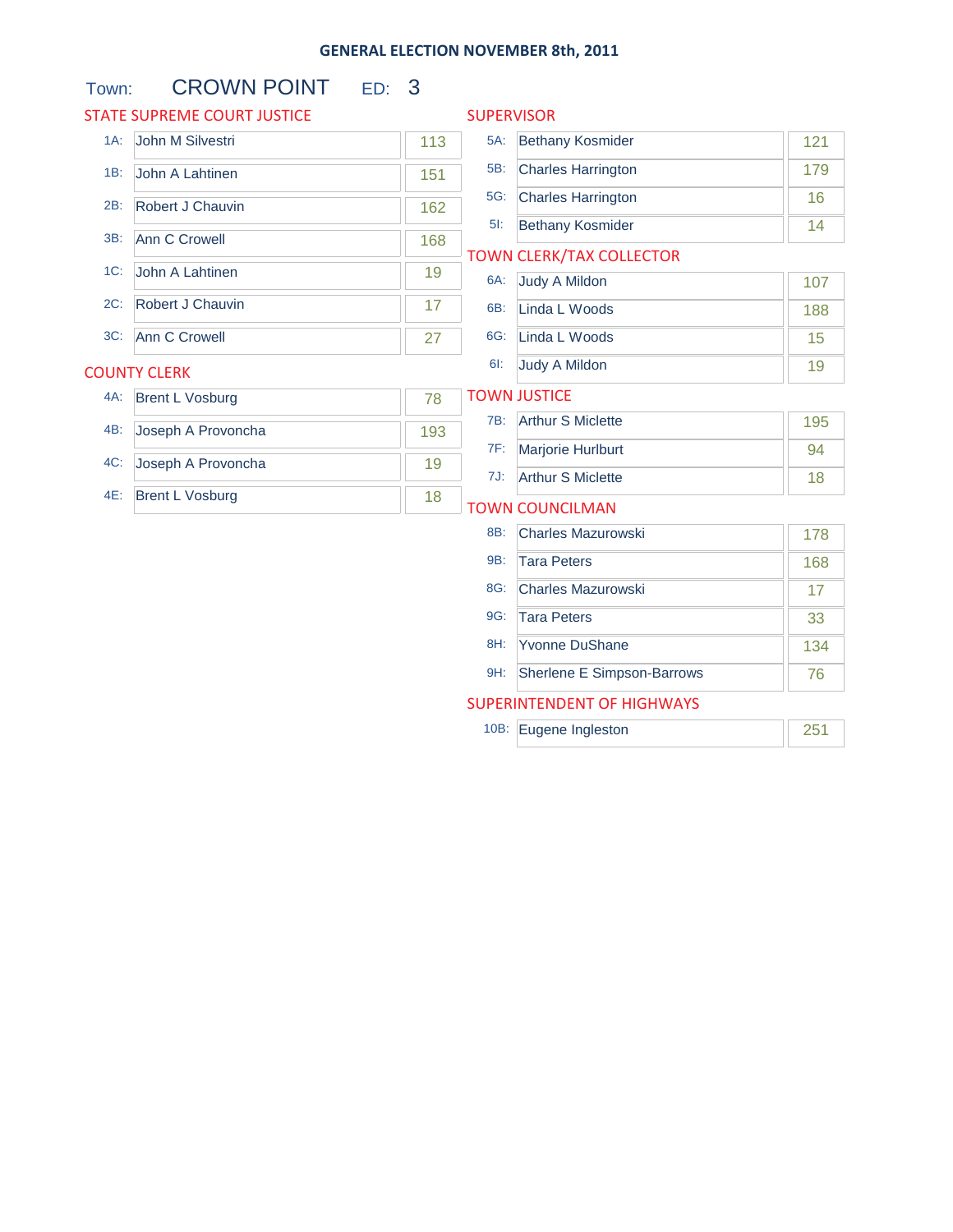# STATEMENT OF CANVASS of Votes Cast at the Primary Election Held November 8th, 2011

# Elec Yr: 2011 Town: ELIZABETHTOWN Assy Dist 113th - Cong Dist 23rd

#### STATE SUPREME COURT JUSTICE

#### SUPERVISOR

| $1A$ : | John M Silvestri        | 167 | 167 | 5A:    | <b>Margaret Bartley</b>    | 229 | 254 |
|--------|-------------------------|-----|-----|--------|----------------------------|-----|-----|
| 1B:    | John A Lahtinen         | 225 | 260 | 5B:    | <b>Noel H Merrihew III</b> | 231 | 238 |
| 2B:    | <b>Robert J Chauvin</b> | 185 | 212 | 5F:    | Noel H Merrihew III        | 7   |     |
| 3B:    | Ann C Crowell           | 206 | 243 | $5G$ : | <b>Margaret Bartley</b>    | 25  |     |
|        |                         |     |     |        | <b>TOWN COUNCILMAN</b>     |     |     |
| $1C$ : | John A Lahtinen         | 35  |     | 6A:    | Evelyn A Hatch             | 190 | 208 |
| 2C:    | Robert J Chauvin        | 27  |     | 7A:    | James N Phillips           | 209 | 227 |
| $3C$ : | Ann C Crowell           | 37  |     | 6B:    | Michael T Doyle            | 160 | 170 |
|        | <b>COUNTY CLERK</b>     |     |     | 7B:    | <b>Ben E Morris</b>        | 297 | 315 |
| 4A:    | <b>Brent L Vosburg</b>  | 205 | 225 | 6F:    | Michael T Doyle            | 10  |     |
|        |                         |     |     |        |                            |     |     |

|     | 4A: Brent L Vosburg    | 205 | 225 |
|-----|------------------------|-----|-----|
| 4B: | Joseph A Provoncha     | 220 | 250 |
|     | 4C: Joseph A Provoncha | 30  |     |
|     | 4E: Brent L Vosburg    |     |     |

|        | 5G: Margaret Bartley             | 25  |     |
|--------|----------------------------------|-----|-----|
|        | <b>OWN COUNCILMAN</b>            |     |     |
| 6A:    | Evelyn A Hatch                   | 190 | 208 |
| 7A:    | James N Phillips                 | 209 | 227 |
| 6B:    | Michael T Doyle                  | 160 | 170 |
| 7B:    | <b>Ben E Morris</b>              | 297 | 315 |
| $6F$ : | Michael T Doyle                  | 10  |     |
| 7F:    | <b>Ben E Morris</b>              | 18  |     |
| 6G:    | Evelyn A Hatch                   | 18  |     |
| $7G$ : | <b>James N Phillips</b>          | 18  |     |
|        | <b>IDERINTENDENT OF HIGHWAVS</b> |     |     |

| 8B: | Michael A Drew | 325 | 361 |
|-----|----------------|-----|-----|
| 8F: | Michael A Drew | ာင  |     |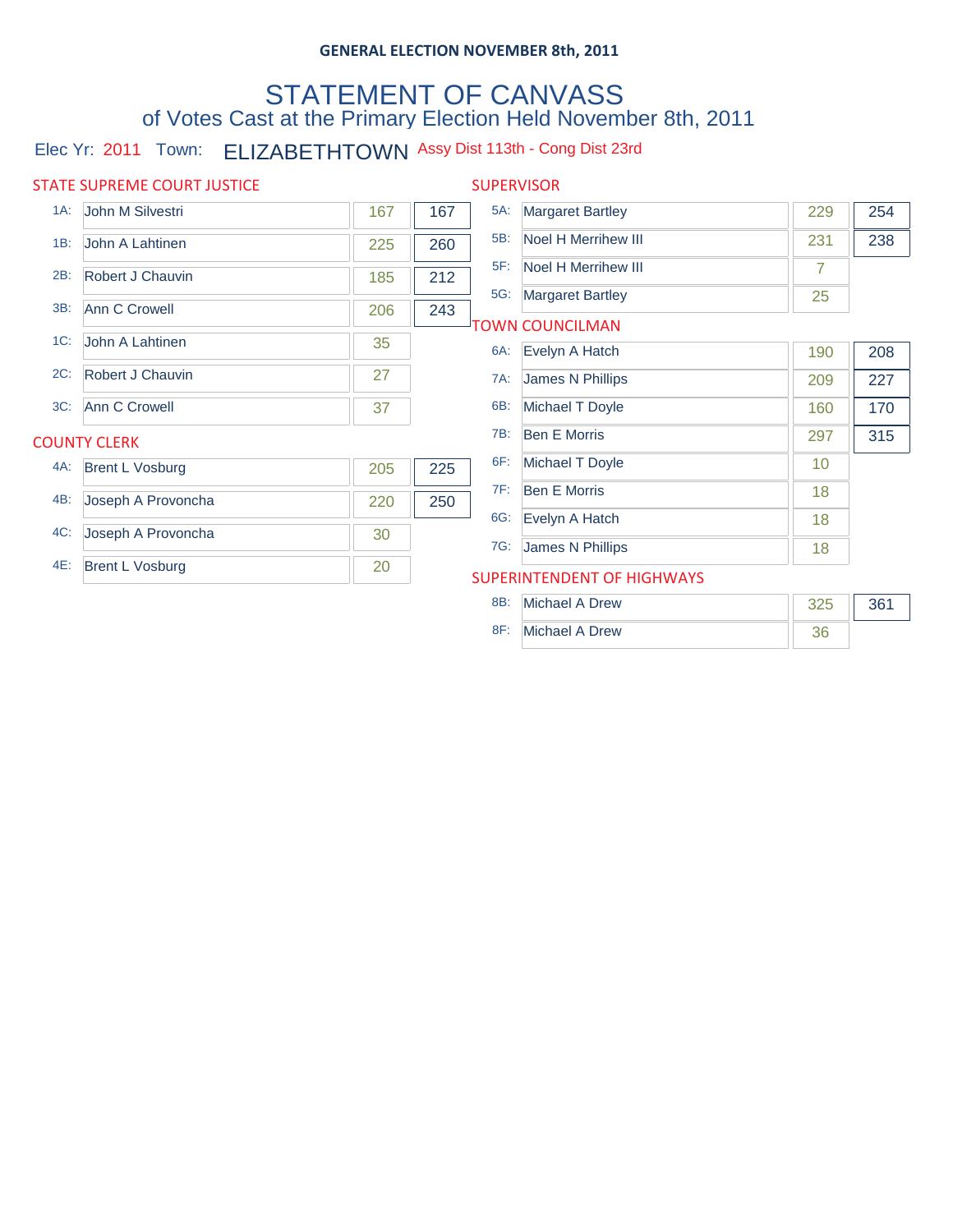# STATEMENT OF CANVASS of Votes Cast at the Primary Election Held November 8th, 2011

Elec Yr: 2011 Town: ESSEX Assy Dist 113th - Cong Dist 23rd

|        |                     | <b>STATE SUPREME COURT JUSTICE</b> |       |         |                   | <b>SUPERVISOR</b>                                         |     |     |
|--------|---------------------|------------------------------------|-------|---------|-------------------|-----------------------------------------------------------|-----|-----|
| $1A$ : |                     | John M Silvestri                   | 138   | 138     | 5B:               | <b>Frank Walls</b>                                        | 132 | 149 |
| 1B:    |                     | John A Lahtinen                    | 135   | 151     | 5F:               | <b>Frank Walls</b>                                        | 17  |     |
| 2B:    |                     | Robert J Chauvin                   | 121   | 141     | $5G$ :            | <b>Sharon Boisen</b>                                      | 176 | 176 |
| 3B:    | Ann C Crowell       |                                    | 139   | 160     |                   | <b>TOWN CLERK/TAX COLLECTOR</b>                           |     |     |
| $1C$ : |                     | <b>John A Lahtinen</b>             |       |         | 6B:               | <b>Catherine A DeWolf</b>                                 | 217 | 217 |
|        |                     |                                    | 16    |         |                   | <b>TOWN JUSTICE</b>                                       |     |     |
| 2C:    |                     | Robert J Chauvin                   | 20    |         | 7B:               | Stephen A Sayward Jr                                      | 219 | 219 |
| $3C$ : | Ann C Crowell       |                                    | 21    |         |                   | <b>TOWN COUNCILMAN</b>                                    |     |     |
|        | <b>COUNTY CLERK</b> |                                    |       |         | 8A:               | <b>Harold T MacDougal</b>                                 | 200 | 200 |
| 4A:    |                     | <b>Brent L Vosburg</b>             | 123   | 137     | 8B:               | <b>Mark Wrisley</b>                                       | 201 | 201 |
| 4B:    |                     | Joseph A Provoncha                 | 137   | 157     | <b>ASSESSOR</b>   |                                                           |     |     |
| $4C$ : |                     | Joseph A Provoncha                 | 20    |         |                   | 10B: David H Sayre                                        | 198 | 198 |
|        |                     |                                    |       |         |                   | 11B: Grace I Drummond                                     | 82  | 82  |
| 4E:    |                     | <b>Brent L Vosburg</b>             | 14    |         |                   | 10H: Patricia Gardner                                     | 181 | 181 |
|        |                     |                                    |       |         |                   | <b>SUPERINTENDENT OF HIGHWAYS</b>                         |     |     |
|        |                     |                                    |       |         |                   | 12A: David J Murcray Jr                                   | 65  | 67  |
|        |                     |                                    |       |         |                   | 12B: James Z Morgan Jr                                    | 224 | 243 |
|        |                     |                                    |       |         | $12$ :            | James Z Morgan Jr                                         | 19  |     |
|        |                     |                                    |       |         | 12J:              | David J Murcray Jr                                        | 2   |     |
|        | Town:               | <b>ESSEX</b>                       | ED: 1 |         |                   |                                                           |     |     |
|        |                     | <b>STATE SUPREME COURT JUSTICE</b> |       |         | <b>SUPERVISOR</b> |                                                           |     |     |
|        | 1A:                 | John M Silvestri                   |       | 93      | 5B:               | <b>Frank Walls</b>                                        | 77  |     |
|        |                     |                                    |       |         | 5F:               | <b>Frank Walls</b>                                        | 9   |     |
|        | 1B:                 | John A Lahtinen                    |       | 81      | 5G:               | Sharon Boisen                                             | 121 |     |
|        | 2B:                 | Robert J Chauvin                   |       | 68      |                   |                                                           |     |     |
|        | 3B:                 | Ann C Crowell                      |       | 83      |                   | <b>TOWN CLERK/TAX COLLECTOR</b><br>6B: Catherine A DeWolf |     |     |
|        | $1C$ :              | John A Lahtinen                    |       | 10      |                   |                                                           | 142 |     |
|        | $2C$ :              | Robert J Chauvin                   |       | 13      |                   | <b>TOWN JUSTICE</b><br>7B: Stephen A Sayward Jr           | 137 |     |
|        | $3C$ :              | Ann C Crowell                      |       | 13      |                   | <b>TOWN COUNCILMAN</b>                                    |     |     |
|        |                     |                                    |       |         | 8A:               | <b>Harold T MacDougal</b>                                 | 134 |     |
|        |                     | <b>COUNTY CLERK</b>                |       |         | 8B:               | <b>Mark Wrisley</b>                                       | 115 |     |
|        | 4A:                 | <b>Brent L Vosburg</b>             |       | 76      |                   |                                                           |     |     |
|        | 4B:                 | Joseph A Provoncha                 |       | 84      | <b>ASSESSOR</b>   | 10B: David H Sayre                                        | 117 |     |
|        | 4C:                 | Joseph A Provoncha                 |       | 15      |                   | 11B: Grace   Drummond                                     |     |     |
|        | 4E:                 | <b>Brent L Vosburg</b>             |       | $\bf 8$ |                   |                                                           | 50  |     |
|        |                     |                                    |       |         |                   | 10H: Patricia Gardner                                     | 126 |     |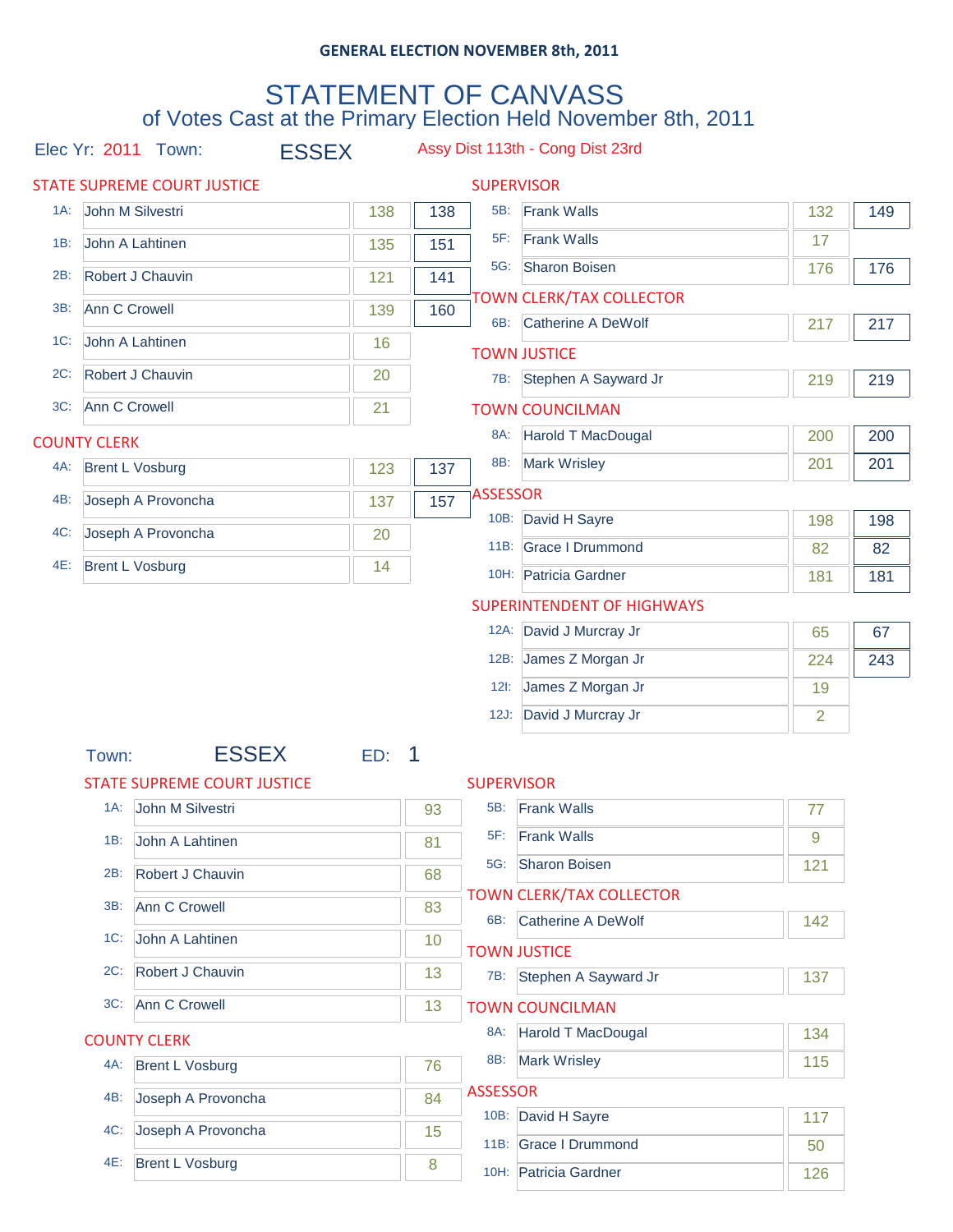#### SUPERINTENDENT OF HIGHWAYS

| 12A: David J Murcray Jr | 43  |
|-------------------------|-----|
| 12B: James Z Morgan Jr  | 139 |
| 12I: James Z Morgan Jr  | 13  |
| 12J: David J Murcray Jr |     |

## Town: **ESSEX** ED: 2

# STATE SUPREME COURT JUSTICE

| <b>STATE SUPREME COURT JUSTICE</b> |                        |    |                   | <b>SUPERVISOR</b> |
|------------------------------------|------------------------|----|-------------------|-------------------|
| $1A$ :                             | John M Silvestri       | 45 | 5B:               | Frank             |
| 1B:                                | John A Lahtinen        | 54 | 5F:               | Frank             |
| 2B:                                | Robert J Chauvin       | 53 | 5G:               | Sharo             |
| 3B:                                | Ann C Crowell          | 56 | <b>TOWN CLERK</b> |                   |
| 1C <sub>i</sub>                    | John A Lahtinen        | 6  | 6B:               | Cather            |
|                                    |                        |    | <b>TOWN JUSTI</b> |                   |
| 2C:                                | Robert J Chauvin       | 7  | 7B:               | <b>Stephe</b>     |
| 3C:                                | <b>Ann C Crowell</b>   | 8  | <b>TOWN COUN</b>  |                   |
|                                    | <b>COUNTY CLERK</b>    |    | 8A:               | Harold            |
| 4A:                                | <b>Brent L Vosburg</b> | 47 | 8B:               | Mark \            |
| 4B:                                | Joseph A Provoncha     | 53 | <b>ASSESSOR</b>   |                   |
| 4C:                                | Joseph A Provoncha     | 5  | $10B$ :           | David             |
|                                    |                        |    | 11B:              | Grace             |

4E: Brent L Vosburg 6

| 5B:      | <b>Frank Walls</b>       | 55 |
|----------|--------------------------|----|
| $5F$ :   | <b>Frank Walls</b>       | 8  |
| $5G$ :   | <b>Sharon Boisen</b>     | 55 |
|          | TOWN CLERK/TAX COLLECTOR |    |
| 6B:      | Catherine A DeWolf       | 75 |
|          | <b>TOWN JUSTICE</b>      |    |
| 7B:      | Stephen A Sayward Jr     | 82 |
|          | TOWN COUNCILMAN          |    |
| 8A:      | Harold T MacDougal       | 66 |
| 8B:      | Mark Wrisley             | 86 |
| ASSESSOR |                          |    |
|          | 10B: David H Sayre       | 81 |
| 11B:     | <b>Grace I Drummond</b>  | 32 |

#### SUPERINTENDENT OF HIGHWAYS

| 12A: David J Murcray Jr | 22 |
|-------------------------|----|
| 12B: James Z Morgan Jr  | 85 |
| 12I: James Z Morgan Jr  |    |
| 12J: David J Murcray Jr |    |

10H: Patricia Gardner 55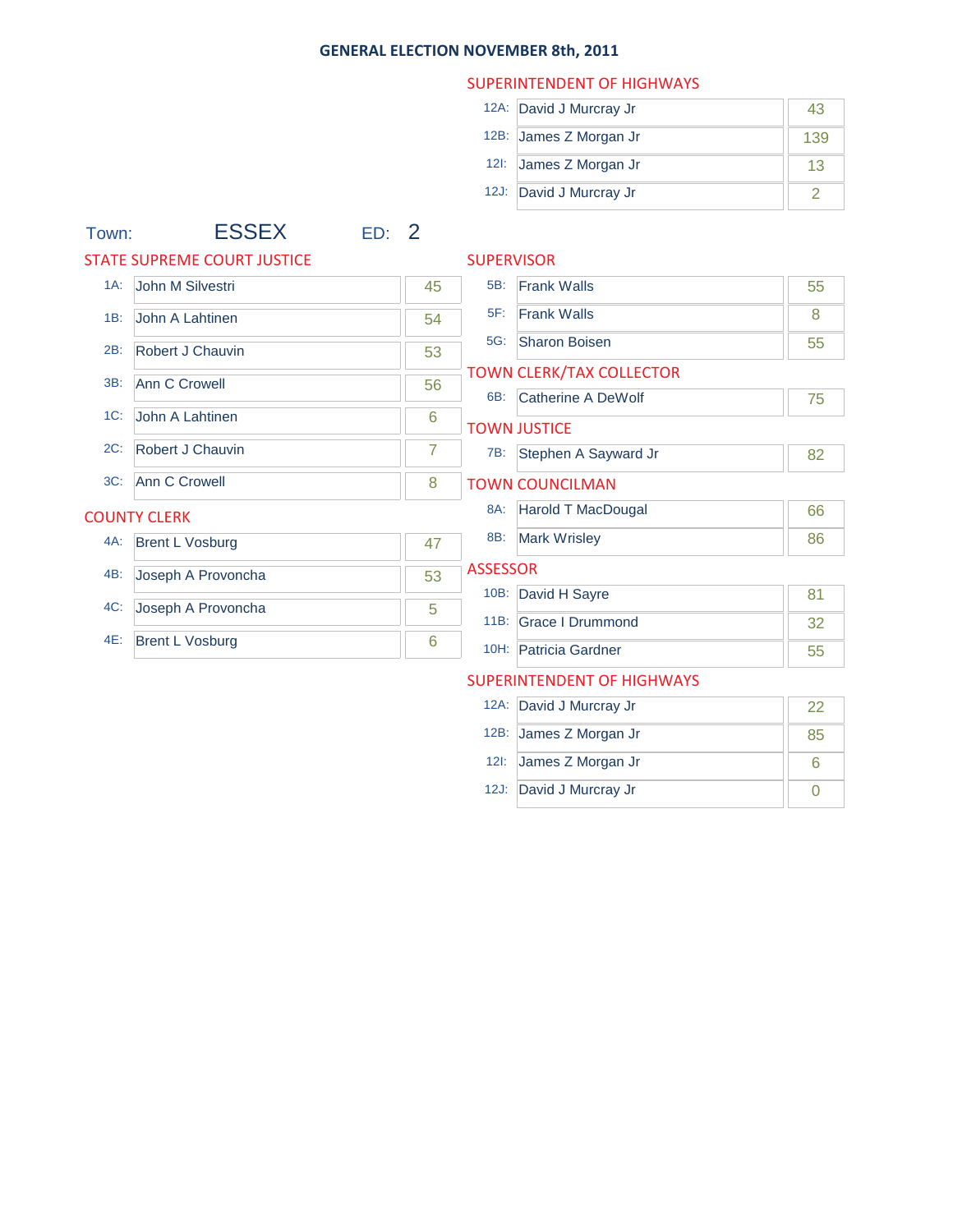# STATEMENT OF CANVASS of Votes Cast at the Primary Election Held November 8th, 2011

Elec Yr: 2011 Town: JAY Assy Dist 113th - Cong Dist 23rd

|        | STATE SUPREME COURT JUSTICE |     |     |     | <b>TOWN JUSTICE</b>    |     |     |
|--------|-----------------------------|-----|-----|-----|------------------------|-----|-----|
| 1A:    | John M Silvestri            | 199 | 199 | 5B: | Daniel M Deyoe         | 340 | 340 |
| 1B:    | John A Lahtinen             | 199 | 230 |     | <b>TOWN COUNCILMAN</b> |     |     |
| 2B:    | Robert J Chauvin            | 189 | 228 | 6B: | Thomas L McDonald      | 319 | 319 |
| 3B:    | Ann C Crowell               | 198 | 250 | 6D: | <b>Fred Balzac</b>     | 174 | 174 |
|        |                             |     |     | 7B: | <b>Gerald E Hall</b>   | 281 | 281 |
| $1C$ : | John A Lahtinen             | 31  |     |     |                        |     |     |
| $2C$ : | Robert J Chauvin            | 39  |     |     |                        |     |     |

#### COUNTY CLERK

|     | 4A: Brent L Vosburg | 149 | 160 |
|-----|---------------------|-----|-----|
| 4B: | Joseph A Provoncha  | 219 | 261 |
| 4C: | Joseph A Provoncha  | 42  |     |
|     | 4E: Brent L Vosburg |     |     |

3C: Ann C Crowell 52

### Town: **JAY** ED: 1

1A: John M Silvestri 140

1B: John A Lahtinen 139

2B: Robert J Chauvin 133

3B: Ann C Crowell 28 144

1C: John A Lahtinen 18

2C: Robert J Chauvin 24

3C: Ann C Crowell 30

#### STATE SUPREME COURT JUSTICE

#### TOWN JUSTICE

| 5B: Daniel M Deyoe | 227 |
|--------------------|-----|
| TOWN COUNCILMAN    |     |

| 6B: Thomas L McDonald |
|-----------------------|
|                       |

| 6D: Fred Balzac   |  |
|-------------------|--|
| 7B: Gerald E Hall |  |

 $\sqrt{210}$ 

#### COUNTY CLERK

| 4A: Brent L Vosburg    | 102 |
|------------------------|-----|
| 4B: Joseph A Provoncha | 160 |
| 4C: Joseph A Provoncha | 28  |
| 4E: Brent L Vosburg    |     |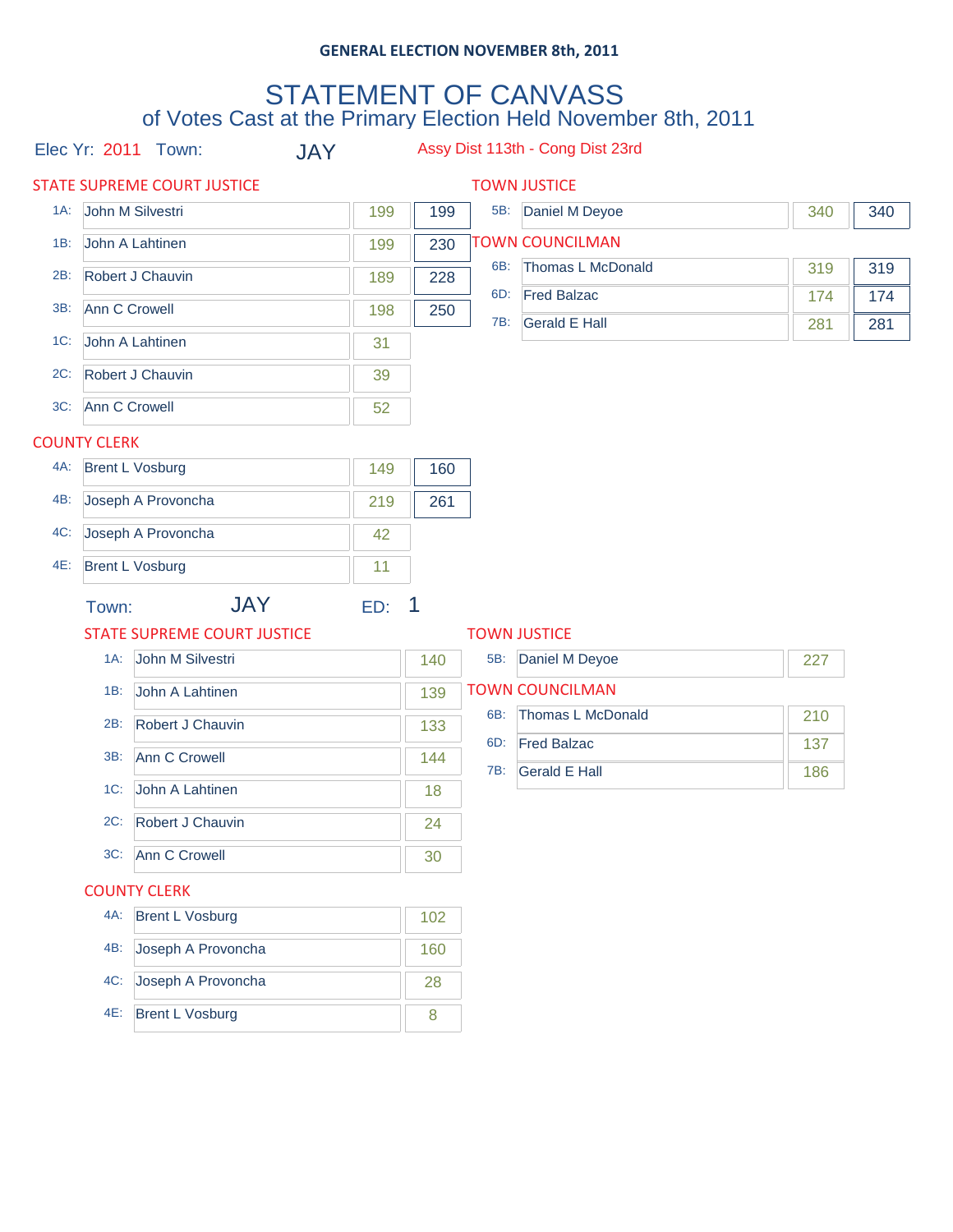|        |                                    |       |    |     | <b>GENERAL ELECTION NOVEMBER 8th, 2011</b> |     |
|--------|------------------------------------|-------|----|-----|--------------------------------------------|-----|
| Town:  | <b>JAY</b>                         | ED: 2 |    |     |                                            |     |
|        | <b>STATE SUPREME COURT JUSTICE</b> |       |    |     | <b>TOWN JUSTICE</b>                        |     |
|        | 1A: John M Silvestri               |       | 59 |     | 5B: Daniel M Deyoe                         | 113 |
| 1B:    | John A Lahtinen                    |       | 60 |     | <b>TOWN COUNCILMAN</b>                     |     |
| 2B:    | Robert J Chauvin                   |       | 56 | 6B: | Thomas L McDonald                          | 109 |
| 3B:    | Ann C Crowell                      |       | 54 |     | 6D: Fred Balzac                            | 37  |
|        |                                    |       |    | 7B: | <b>Gerald E Hall</b>                       | 95  |
| $1C$ : | John A Lahtinen                    |       | 13 |     |                                            |     |
| $2C$ : | Robert J Chauvin                   |       | 15 |     |                                            |     |
| $3C$ : | Ann C Crowell                      |       | 22 |     |                                            |     |
|        | <b>COUNTY CLERK</b>                |       |    |     |                                            |     |
| 4A:    | <b>Brent L Vosburg</b>             |       | 47 |     |                                            |     |

| $4A.$ Dielit L vosburg |    |
|------------------------|----|
| 4B: Joseph A Provoncha | 59 |
| 4C: Joseph A Provoncha |    |
| 4E: Brent L Vosburg    |    |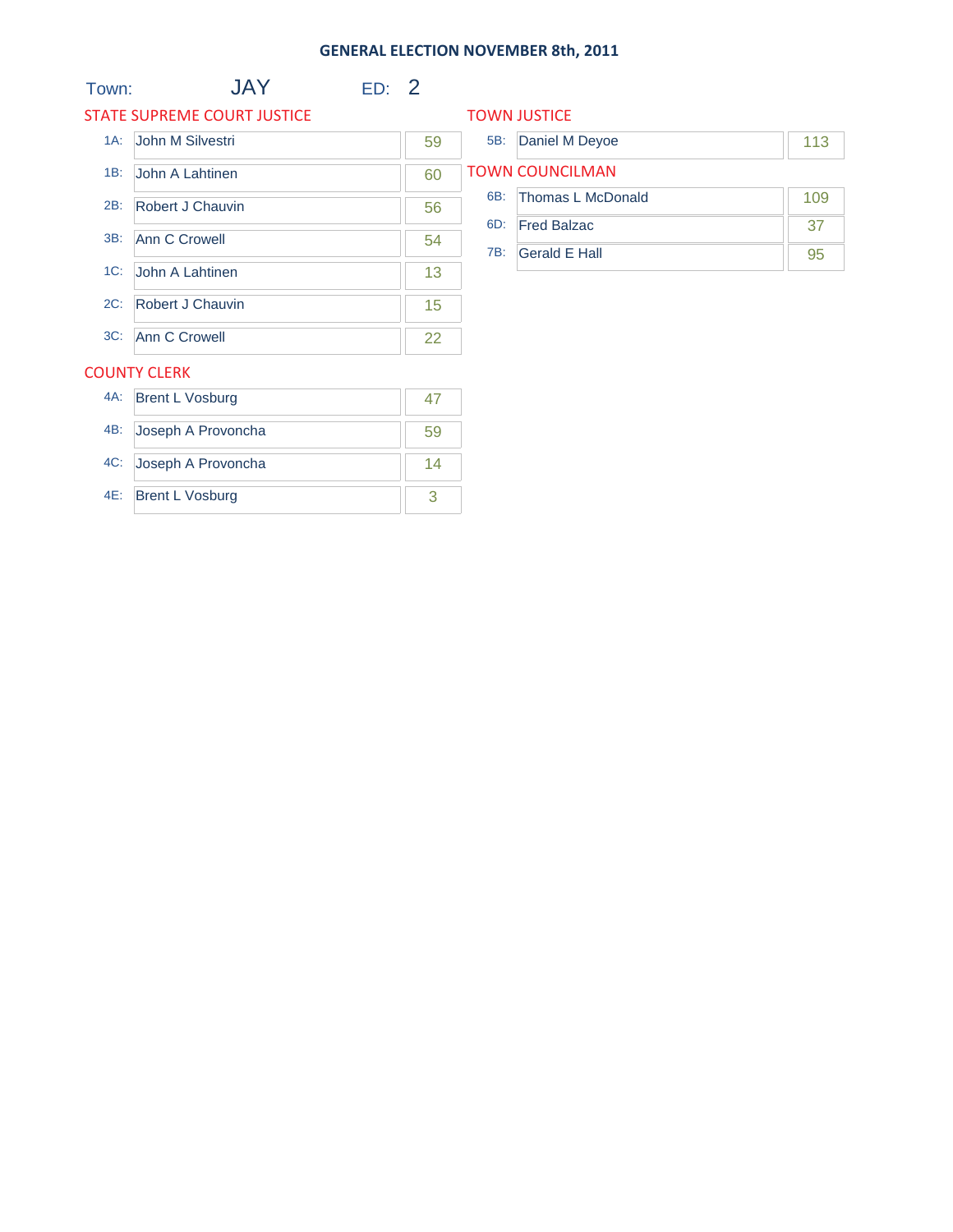# STATEMENT OF CANVASS of Votes Cast at the Primary Election Held November 8th, 2011

Elec Yr: 2011 Town: KEENE Assy Dist 113th - Cong Dist 20th

|        | STATE SUPREME COURT JUSTICE |     |     | <b>SUPERVISOR</b> |                                         |            |     |
|--------|-----------------------------|-----|-----|-------------------|-----------------------------------------|------------|-----|
| 1A:    | John M Silvestri            | 225 | 225 | 5B:               | <b>William B Ferebee</b>                | 332        | 410 |
| 1B:    | John A Lahtinen             | 188 | 211 | 5F:               | <b>William B Ferebee</b>                | 78         |     |
| 2B:    | Robert J Chauvin            | 193 | 222 | $5G$ :            | <b>Paul F Vincent</b>                   | 108        | 108 |
| 3B:    | Ann C Crowell               | 201 | 234 |                   | <b>FOWN JUSTICE</b>                     |            |     |
| $1C$ : | John A Lahtinen             | 23  |     | 6B:               | <b>Kent T Wells</b>                     | 384        | 384 |
|        |                             |     |     |                   | <b>TOWN COUNCILMAN</b>                  |            |     |
| $2C$ : | Robert J Chauvin            | 29  |     | 7A:               | <b>Marcy Neville</b>                    | 216        | 229 |
| $3C$ : | Ann C Crowell               | 33  |     | 8A:               | Henrietta B Jordan                      | 146        | 158 |
|        | <b>COUNTY CLERK</b>         |     |     | 7B:               | Jerry D Smith                           | 217        | 275 |
|        |                             |     |     |                   | $711.$ $12.22.$ $R_2$ $R_3$ $R_4$ $R_5$ | $\sqrt{2}$ |     |

|     | 4A: Brent L Vosburg    | 177 | 193 |
|-----|------------------------|-----|-----|
| 4B: | Joseph A Provoncha     | 228 | 262 |
|     | 4C: Joseph A Provoncha | 34  |     |
|     | 4E: Brent L Vosburg    | 16  |     |

| 6B:   | <b>Kent T Wells</b>  | 384 | 384 |
|-------|----------------------|-----|-----|
|       | <b>WN COUNCILMAN</b> |     |     |
| 7A:   | <b>Marcy Neville</b> | 216 | 229 |
| 8A:   | Henrietta B Jordan   | 146 | 158 |
| 7B:   | Jerry D Smith        | 217 | 275 |
| 7H:   | Jerry D Smith        | 58  |     |
| 8H:   | Michael J Buysse     | 281 | 281 |
| 7!    | <b>Marcy Neville</b> | 13  |     |
| $8$ : | Henrietta B Jordan   | 12  |     |
| 7J:   | Donna A Combs        | 32  | 32  |

Town: KEENE ED: 1

#### STATE SUPREME COURT JUSTICE

# **SUPERVISOR**

| $1A$ : | John M Silvestri       | 120 | 5B:    | <b>William B Ferebee</b> | 191            |
|--------|------------------------|-----|--------|--------------------------|----------------|
| 1B:    | John A Lahtinen        | 106 | 5F:    | <b>William B Ferebee</b> | 40             |
| 2B:    | Robert J Chauvin       | 101 | $5G$ : | <b>Paul F Vincent</b>    | 75             |
|        |                        |     |        | <b>TOWN JUSTICE</b>      |                |
| 3B:    | Ann C Crowell          | 112 |        |                          |                |
|        |                        |     | 6B:    | Kent T Wells             | 218            |
| 1C:    | John A Lahtinen        | 14  |        | <b>TOWN COUNCILMAN</b>   |                |
| 2C:    | Robert J Chauvin       |     |        |                          |                |
|        |                        | 16  | 7A:    | <b>Marcy Neville</b>     | 128            |
| $3C$ : | Ann C Crowell          | 15  | 8A:    | Henrietta B Jordan       | 91             |
|        | <b>COUNTY CLERK</b>    |     | 7B:    | Jerry D Smith            | 125            |
| 4A:    | <b>Brent L Vosburg</b> | 100 | 7H:    | Jerry D Smith            | 30             |
|        |                        |     | 8H:    | Michael J Buysse         | 164            |
| 4B:    | Joseph A Provoncha     | 136 |        |                          |                |
|        |                        |     | 7!     | <b>Marcy Neville</b>     | $\overline{7}$ |
| $4C$ : | Joseph A Provoncha     | 18  |        |                          |                |
|        |                        |     | 81:    | Henrietta B Jordan       | 7              |
| 4E:    | <b>Brent L Vosburg</b> | 9   | 7J:    | Donna A Combs            | 19             |
|        |                        |     |        |                          |                |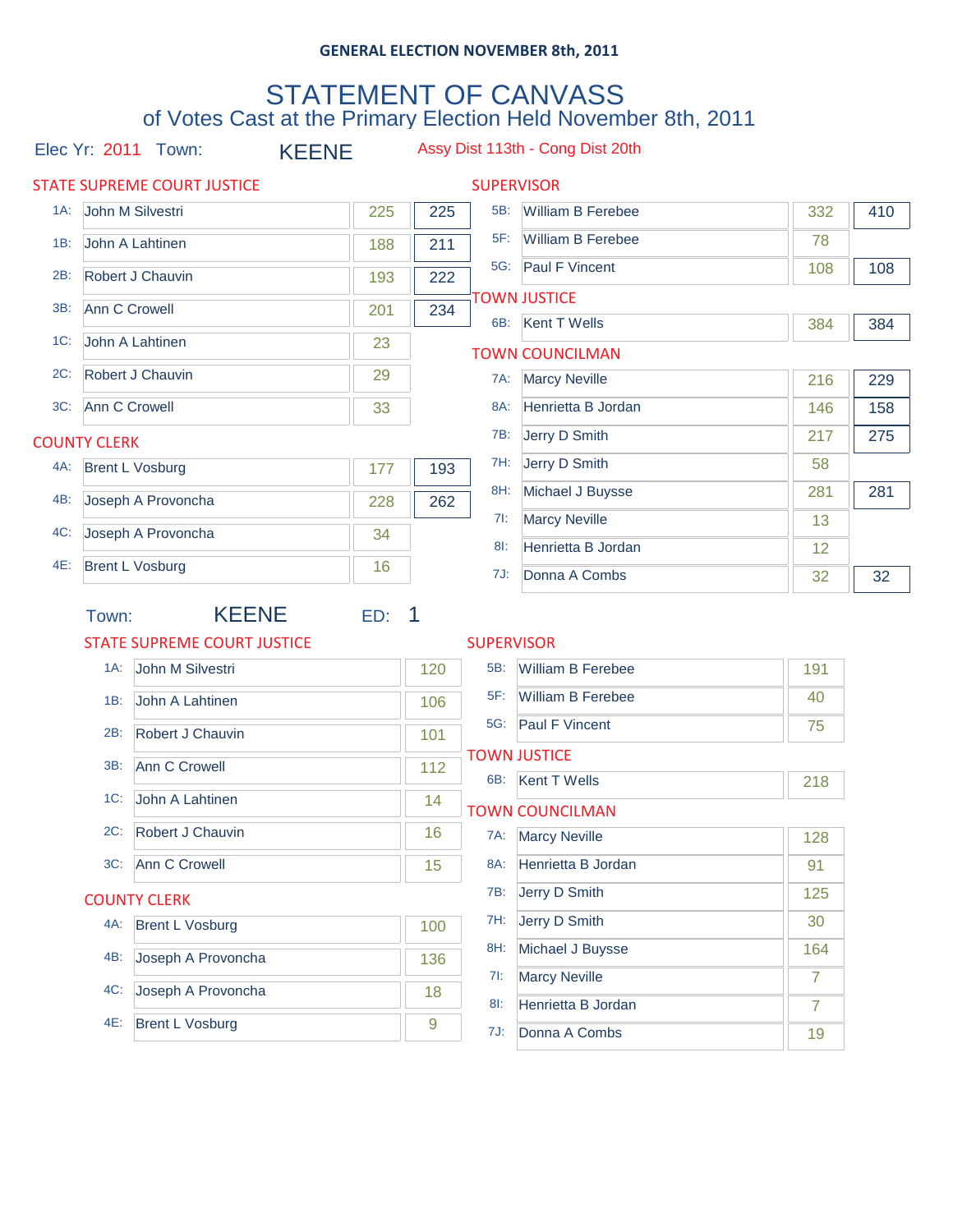#### Town: **KEENE** ED: 2 **SUPERVISOR** 5B: William B Ferebee 141 5F: William B Ferebee 38 6B: Kent T Wells 166 7A: Marcy Neville 88 8A: Henrietta B Jordan 55 7B: Jerry D Smith 92 TOWN JUSTICE TOWN COUNCILMAN STATE SUPREME COURT JUSTICE 1A: John M Silvestri 105 1B: John A Lahtinen 82 2B: Robert J Chauvin 92 3B: Ann C Crowell 89 1C: John A Lahtinen 9 2C: Robert J Chauvin 13 3C: Ann C Crowell 18 COUNTY CLERK 4A: Brent L Vosburg 77 4B: Joseph A Provoncha 92 4C: Joseph A Provoncha 16 4E: Brent L Vosburg 7 5G: Paul F Vincent 33 7H: Jerry D Smith 28 8H: Michael J Buysse 117 71: Marcy Neville 6 8I: Henrietta B Jordan 5 7J: Donna A Combs 13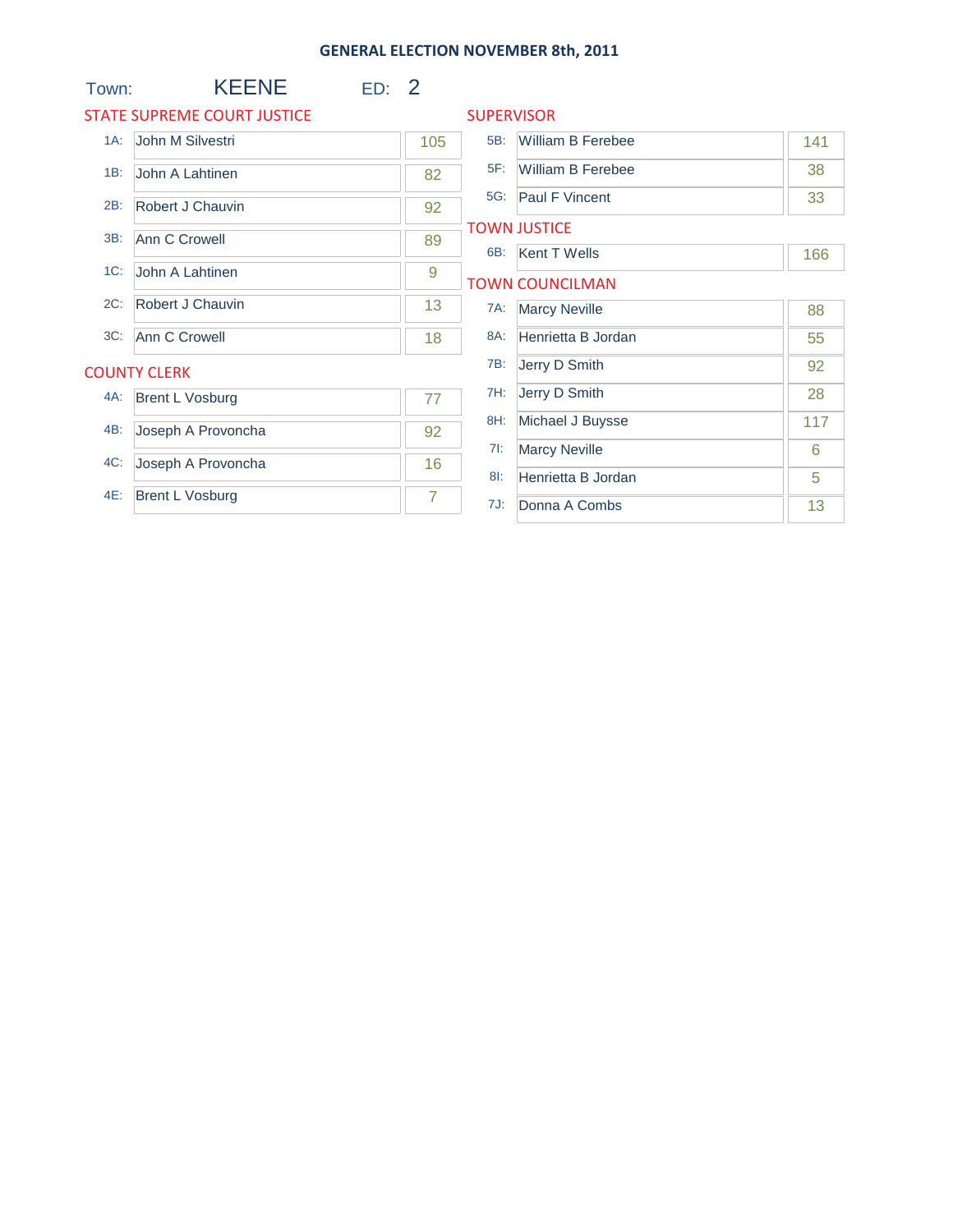# STATEMENT OF CANVASS of Votes Cast at the Primary Election Held November 8th, 2011

Elec Yr: 2011 Town: LEWIS ED: Assy Dist 113th - Cong Dist 23rd

|                 | STATE SUPREME COURT JUSTICE |     |     | <b>SUPERVISOR</b> |                                               |            |            |
|-----------------|-----------------------------|-----|-----|-------------------|-----------------------------------------------|------------|------------|
| 1A:             | John M Silvestri            | 81  | 81  | 5B:               | David H Blades                                | 212        | 228        |
| 1B:             | John A Lahtinen             | 138 | 156 | 5F:               | David H Blades                                | 16         |            |
| 2B:             | Robert J Chauvin            | 117 | 139 |                   | TOWN JUSTICE                                  |            |            |
| 3B:             | Ann C Crowell               | 137 | 162 | 6B:               | James P Pulsifer                              | 222        | 222        |
| 1C <sub>i</sub> | John A Lahtinen             | 18  |     | 7A:               | <b>TOWN COUNCILMAN</b><br>Charles H Martin Jr |            |            |
| $2C$ :          | Robert J Chauvin            | 22  |     | 7B:               | Stephen C Denton Jr                           | 190<br>193 | 190<br>193 |
| $3C$ :          | Ann C Crowell               | 25  |     |                   |                                               |            |            |

#### COUNTY CLERK

|     | 4A: Brent L Vosburg    |     | 101 |
|-----|------------------------|-----|-----|
| 4B: | Joseph A Provoncha     | 145 | 164 |
|     | 4C: Joseph A Provoncha | 19  |     |
|     | 4E: Brent L Vosburg    |     |     |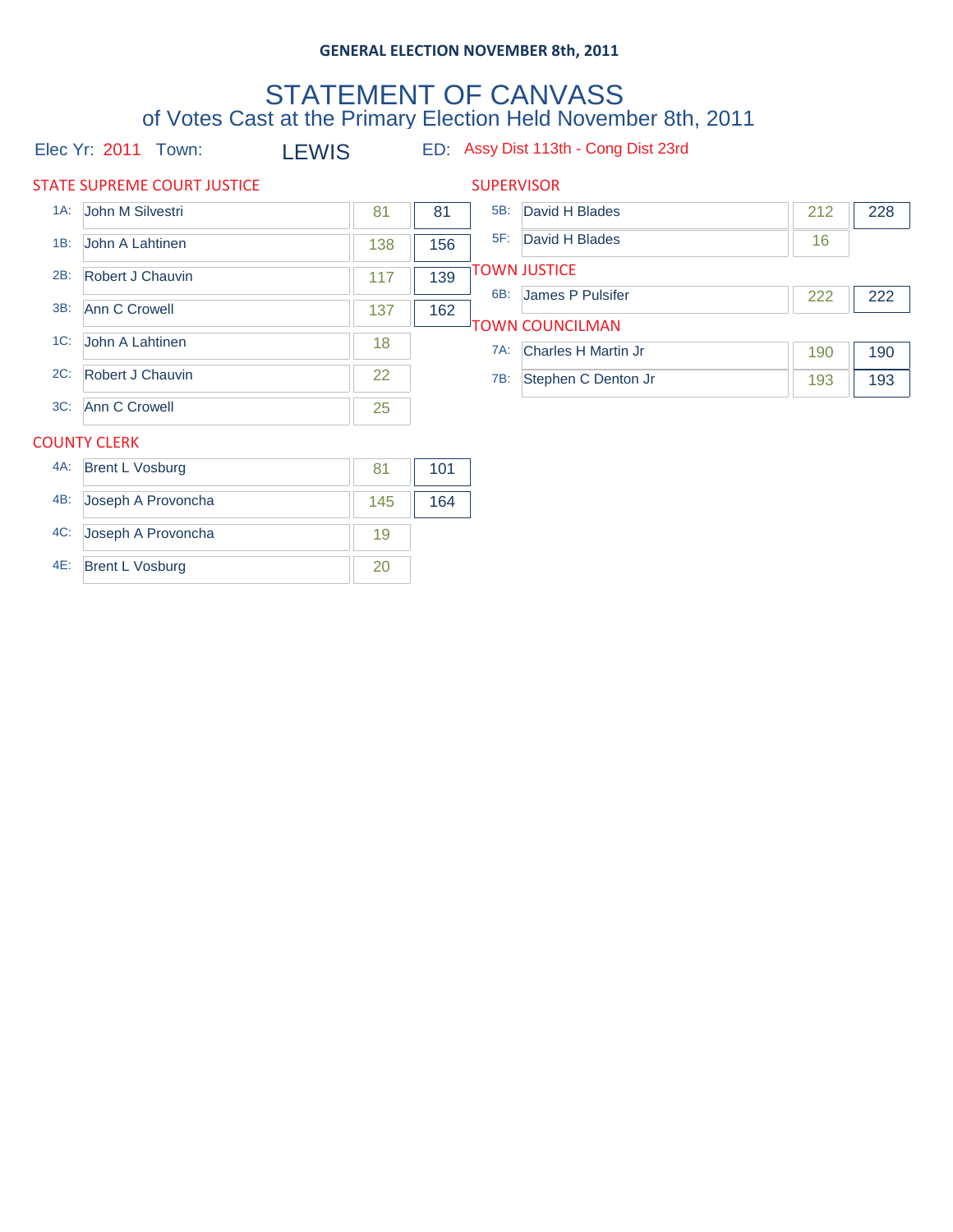# STATEMENT OF CANVASS of Votes Cast at the Primary Election Held November 8th, 2011

Elec Yr: 2011 Town: MINERVA Assy Dist 113th - Cong Dist 23rd

| STATE SUPREME COURT JUSTICE |                                                                       |          |        |                         |                                                                  |     |
|-----------------------------|-----------------------------------------------------------------------|----------|--------|-------------------------|------------------------------------------------------------------|-----|
|                             | 94                                                                    | 94       | 5B:    | <b>Arthur J Liberty</b> | 132                                                              | 169 |
| John A Lahtinen             | 59                                                                    | 75       | $5G$ : | <b>Arthur J Liberty</b> | 37                                                               |     |
| Robert J Chauvin            | 56                                                                    | 69       |        |                         |                                                                  |     |
|                             |                                                                       |          | 6A:    | <b>Stephen McNally</b>  | 83                                                               | 83  |
|                             |                                                                       |          | 6B:    | David C LaBar           | 129                                                              | 129 |
|                             |                                                                       |          |        |                         |                                                                  |     |
| Robert J Chauvin            | 13                                                                    |          | 8F:    | <b>Bruce L Hammond</b>  | 106                                                              | 106 |
|                             | 18                                                                    |          | 9F:    | Philip R Johnson        | 128                                                              | 128 |
|                             | John M Silvestri<br>Ann C Crowell<br>John A Lahtinen<br>Ann C Crowell | 67<br>16 | 85     |                         | <b>TOWN JUSTICE</b><br><b>TOWN COUNCILMAN</b><br><b>ASSESSOR</b> |     |

#### COUNTY CLERK

|     | 4A: Brent L Vosburg    | 45  | 52  |
|-----|------------------------|-----|-----|
| 4B: | Joseph A Provoncha     | 100 | 116 |
|     | 4C: Joseph A Provoncha | 16  |     |
|     | 4E: Brent L Vosburg    |     |     |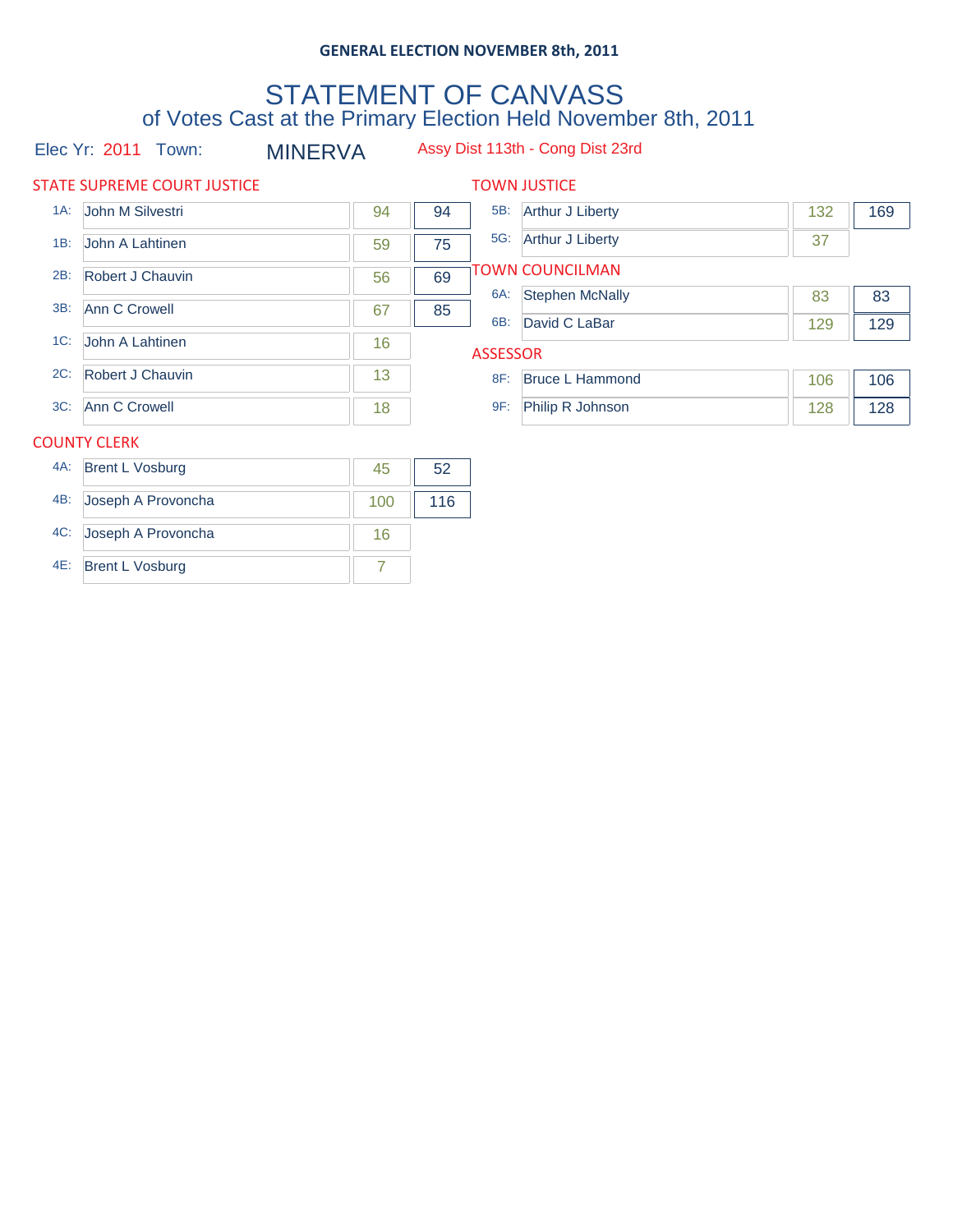# STATEMENT OF CANVASS of Votes Cast at the Primary Election Held November 8th, 2011

| Elec Yr: 2011 |  |  | Tow |
|---------------|--|--|-----|
|---------------|--|--|-----|

vn: MORIAH Assy Dist 113th - Cong Dist 23rd

|        | STATE SUPREME COURT JUSTICE |     |     | <b>SUPERVISOR</b> |                                   |     |     |
|--------|-----------------------------|-----|-----|-------------------|-----------------------------------|-----|-----|
|        | 1A: John M Silvestri        | 160 | 160 | 5B:               | Thomas R Scozzafava               | 504 | 541 |
| 1B:    | John A Lahtinen             | 382 | 424 | $5G$ :            | Thomas R Scozzafava               | 37  |     |
| 2B:    | Robert J Chauvin            | 251 | 281 |                   | <b>TOWN CLERK/TAX COLLECTOR</b>   |     |     |
| 3B:    | Ann C Crowell               | 265 | 314 | 6B:               | Elaine C Adkins                   | 490 | 490 |
|        |                             |     |     |                   | <b>TOWN JUSTICE</b>               |     |     |
| $1C$ : | John A Lahtinen             | 42  |     | 7B:               | <b>Brian J Venne</b>              | 497 | 497 |
| $2C$ : | Robert J Chauvin            | 30  |     |                   | <b>TOWN COUNCILMAN</b>            |     |     |
| $3C$ : | Ann C Crowell               | 49  |     | 8B:               | Paul J Salerno                    | 451 | 478 |
|        | <b>COUNTY CLERK</b>         |     |     | 9B:               | Thomas D Anderson                 | 412 | 412 |
| 4A:    | <b>Brent L Vosburg</b>      | 230 | 257 | $8G$ :            | Paul J Salerno                    | 27  |     |
| 4B:    | Joseph A Provoncha          | 312 | 345 | <b>ASSESSOR</b>   |                                   |     |     |
| $4C$ : | Joseph A Provoncha          | 33  |     |                   | 10A: Brent R Ida                  | 300 | 332 |
|        |                             |     |     |                   | 10B: Leilani M Sprague            | 382 | 382 |
| 4E:    | <b>Brent L Vosburg</b>      | 27  |     | $10F$ :           | Brent R Ida                       | 32  |     |
|        |                             |     |     |                   | <b>SUPERINTENDENT OF HIGHWAYS</b> |     |     |
|        |                             |     |     |                   | 12B: Jamie P Wilson               | 473 | 507 |
|        |                             |     |     | $12G$ :           | Jamie P Wilson                    | 34  |     |

#### Town: MORIAH ED: 1

#### STATE SUPREME COURT JUSTICE

SUPERVISOR

| $1A$ : | John M Silvestri        | 34 | 5B:             | Thomas R Scozzafava               | 126 |
|--------|-------------------------|----|-----------------|-----------------------------------|-----|
| 1B:    | John A Lahtinen         | 98 | 5G:             | Thomas R Scozzafava               | 11  |
| 2B:    | Robert J Chauvin        | 65 |                 | <b>TOWN CLERK/TAX COLLECTOR</b>   |     |
| 3B:    | Ann C Crowell           | 69 | 6B:             | Elaine C Adkins                   | 116 |
|        |                         |    |                 | <b>TOWN JUSTICE</b>               |     |
| 1C:    | John A Lahtinen         | 9  | 7B:             | <b>Brian J Venne</b>              | 126 |
| $2C$ : | <b>Robert J Chauvin</b> | 8  |                 | <b>TOWN COUNCILMAN</b>            |     |
| $3C$ : | Ann C Crowell           | 11 | 8B:             | Paul J Salerno                    | 116 |
|        | <b>COUNTY CLERK</b>     |    | 9B:             | Thomas D Anderson                 | 99  |
| 4A:    | <b>Brent L Vosburg</b>  | 57 | 8G:             | Paul J Salerno                    | 7   |
| 4B:    | Joseph A Provoncha      | 82 | <b>ASSESSOR</b> |                                   |     |
|        |                         |    |                 | 10A: Brent R Ida                  | 76  |
| $4C$ : | Joseph A Provoncha      | 6  |                 | 10B: Leilani M Sprague            | 89  |
| 4E:    | <b>Brent L Vosburg</b>  | 4  |                 | 10F: Brent R Ida                  | 8   |
|        |                         |    |                 | <b>SUPERINTENDENT OF HIGHWAYS</b> |     |
|        |                         |    |                 |                                   |     |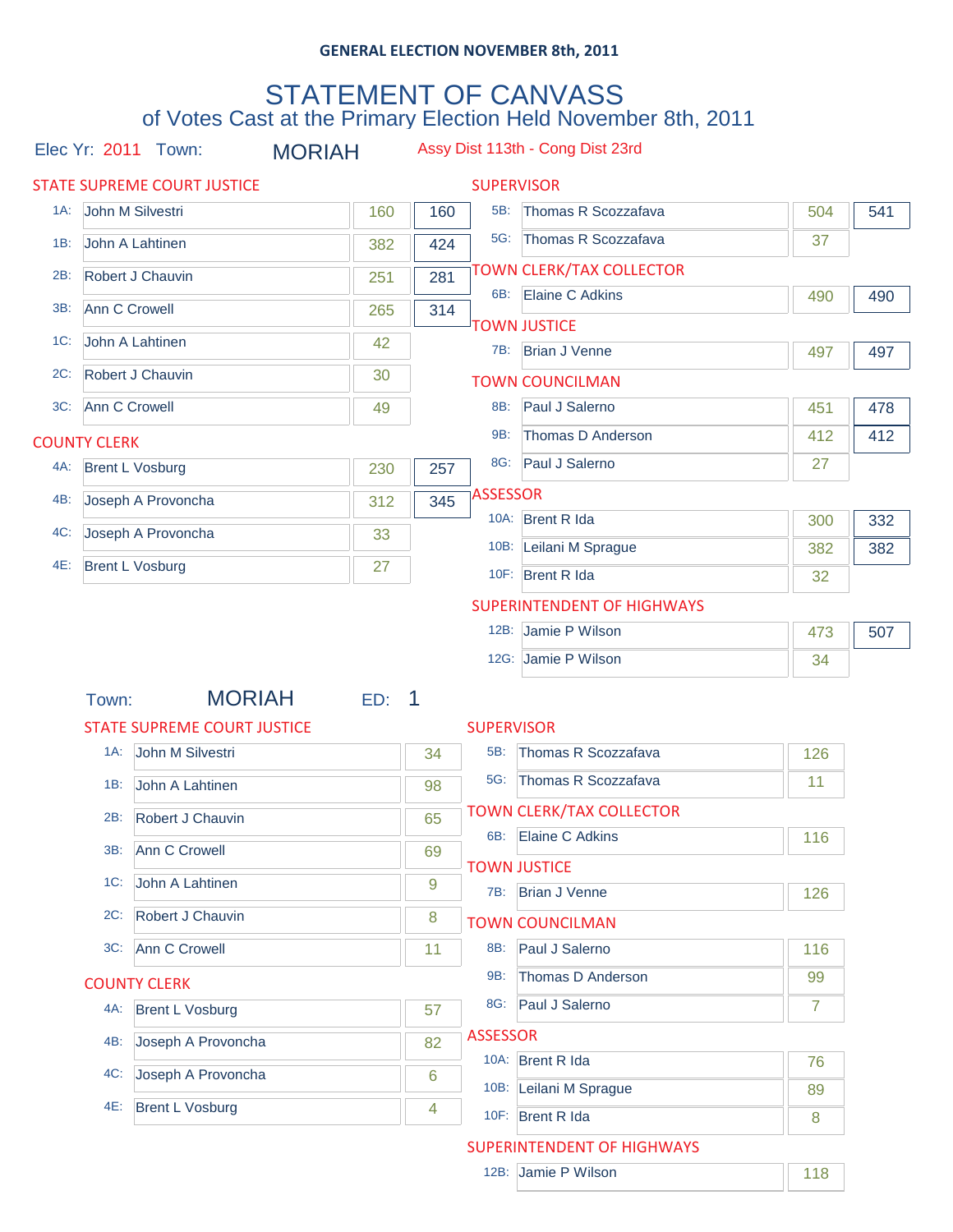12G: Jamie P Wilson 7

| Town:  | <b>MORIAH</b><br>ED: 2             |     |                                                            |
|--------|------------------------------------|-----|------------------------------------------------------------|
|        | <b>STATE SUPREME COURT JUSTICE</b> |     | <b>SUPERVISOR</b>                                          |
| $1A$ : | John M Silvestri                   | 60  | 5B:<br>Thomas R Scozzafava<br>180                          |
| 1B:    | John A Lahtinen                    | 136 | Thomas R Scozzafava<br>5G:<br>14                           |
| 2B:    | Robert J Chauvin                   | 93  | <b>TOWN CLERK/TAX COLLECTOR</b>                            |
| 3B:    | Ann C Crowell                      | 98  | Elaine C Adkins<br>6B:<br>180                              |
| $1C$ : | John A Lahtinen                    | 12  | <b>TOWN JUSTICE</b>                                        |
| 2C:    | Robert J Chauvin                   | 8   | 7B:<br><b>Brian J Venne</b><br>178                         |
| 3C:    | Ann C Crowell                      | 14  | <b>TOWN COUNCILMAN</b><br>Paul J Salerno<br>8B:<br>148     |
|        |                                    |     | Thomas D Anderson<br>9B:<br>157                            |
|        | <b>COUNTY CLERK</b>                |     | 8G: Paul J Salerno<br>13                                   |
| 4A:    | <b>Brent L Vosburg</b>             | 84  |                                                            |
| 4B:    | Joseph A Provoncha                 | 110 | <b>ASSESSOR</b>                                            |
| $4C$ : | Joseph A Provoncha                 | 11  | 10A: Brent R Ida<br>91                                     |
| 4E:    | <b>Brent L Vosburg</b>             | 14  | 10B: Leilani M Sprague<br>152<br>10F: Brent R Ida<br>10    |
|        |                                    |     | <b>SUPERINTENDENT OF HIGHWAYS</b>                          |
|        |                                    |     | 12B: Jamie P Wilson<br>167                                 |
|        |                                    |     | 12G: Jamie P Wilson<br>17                                  |
|        |                                    |     |                                                            |
| Town:  | <b>MORIAH</b><br>ED: 3             |     |                                                            |
|        | <b>STATE SUPREME COURT JUSTICE</b> |     | <b>SUPERVISOR</b>                                          |
| $1A$ : | John M Silvestri                   | 34  | Thomas R Scozzafava<br>5B:<br>111                          |
| 1B:    | John A Lahtinen                    | 82  | Thomas R Scozzafava<br>5G:<br>9                            |
| 2B:    | Robert J Chauvin                   | 48  | <b>TOWN CLERK/TAX COLLECTOR</b>                            |
| 3B:    | <b>Ann C Crowell</b>               | 56  | 6B: Elaine C Adkins<br>110                                 |
| $1C$ : | John A Lahtinen                    | 10  | <b>TOWN JUSTICE</b>                                        |
| 2C:    | Robert J Chauvin                   |     | 7B:<br><b>Brian J Venne</b><br>107                         |
|        |                                    | 8   | <b>TOWN COUNCILMAN</b>                                     |
| 3C:    | Ann C Crowell                      | 11  | 8B:<br>Paul J Salerno<br>100                               |
|        |                                    |     | Thomas D Anderson<br>9B:<br>82                             |
| 4A:    | <b>COUNTY CLERK</b>                |     |                                                            |
|        | <b>Brent L Vosburg</b>             | 45  | 8G:<br>Paul J Salerno<br>4                                 |
| 4B:    | Joseph A Provoncha                 | 72  | <b>ASSESSOR</b>                                            |
| 4C:    | Joseph A Provoncha                 | 11  | 10A: Brent R Ida<br>72                                     |
| 4E:    |                                    |     | 10B: Leilani M Sprague<br>83                               |
|        | <b>Brent L Vosburg</b>             | 4   | 10F: Brent R Ida<br>9<br><b>SUPERINTENDENT OF HIGHWAYS</b> |

12B: Jamie P Wilson 103 12G: Jamie P Wilson 7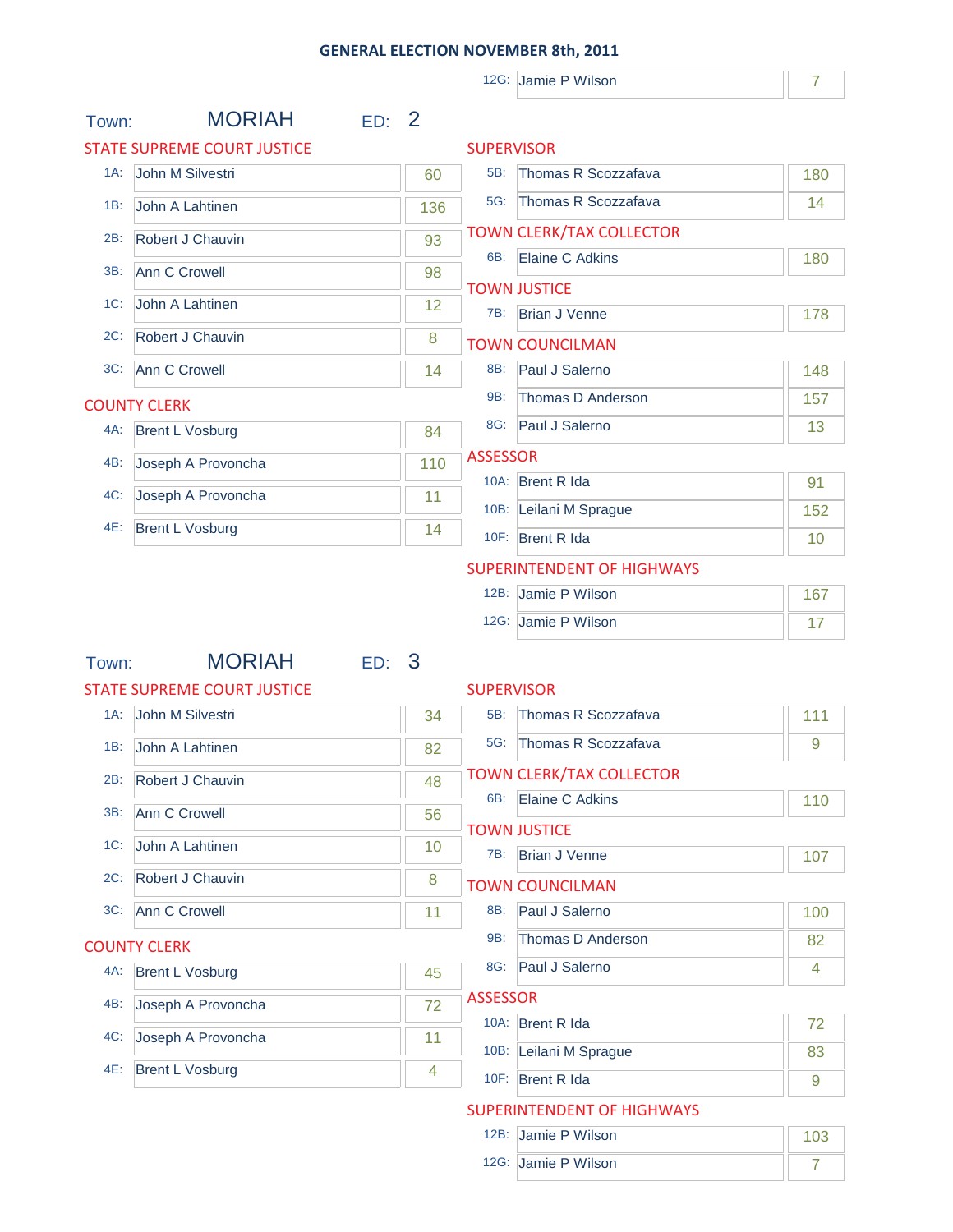| Town:  | <b>MORIAH</b>                      | ED: | $\overline{4}$ |                   |                                   |    |
|--------|------------------------------------|-----|----------------|-------------------|-----------------------------------|----|
|        | <b>STATE SUPREME COURT JUSTICE</b> |     |                | <b>SUPERVISOR</b> |                                   |    |
| $1A$ : | John M Silvestri                   |     | 32             | 5B:               | Thomas R Scozzafava               | 87 |
| 1B:    | John A Lahtinen                    |     | 66             | $5G$ :            | Thomas R Scozzafava               | 3  |
| 2B:    | <b>Robert J Chauvin</b>            |     | 45             |                   | <b>TOWN CLERK/TAX COLLECTOR</b>   |    |
| 3B:    | <b>Ann C Crowell</b>               |     | 42             | 6B:               | Elaine C Adkins                   | 84 |
|        |                                    |     |                |                   | <b>TOWN JUSTICE</b>               |    |
| $1C$ : | John A Lahtinen                    |     | 11             | 7B:               | <b>Brian J Venne</b>              | 86 |
| 2C:    | Robert J Chauvin                   |     | 6              |                   | <b>TOWN COUNCILMAN</b>            |    |
| 3C:    | <b>Ann C Crowell</b>               |     | 13             | 8B:               | Paul J Salerno                    | 87 |
|        | <b>COUNTY CLERK</b>                |     |                | 9B:               | Thomas D Anderson                 | 74 |
| 4A:    | <b>Brent L Vosburg</b>             |     | 44             | 8G:               | Paul J Salerno                    | 3  |
| 4B:    | Joseph A Provoncha                 |     | 48             | <b>ASSESSOR</b>   |                                   |    |
| 4C:    |                                    |     |                |                   | 10A: Brent R Ida                  | 61 |
|        | Joseph A Provoncha                 |     | 5              |                   | 10B: Leilani M Sprague            | 58 |
| $4E$ : | <b>Brent L Vosburg</b>             |     | 5              | $10F$ :           | <b>Brent R Ida</b>                | 5  |
|        |                                    |     |                |                   | <b>SUPERINTENDENT OF HIGHWAYS</b> |    |
|        |                                    |     |                |                   | 12B: Jamie P Wilson               | 85 |

12G: Jamie P Wilson 3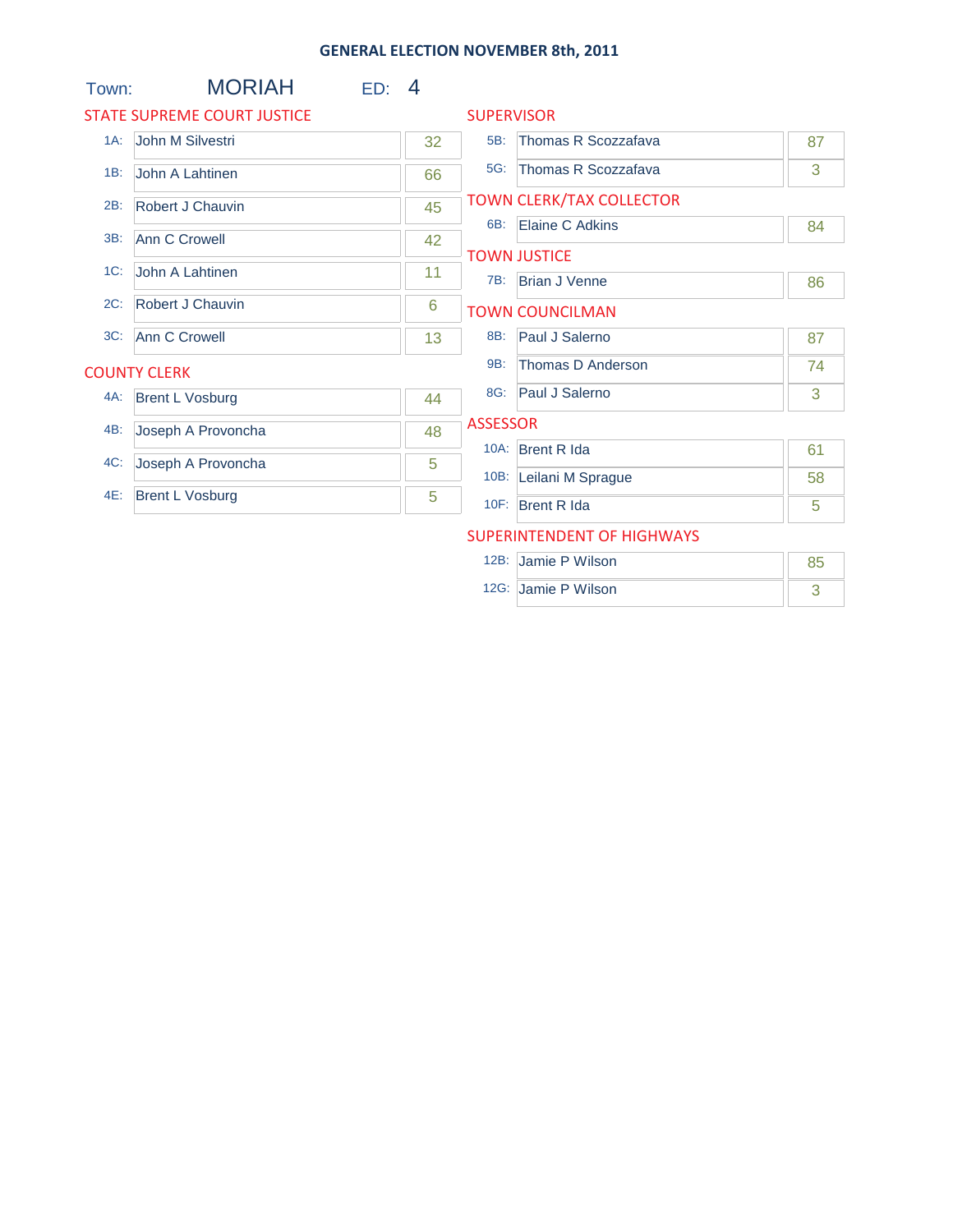# STATEMENT OF CANVASS of Votes Cast at the Primary Election Held November 8th, 2011

|        | <b>STATE SUPREME COURT JUSTICE</b> |     |     | <b>SUPERVISOR</b> |              |
|--------|------------------------------------|-----|-----|-------------------|--------------|
| 1A:    | John M Silvestri                   | 123 | 123 | 5A:               | Eleand       |
| 1B:    | John A Lahtinen                    | 120 | 160 | 5B:               | Georg        |
| 2B:    | Robert J Chauvin                   | 136 | 180 | $5F$ :            | Eleand       |
| 3B:    | Ann C Crowell                      | 141 | 192 | 5H:               | Georg        |
| $1C$ : | John A Lahtinen                    | 40  |     |                   | <b>CLERK</b> |
|        |                                    |     |     | 6B:               | Mary F       |
| 2C:    | Robert J Chauvin                   | 44  |     | 6H:               | Mary F       |
| 3C:    | Ann C Crowell                      | 51  |     | <b>TOWN COUN</b>  |              |
|        |                                    |     |     |                   |              |

|     | 5A: Eleanor P Yandon     | 46                   | 54  |
|-----|--------------------------|----------------------|-----|
| 5B: | George Canon             | 237                  | 270 |
|     | 5F: Eleanor P Yandon     | 8                    |     |
| 5H: | George Canon             | 33                   |     |
|     | <b>WN CLERK</b>          |                      |     |
| 6B: | <b>Mary Pound</b>        | 224                  | 266 |
| 6H: | <b>Mary Pound</b>        | 42                   |     |
|     | <b>WN COUNCILMAN</b>     |                      |     |
|     | $\overline{\phantom{a}}$ | $\sim$ $\sim$ $\sim$ | .   |

#### COUNTY CLERK

|     | 4A: Brent L Vosburg    | 55  | 62  |
|-----|------------------------|-----|-----|
| 4B: | Joseph A Provoncha     | 170 | 215 |
|     | 4C: Joseph A Provoncha | 45  |     |
|     | 4E: Brent L Vosburg    |     |     |

| 6H:   | <b>Mary Pound</b>      | 42  |     |
|-------|------------------------|-----|-----|
|       | TOWN COUNCILMAN        |     |     |
| 7A:   | <b>George Fennessy</b> | 100 | 114 |
| 8A:   | <b>Joseph Novak</b>    | 138 | 163 |
| 8B:   | Michael J Tracy        | 116 | 140 |
| 7G: 1 | Kenneth A Helms Jr     | 196 | 196 |
| 7H:   | George Fennessy        | 14  |     |
| 8H:   | Michael J Tracy        | 24  |     |
| $8$ : | <b>Joseph Novak</b>    | 25  |     |
|       |                        |     |     |

#### ASSESSOR

| 9A: Lowell W Stringer | 241 | 241 |
|-----------------------|-----|-----|
| 10A: Edna M VanAuken  | 229 | 229 |

#### SUPERINTENDENT OF HIGHWAYS

| 11A: John D Helms | 136 | 146 |
|-------------------|-----|-----|
| 11H: Mark Yandon  | 178 | 178 |
| 11J: John D Helms |     |     |

#### TAX COLLECTOR

| 12B: Karen L Darrah | 201 | 248 |
|---------------------|-----|-----|
| 12H: Karen L Darrah |     |     |

NO

#### PROPOSAL-1

| <b>YES</b> |  |
|------------|--|
| NΟ         |  |

#### 174 PROPOSAL-3 YES

111

#### PROPOSAL-2

| <b>YES</b> |  |
|------------|--|
| <b>NO</b>  |  |

Elec Yr: 2011 Town: NEWCOMB Assy Dist 113th - Cong Dist 23rd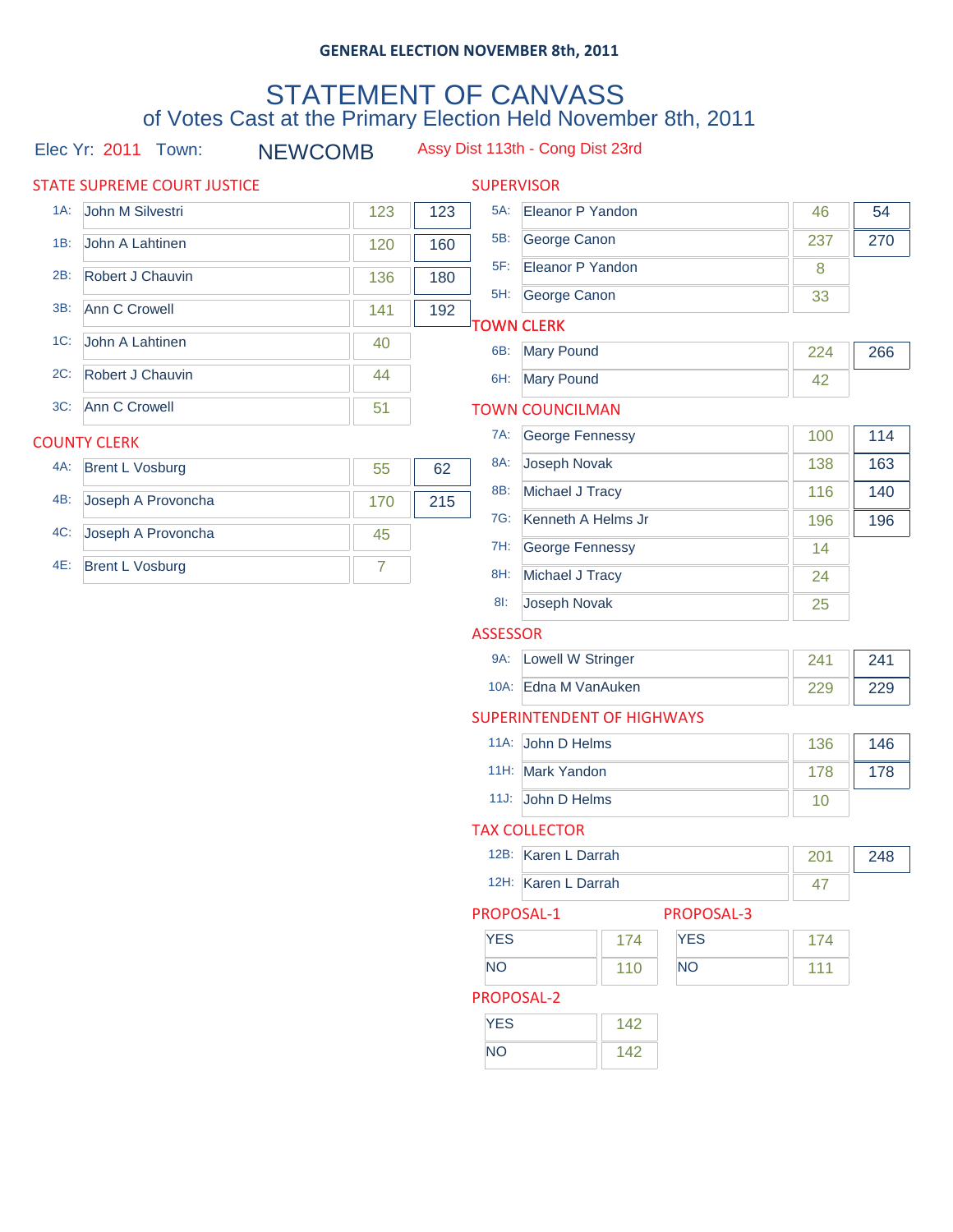# STATEMENT OF CANVASS of Votes Cast at the Primary Election Held November 8th, 2011

Elec Yr: 2011 Town: NORTH ELBA Assy Dist 113th - Cong Dist 20th

|        | STATE SUPREME COURT JUSTICE        |                       |     | <b>SUPERVISOR</b> |                                   |      |      |
|--------|------------------------------------|-----------------------|-----|-------------------|-----------------------------------|------|------|
|        | 1A: John M Silvestri               | 632                   | 632 | 5A:               | Derek T Doty                      | 473  | 564  |
| 1B:    | John A Lahtinen                    | 698                   | 837 | 5l:               | Derek T Doty                      | 91   |      |
| 2B:    | Robert J Chauvin                   | 659                   | 823 | 5J:               | Robert T Politi                   | 1142 | 1142 |
| 3B:    | Ann C Crowell                      | 713                   | 910 |                   | <b>TOWN CLERK/TAX COLLECTOR</b>   |      |      |
|        |                                    |                       |     |                   | 6B: Laurie Curtis Dudley          | 978  | 1312 |
| $1C$ : | John A Lahtinen                    | 139                   |     | 6J:               | <b>Laurie Curtis Dudley</b>       | 334  |      |
| 2C:    | Robert J Chauvin                   | 164                   |     |                   | <b>TOWN JUSTICE</b>               |      |      |
| $3C$ : | Ann C Crowell                      | 197                   |     |                   | 7H: Scott J Monroe                | 727  | 727  |
|        | <b>COUNTY CLERK</b>                |                       |     | 7!                | James Rogers III                  | 785  | 785  |
| 4A:    | <b>Brent L Vosburg</b>             | 442                   | 488 |                   | <b>TOWN COUNCILMAN</b>            |      |      |
| 4B:    | Joseph A Provoncha                 | 783                   | 916 | 8B:               | Jay J Rand                        | 1246 | 1246 |
| 4C:    | Joseph A Provoncha                 | 133                   |     | 9B:               | <b>Bob Miller</b>                 | 916  | 1086 |
|        |                                    |                       |     | 9F:               | <b>Bob Miller</b>                 | 170  |      |
| 4E:    | <b>Brent L Vosburg</b>             | 46                    |     | <b>ASSESSOR</b>   |                                   |      |      |
|        |                                    |                       |     |                   | 10B: Arthur W Jubin               | 1093 | 1093 |
|        |                                    |                       |     |                   | 11B: James B Bishop               | 1006 | 1006 |
|        |                                    |                       |     |                   | <b>SUPERINTENDENT OF HIGHWAYS</b> |      |      |
|        |                                    |                       |     |                   | 12A: David W Jones Jr             | 427  | 521  |
|        |                                    |                       |     |                   | 12B: Larry C Straight             | 1009 | 1191 |
|        |                                    |                       |     |                   | 12G: Larry C Straight             | 182  |      |
|        |                                    |                       |     |                   | 12H: David W Jones Jr             | 94   |      |
|        | <b>NORTH ELBA</b><br>Town:         | $\overline{1}$<br>ED: |     |                   |                                   |      |      |
|        | <b>STATE SUPREME COURT JUSTICE</b> |                       |     | <b>SUPERVISOR</b> |                                   |      |      |
|        |                                    |                       |     |                   |                                   |      |      |

|  | <b>SUPERVISO</b> |  |
|--|------------------|--|
|  |                  |  |

| $1A$ : | John M Silvestri | 76 | 5A: | Derek T Doty                    | 34  |
|--------|------------------|----|-----|---------------------------------|-----|
| 1B:    | John A Lahtinen  | 76 | 5l: | Derek T Doty                    | 12  |
| 2B:    | Robert J Chauvin | 75 | 5J: | Robert T Politi                 | 154 |
|        |                  |    |     | <b>TOWN CLERK/TAX COLLECTOR</b> |     |
| 3B:    | Ann C Crowell    | 77 | 6B: | Laurie Curtis Dudley            | 103 |
| $1C$ : | John A Lahtinen  | 10 |     |                                 |     |
|        |                  |    | 6J: | Laurie Curtis Dudley            | 51  |
| 2C:    | Robert J Chauvin | 16 |     | <b>TOWN JUSTICE</b>             |     |
| $3C$ : | Ann C Crowell    | 21 | 7H: | Scott J Monroe                  | 101 |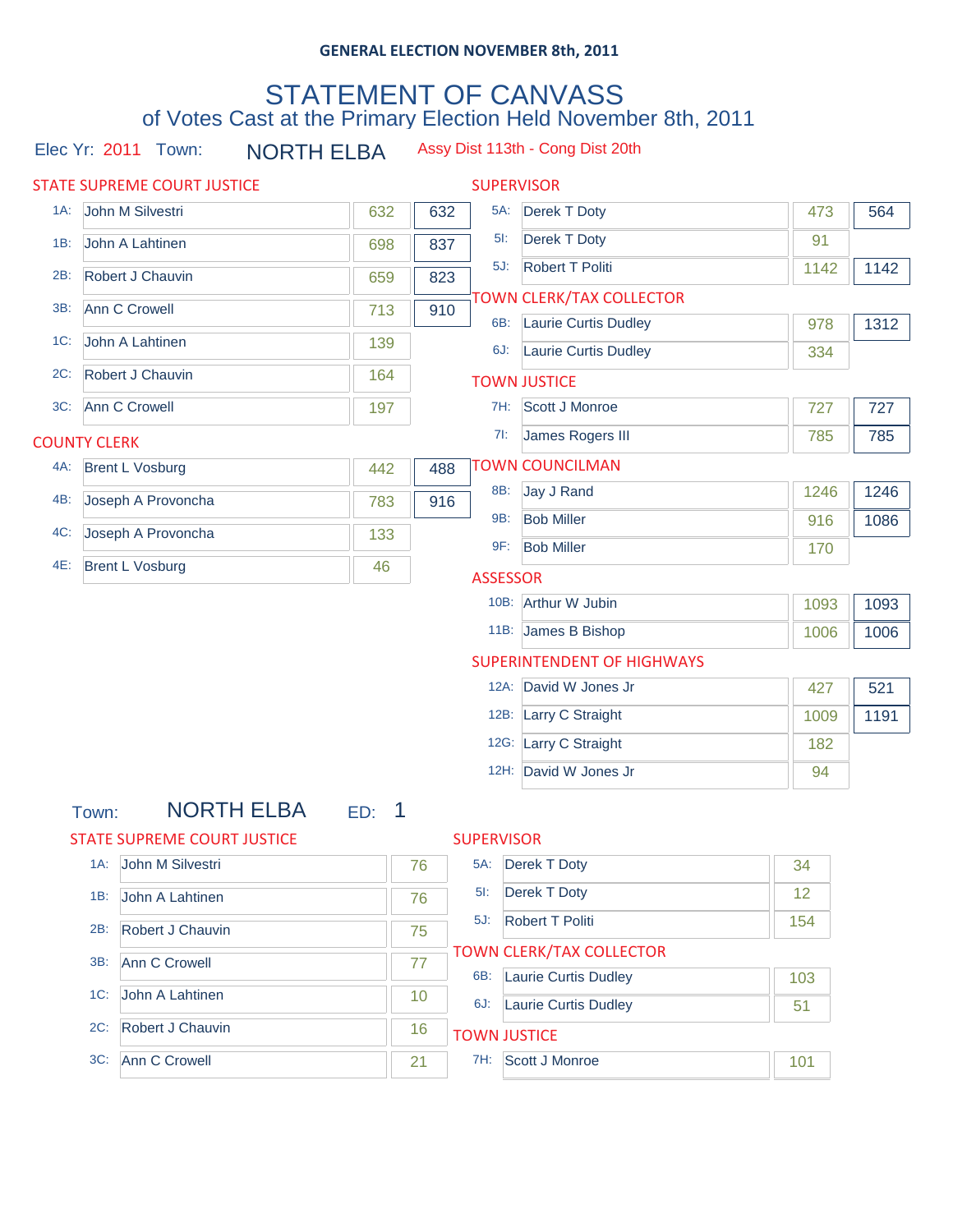#### COUNTY CLERK

- 
- 4A: Brent L Vosburg 46
- 4B: Joseph A Provoncha 91 4C: Joseph A Provoncha 10 4E: Brent L Vosburg 8

## TOWN COUNCILMAN

| J VV I V COOIVCILIVIAIV |     |
|-------------------------|-----|
| 8B: Jay J Rand          | 149 |
| 9B: Bob Miller          | 96  |
| 9F: Bob Miller          | 22  |

7I: James Rogers III 86

#### ASSESSOR

| 10B: Arthur W Jubin | $129 -$ |
|---------------------|---------|
| 11B: James B Bishop | 108     |

#### SUPERINTENDENT OF HIGHWAYS

| 12A: David W Jones Jr | 51  |
|-----------------------|-----|
| 12B: Larry C Straight | 111 |
| 12G: Larry C Straight | 27  |
| 12H: David W Jones Jr | 12  |

# Town: NORTH ELBA ED: 2

#### STATE SUPREME COURT JUSTICE

#### SUPERVISOR

| $1A$ : | John M Silvestri        | 93 | 5A:             | Derek T Doty                                               | 110       |
|--------|-------------------------|----|-----------------|------------------------------------------------------------|-----------|
| 1B:    | John A Lahtinen         | 78 | $5$ :           | Derek T Doty                                               | 14        |
| 2B:    | <b>Robert J Chauvin</b> | 68 | 5J:             | <b>Robert T Politi</b>                                     | 63        |
| 3B:    | <b>Ann C Crowell</b>    | 79 | 6B:             | <b>TOWN CLERK/TAX COLLECTOR</b>                            |           |
| 1C:    | John A Lahtinen         | 18 | 6J:             | <b>Laurie Curtis Dudley</b><br><b>Laurie Curtis Dudley</b> | 102<br>32 |
| $2C$ : | Robert J Chauvin        | 25 |                 | <b>TOWN JUSTICE</b>                                        |           |
| $3C$ : | Ann C Crowell           | 29 | 7H:             | Scott J Monroe                                             | 63        |
|        | <b>COUNTY CLERK</b>     |    | 7!              | James Rogers III                                           | 82        |
| 4A:    | <b>Brent L Vosburg</b>  | 83 |                 | <b>TOWN COUNCILMAN</b>                                     |           |
| 4B:    | Joseph A Provoncha      | 62 | 8B:             | Jay J Rand                                                 | 122       |
| 4C:    | Joseph A Provoncha      | 12 | 9B:             | <b>Bob Miller</b>                                          | 103       |
| 4E:    | <b>Brent L Vosburg</b>  | 8  | 9F:             | <b>Bob Miller</b>                                          | 20        |
|        |                         |    | <b>ASSESSOR</b> |                                                            |           |
|        |                         |    |                 | 10B: Arthur W Jubin                                        | 115       |
|        |                         |    |                 | 11B: James B Bishop                                        | 134       |
|        |                         |    |                 | <b>SUPERINTENDENT OF HIGHWAYS</b>                          |           |
|        |                         |    |                 |                                                            |           |

| 12A: David W Jones Jr |  |
|-----------------------|--|
| 12B: Larry C Straight |  |
| 12G: Larry C Straight |  |
| 12H: David W Jones Jr |  |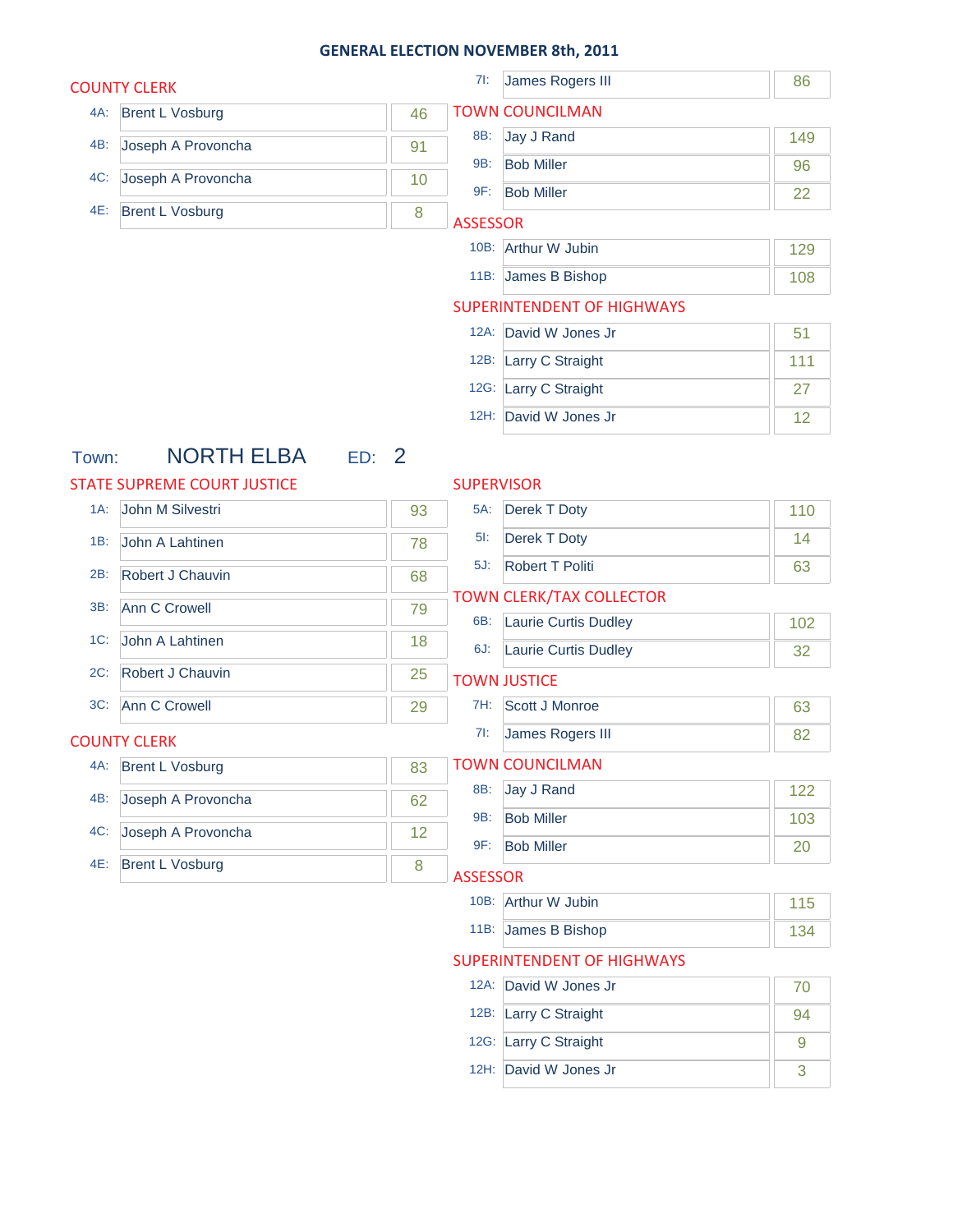## Town: **NORTH ELBA** ED: 3

|        | <b>STATE SUPREME COURT JUSTICE</b> |     | <b>SUPERVISOR</b> |                                 |     |
|--------|------------------------------------|-----|-------------------|---------------------------------|-----|
| $1A$ : | John M Silvestri                   | 86  | 5A:               | Derek T Doty                    | 72  |
| 1B:    | John A Lahtinen                    | 119 | 5l:               | Derek T Doty                    | 14  |
| 2B:    | <b>Robert J Chauvin</b>            | 99  | 5J:               | <b>Robert T Politi</b>          | 209 |
| 3B:    | Ann C Crowell                      | 108 |                   | <b>TOWN CLERK/TAX COLLECTOR</b> |     |
|        |                                    |     | 6B:               | <b>Laurie Curtis Dudley</b>     | 175 |
| $1C$ : | John A Lahtinen                    | 22  | 6J:               | <b>Laurie Curtis Dudley</b>     | 59  |
| $2C$ : | Robert J Chauvin                   | 36  |                   | <b>TOWN JUSTICE</b>             |     |
| $3C$ : | Ann C Crowell                      | 38  | 7H:               | Scott J Monroe                  | 158 |
|        | <b>COUNTY CLERK</b>                |     | 7!                | James Rogers III                | 123 |
| 4A:    | <b>Brent L Vosburg</b>             | 57  |                   | <b>TOWN COUNCILMAN</b>          |     |
| 4B:    | Joseph A Provoncha                 | 139 | 8B:               | Jay J Rand                      | 211 |
|        |                                    |     | 9B:               | <b>Bob Miller</b>               | 151 |
| 4C:    | Joseph A Provoncha                 | 26  | 9F:               | <b>Bob Miller</b>               | 22  |
| 4E:    | <b>Brent L Vosburg</b>             | 6   | <b>ASSESSOR</b>   |                                 |     |
|        |                                    |     |                   | 10B: Arthur W Jubin             | 180 |
|        |                                    |     |                   | 11B: James B Bishop             | 160 |

| 12A: David W Jones Jr | 66  |
|-----------------------|-----|
| 12B: Larry C Straight | 180 |
| 12G: Larry C Straight | 35  |
| 12H: David W Jones Jr | 16  |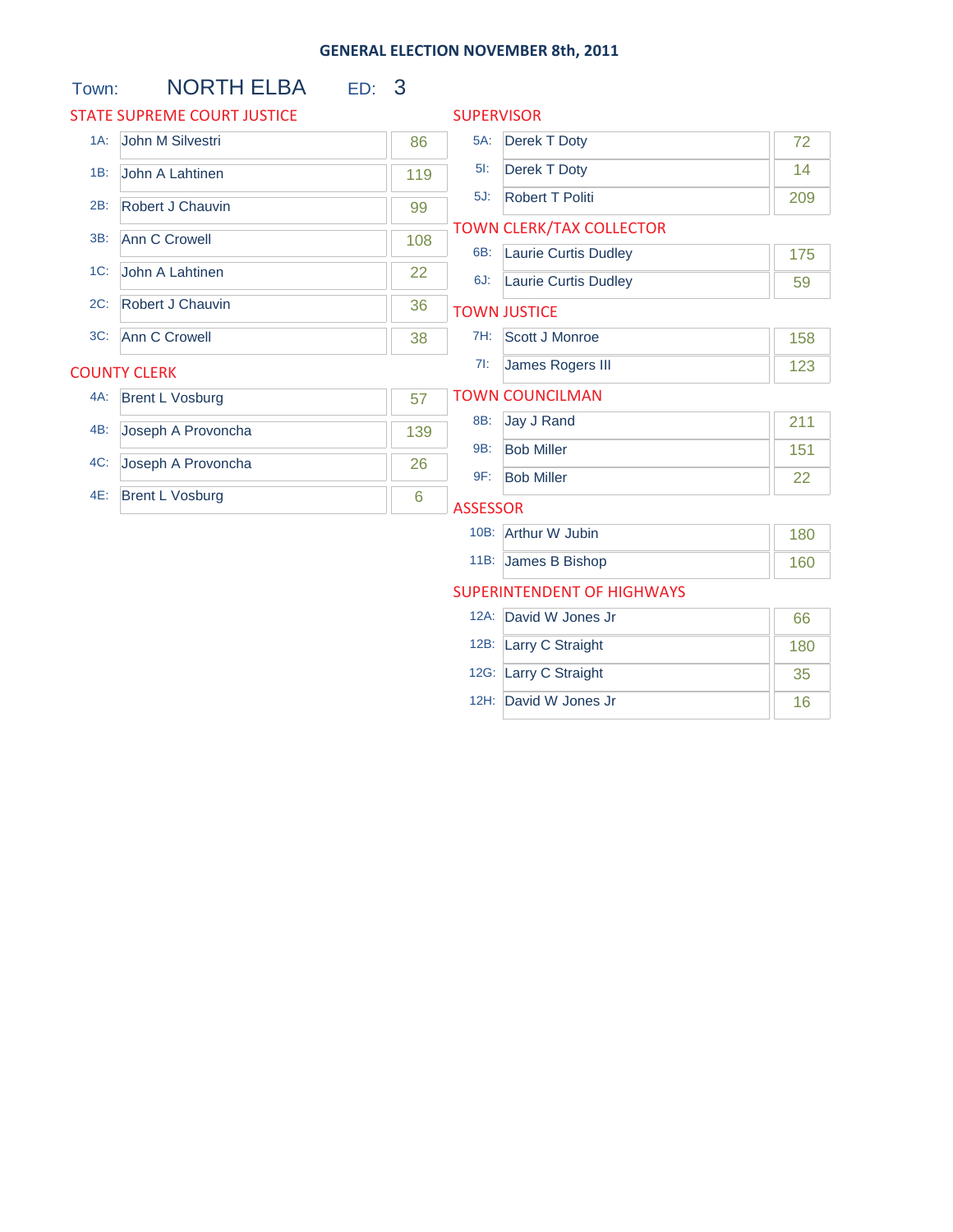# Town: **NORTH ELBA** ED: 4

|        | <b>STATE SUPREME COURT JUSTICE</b> |     | <b>SUPERVISOR</b> |                                 |     |
|--------|------------------------------------|-----|-------------------|---------------------------------|-----|
| $1A$ : | John M Silvestri                   | 83  | 5A:               | Derek T Doty                    | 61  |
| 1B:    | John A Lahtinen                    | 108 | $5!$ :            | Derek T Doty                    | 6   |
| 2B:    | Robert J Chauvin                   | 102 | 5J:               | <b>Robert T Politi</b>          | 183 |
| 3B:    | Ann C Crowell                      | 114 |                   | <b>TOWN CLERK/TAX COLLECTOR</b> |     |
|        |                                    |     |                   | 6B: Laurie Curtis Dudley        | 137 |
| $1C$ : | John A Lahtinen                    | 20  |                   | 6J: Laurie Curtis Dudley        | 56  |
| $2C$ : | <b>Robert J Chauvin</b>            | 19  |                   | <b>TOWN JUSTICE</b>             |     |
| 3C:    | Ann C Crowell                      | 26  | 7H:               | Scott J Monroe                  | 87  |
|        | <b>COUNTY CLERK</b>                |     | 71:               | James Rogers III                | 127 |
| 4A:    | <b>Brent L Vosburg</b>             | 56  |                   | <b>TOWN COUNCILMAN</b>          |     |
| 4B:    | Joseph A Provoncha                 | 130 | 8B:               | Jay J Rand                      | 196 |
|        |                                    |     | 9B:               | <b>Bob Miller</b>               | 137 |
| $4C$ : | Joseph A Provoncha                 | 17  | 9F:               | <b>Bob Miller</b>               | 23  |
| 4E:    | <b>Brent L Vosburg</b>             | 5   | <b>ASSESSOR</b>   |                                 |     |
|        |                                    |     |                   | 10B: Arthur W Jubin             | 166 |
|        |                                    |     |                   | 11B: James B Bishop             | 151 |
|        |                                    |     |                   |                                 |     |

| 12A: David W Jones Jr | 65  |
|-----------------------|-----|
| 12B: Larry C Straight | 144 |
| 12G: Larry C Straight | 28  |
| 12H: David W Jones Jr | 16  |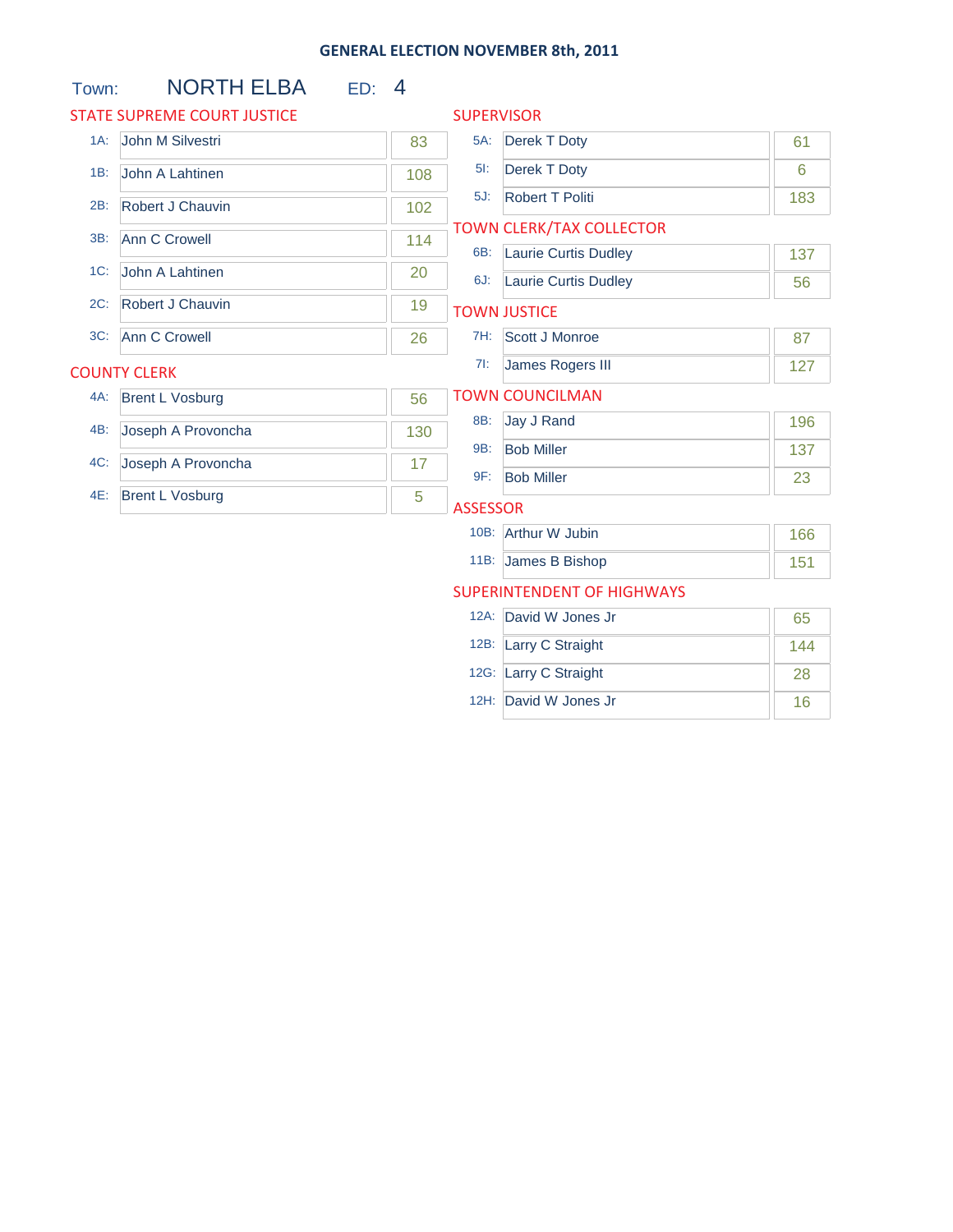# Town: **NORTH ELBA** ED: 5

|        | <b>STATE SUPREME COURT JUSTICE</b> |     | <b>SUPERVISOR</b>   |                                 |     |
|--------|------------------------------------|-----|---------------------|---------------------------------|-----|
| $1A$ : | John M Silvestri                   | 102 | 5A:                 | Derek T Doty                    | 52  |
| 1B:    | John A Lahtinen                    | 123 | $5$ :               | Derek T Doty                    | 15  |
| 2B:    | <b>Robert J Chauvin</b>            | 115 | 5J:                 | <b>Robert T Politi</b>          | 232 |
| 3B:    | Ann C Crowell                      | 124 |                     | <b>TOWN CLERK/TAX COLLECTOR</b> |     |
|        |                                    |     | 6B:                 | <b>Laurie Curtis Dudley</b>     | 174 |
| $1C$ : | John A Lahtinen                    | 29  | 6J:                 | <b>Laurie Curtis Dudley</b>     | 56  |
| $2C$ : | Robert J Chauvin                   | 29  | <b>TOWN JUSTICE</b> |                                 |     |
| $3C$ : | <b>Ann C Crowell</b>               | 32  | 7H:                 | Scott J Monroe                  | 116 |
|        | <b>COUNTY CLERK</b>                |     | 7!                  | James Rogers III                | 161 |
| 4A:    | <b>Brent L Vosburg</b>             | 68  |                     | <b>TOWN COUNCILMAN</b>          |     |
| 4B:    | Joseph A Provoncha                 | 139 | 8B:                 | Jay J Rand                      | 218 |
|        |                                    |     | 9B:                 | <b>Bob Miller</b>               | 160 |
| $4C$ : | Joseph A Provoncha                 | 31  | 9F:                 | <b>Bob Miller</b>               | 27  |
| 4E:    | <b>Brent L Vosburg</b>             | 6   | <b>ASSESSOR</b>     |                                 |     |
|        |                                    |     |                     | 10B: Arthur W Jubin             | 206 |
|        |                                    |     |                     | 11B: James B Bishop             | 167 |
|        |                                    |     |                     |                                 |     |

| 12A: David W Jones Jr | 57  |
|-----------------------|-----|
| 12B: Larry C Straight | 188 |
| 12G: Larry C Straight | 38  |
| 12H: David W Jones Jr | 19  |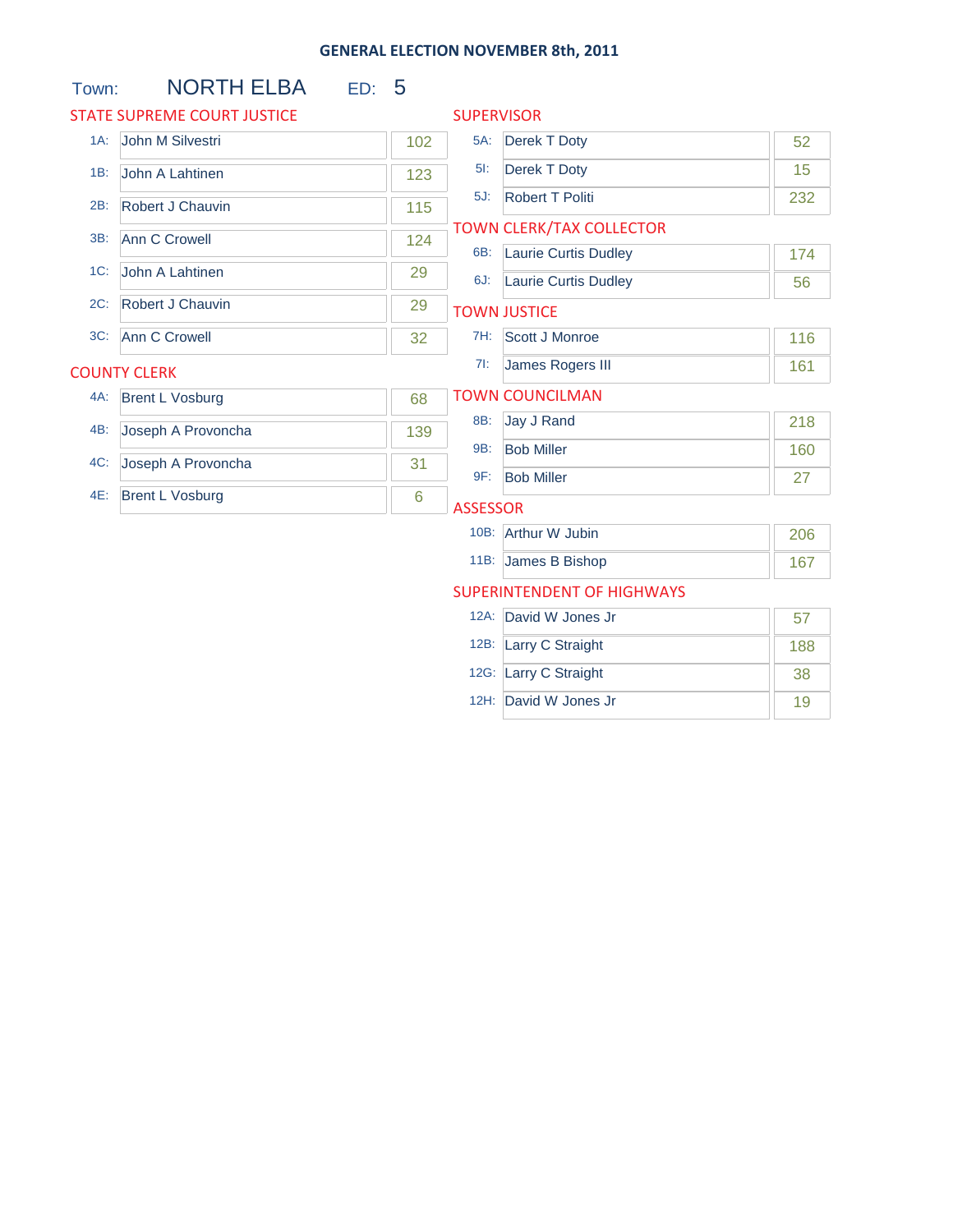# Town: NORTH ELBA ED: 6

|        | <b>STATE SUPREME COURT JUSTICE</b> |     | <b>SUPERVISOR</b>                  |               |
|--------|------------------------------------|-----|------------------------------------|---------------|
| $1A$ : | John M Silvestri                   | 137 | Derek T Doty<br>5A:                | 75            |
| 1B:    | John A Lahtinen                    | 152 | $5$ :<br>Derek T Doty              | 23            |
| 2B:    | <b>Robert J Chauvin</b>            | 152 | 5J:<br><b>Robert T Politi</b>      | 262           |
| 3B:    | Ann C Crowell                      | 167 | <b>TOWN CLERK/TAX COLLECTOR</b>    |               |
|        |                                    |     | <b>Laurie Curtis Dudley</b><br>6B: | 222           |
| $1C$ : | John A Lahtinen                    | 26  | 6J:<br><b>Laurie Curtis Dudley</b> | 66            |
| 2C:    | <b>Robert J Chauvin</b>            | 29  | <b>TOWN JUSTICE</b>                |               |
| $3C$ : | Ann C Crowell                      | 36  | Scott J Monroe<br>7H:              | 165           |
|        | <b>COUNTY CLERK</b>                |     | 7!<br>James Rogers III             | 159           |
| 4A:    | <b>Brent L Vosburg</b>             | 86  | <b>TOWN COUNCILMAN</b>             |               |
| 4B:    | Joseph A Provoncha                 | 179 | Jay J Rand<br>8B:                  | 278           |
|        |                                    |     | 9B:<br><b>Bob Miller</b>           | 207           |
| 4C:    | Joseph A Provoncha                 | 28  | <b>Bob Miller</b><br>9F:           | 41            |
| 4E:    | <b>Brent L Vosburg</b>             | 10  | <b>ASSESSOR</b>                    |               |
|        |                                    |     | 10B: Arthur W Jubin                | 240           |
|        |                                    |     | 11D: Lompe D. Dichen               | $\sim$ $\sim$ |

| 11B: James B Bishop |  |
|---------------------|--|

| 12A: David W Jones Jr | 69  |
|-----------------------|-----|
| 12B: Larry C Straight | 233 |
| 12G: Larry C Straight | 38  |
| 12H: David W Jones Jr | 25  |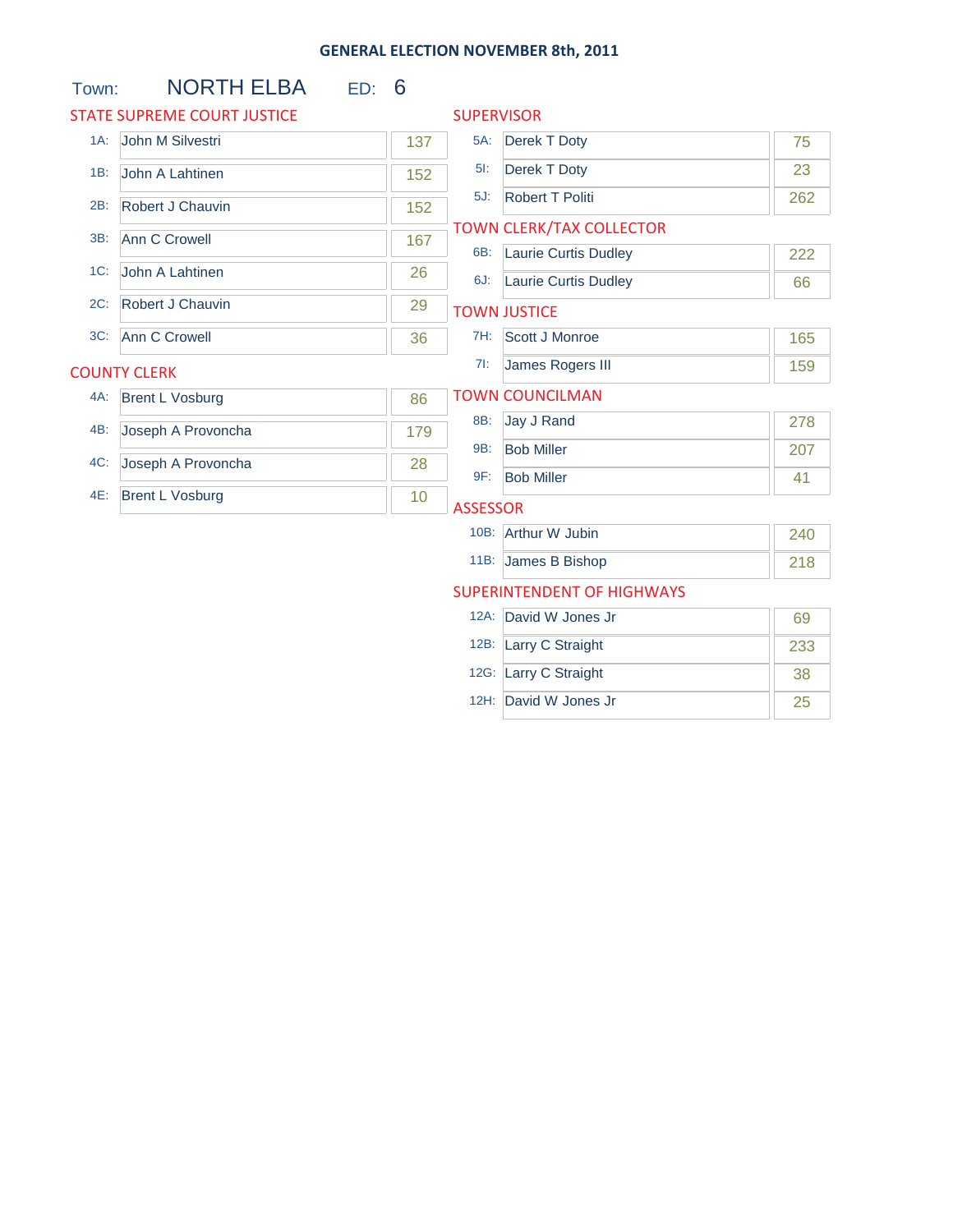# Town: **NORTH ELBA** ED: 7

4C: Joseph A Provoncha 9

4E: Brent L Vosburg 3

#### **SUPERVISOR** 5A: Derek T Doty 69 5I: Derek T Doty 7 6B: Laurie Curtis Dudley 65 7H: Scott J Monroe 37 71: James Rogers III 47 TOWN CLERK/TAX COLLECTOR TOWN JUSTICE TOWN COUNCILMAN STATE SUPREME COURT JUSTICE 1A: John M Silvestri 55 1B: John A Lahtinen 42 2B: Robert J Chauvin 48 3B: Ann C Crowell 44 1C: John A Lahtinen 14 2C: Robert J Chauvin 10 3C: Ann C Crowell 15 COUNTY CLERK 4A: Brent L Vosburg 46 4B: Joseph A Provoncha 43 5J: Robert T Politi 39 6J: Laurie Curtis Dudley 14

| 8B: Jay J Rand |    |
|----------------|----|
| 9B: Bob Miller |    |
| 9F: Bob Miller | 15 |

#### ASSESSOR

| 10B: Arthur W Jubin |  |
|---------------------|--|
| 11B: James B Bishop |  |

| 49                                                                                               |
|--------------------------------------------------------------------------------------------------|
| 59                                                                                               |
|                                                                                                  |
|                                                                                                  |
| 12A: David W Jones Jr<br>12B: Larry C Straight<br>12G: Larry C Straight<br>12H: David W Jones Jr |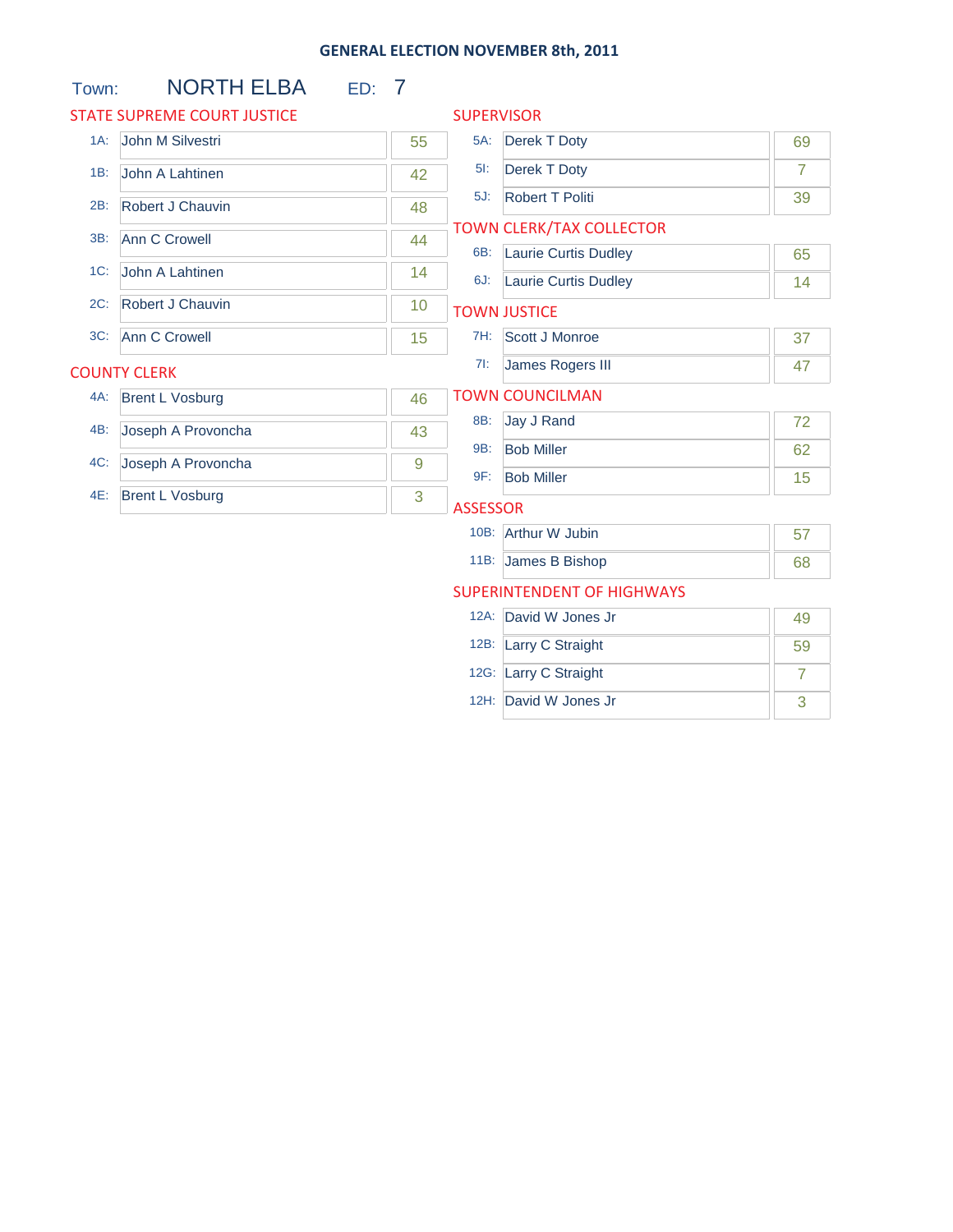# STATEMENT OF CANVASS of Votes Cast at the Primary Election Held November 8th, 2011

# Elec Yr: 2011 Town: NORTH HUDSON Assy Dist 113th - Cong Dist 20th

#### STATE SUPREME COURT JUSTICE

#### SUPERVISOR

| $1A$ : | John M Silvestri        | 55  | 55  | 5A:             | <b>Hugh T Myrtle</b>        | 61  | 72  |
|--------|-------------------------|-----|-----|-----------------|-----------------------------|-----|-----|
| 1B:    | John A Lahtinen         | 61  | 70  | 5B:             | <b>Ronald James Moore</b>   | 73  | 74  |
| 2B:    | Robert J Chauvin        | 55  | 65  | 5F:             | Ronald James Moore          | 1   |     |
| 3B:    | Ann C Crowell           | 53  | 66  | 5H:             | <b>Hugh T Myrtle</b>        | 11  |     |
|        |                         |     |     |                 | <b>TOWN CLERK</b>           |     |     |
| $1C$ : | John A Lahtinen         | 9   |     |                 | 6A: Sarah (Sally) A Vinskus | 95  | 95  |
| $2C$ : | <b>Robert J Chauvin</b> | 10  |     |                 | <b>TOWN COUNCILMAN</b>      |     |     |
| $3C$ : | Ann C Crowell           | 13  |     | 7B:             | Laureen L DeZalia           | 113 | 116 |
|        | <b>COUNTY CLERK</b>     |     |     | 8B:             | Donald F Dresser            | 97  | 102 |
| 4A:    | <b>Brent L Vosburg</b>  | 11  | 14  | 8G:             | Donald F Dresser            | 5   |     |
| 4B:    | Joseph A Provoncha      | 114 | 129 | 7J:             | Laureen L DeZalia           | 3   |     |
|        |                         |     |     | <b>ASSESSOR</b> |                             |     |     |
| $4C$ : | Joseph A Provoncha      | 15  |     | 9A:             | John K Wilson               | 86  | 90  |
| 4E:    | <b>Brent L Vosburg</b>  | 3   |     |                 | 10A: Michael Marsden        | 99  | 99  |
|        |                         |     |     | $9$ :           | John K Wilson               | 4   |     |

#### SUPERINTENDENT OF HIGHWAYS

| 11A: Donald A Langworthy | 16  |
|--------------------------|-----|
| 11B: Kevin R Duntley     | 130 |

#### TAX COLLECTOR

| 12B: Martha M King | 104 | 108 |
|--------------------|-----|-----|
| 12H: Martha M King |     |     |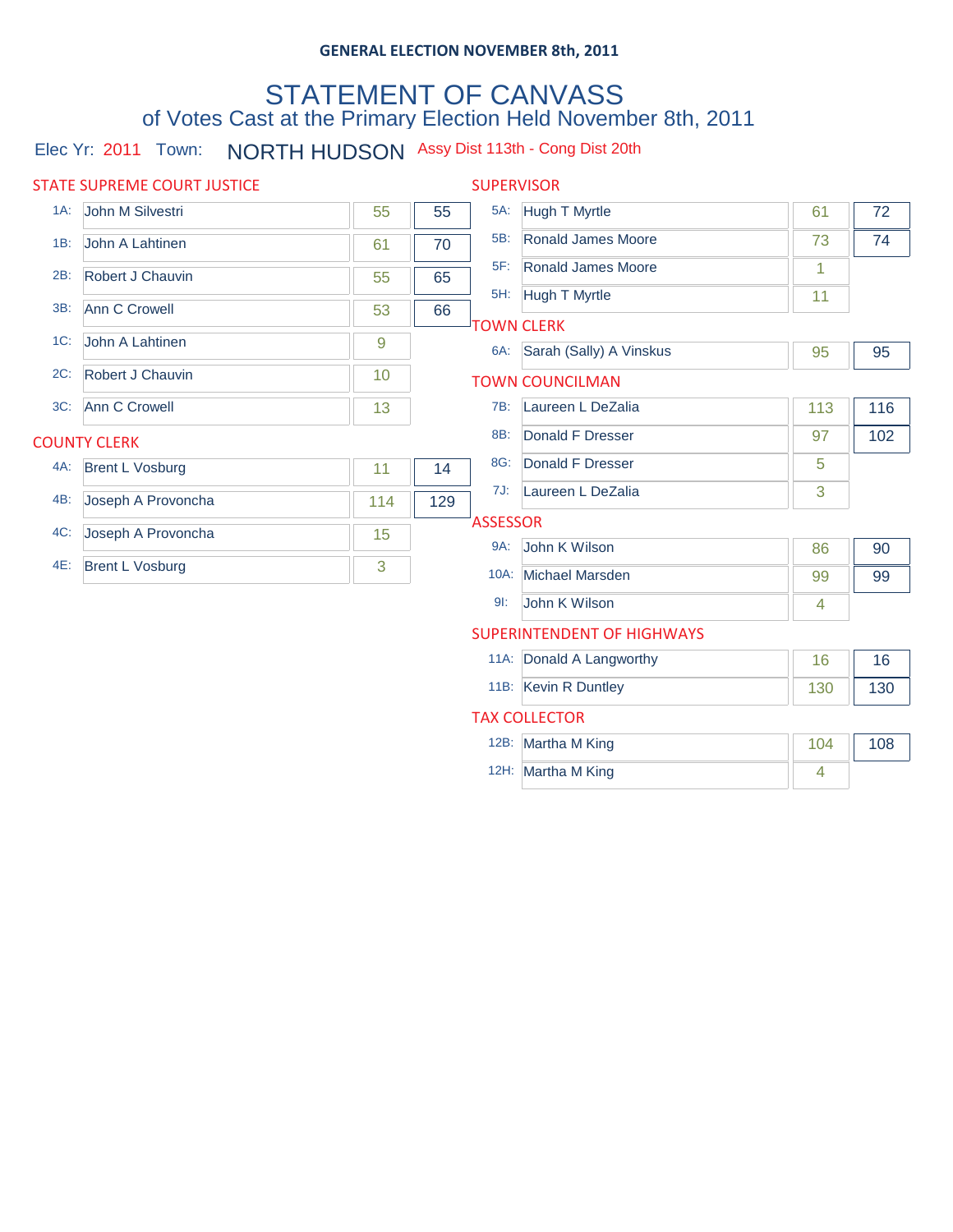# STATEMENT OF CANVASS of Votes Cast at the Primary Election Held November 8th, 2011

## Elec Yr: 2011 Town: SCHROON Assy Dist 113th - Cong Dist 20th

# STATE SUPREME COURT JUSTICE

**CUPEDVICOR** 

|        | STATE SUPREME COURT JUSTICE |     |     | <b>SUPERVISOR</b> |                                                       |                        |
|--------|-----------------------------|-----|-----|-------------------|-------------------------------------------------------|------------------------|
| $1A$ : | John M Silvestri            | 377 | 377 | 5B:               | Michael Marnell                                       | 383                    |
| 1B:    | John A Lahtinen             | 331 | 397 | $5G$ :            | Michael Marnell                                       | 47                     |
| 2B:    | Robert J Chauvin            | 342 | 420 | 5H:               | Dennis C Christian                                    | 31                     |
| 3B:    | Ann C Crowell               | 374 | 457 | 5J:               | Margaret (Meg) Wood                                   | 312                    |
| $1C$ : | John A Lahtinen             | 66  |     | 6B:               | <b>TOWN CLERK/TAX COLLECTOR</b><br>Patricia J Savarie |                        |
| 2C:    | Robert J Chauvin            | 78  |     | 6J:               | Patricia J Savarie                                    | 597<br>10 <sub>S</sub> |
| $3C$ : | Ann C Crowell               | 83  |     |                   | <b>TOWN COUNCILMAN</b>                                |                        |
|        |                             |     |     |                   |                                                       |                        |

#### COUNTY CLERK

|     | 4A: Brent L Vosburg    | 73  | 86  |
|-----|------------------------|-----|-----|
| 4B: | Joseph A Provoncha     | 564 | 667 |
|     | 4C: Joseph A Provoncha | 103 |     |
|     | 4E: Brent L Vosburg    |     |     |

| JWN COUNCILMAN |                     |     |     |  |
|----------------|---------------------|-----|-----|--|
| $7A$ :         | Mark C Whitney      | 256 | 319 |  |
| 7B:            | Clara M Phibbs      | 459 | 520 |  |
| 8B:            | Donald C Sage       | 407 | 477 |  |
| 8C:            | Donald C Sage       | 70  |     |  |
| 7F:            | Mark C Whitney      | 63  |     |  |
| 7!             | <b>Bruse E Caza</b> | 107 | 107 |  |
| 7J:            | Clara M Phibbs      | 61  |     |  |
|                |                     |     |     |  |

430

31 312

706

#### ASSESSOR

| 9G: Richard Schoenstadt |  |
|-------------------------|--|
| 10G: Richard Newell     |  |

#### SUPERINTENDENT OF HIGHWAYS

| 11B: Dana W Shaughnessy | 505 | 586 |
|-------------------------|-----|-----|
| 11F: Dana W Shaughnessy |     |     |
| 11: Dale Pecor          | 189 | 189 |

STATE SUPREME COURT JUSTICE

Town: **SCHROON** ED: 1

#### **SUPERVISOR**

| $1A$ : | John M Silvestri | 186 | 5B:    | Michael Marnell                 | 181 |
|--------|------------------|-----|--------|---------------------------------|-----|
| 1B:    | John A Lahtinen  | 140 | $5G$ : | Michael Marnell                 | 24  |
| 2B:    | Robert J Chauvin | 151 | 5H:    | Dennis C Christian              | 17  |
|        |                  |     | 5J:    | Margaret (Meg) Wood             | 134 |
| 3B:    | Ann C Crowell    | 161 |        |                                 |     |
|        |                  |     |        | <b>TOWN CLERK/TAX COLLECTOR</b> |     |
| 1C:    | John A Lahtinen  | 34  |        |                                 |     |
|        |                  |     |        | 6B: Patricia J Savarie          | 275 |
| 2C:    | Robert J Chauvin | 40  |        |                                 |     |
|        |                  |     | 6J:    | Patricia J Savarie              | 44  |
| 3C:    |                  |     |        |                                 |     |
|        | Ann C Crowell    | 40  |        | <b>TOWN COUNCILMAN</b>          |     |
|        |                  |     |        |                                 |     |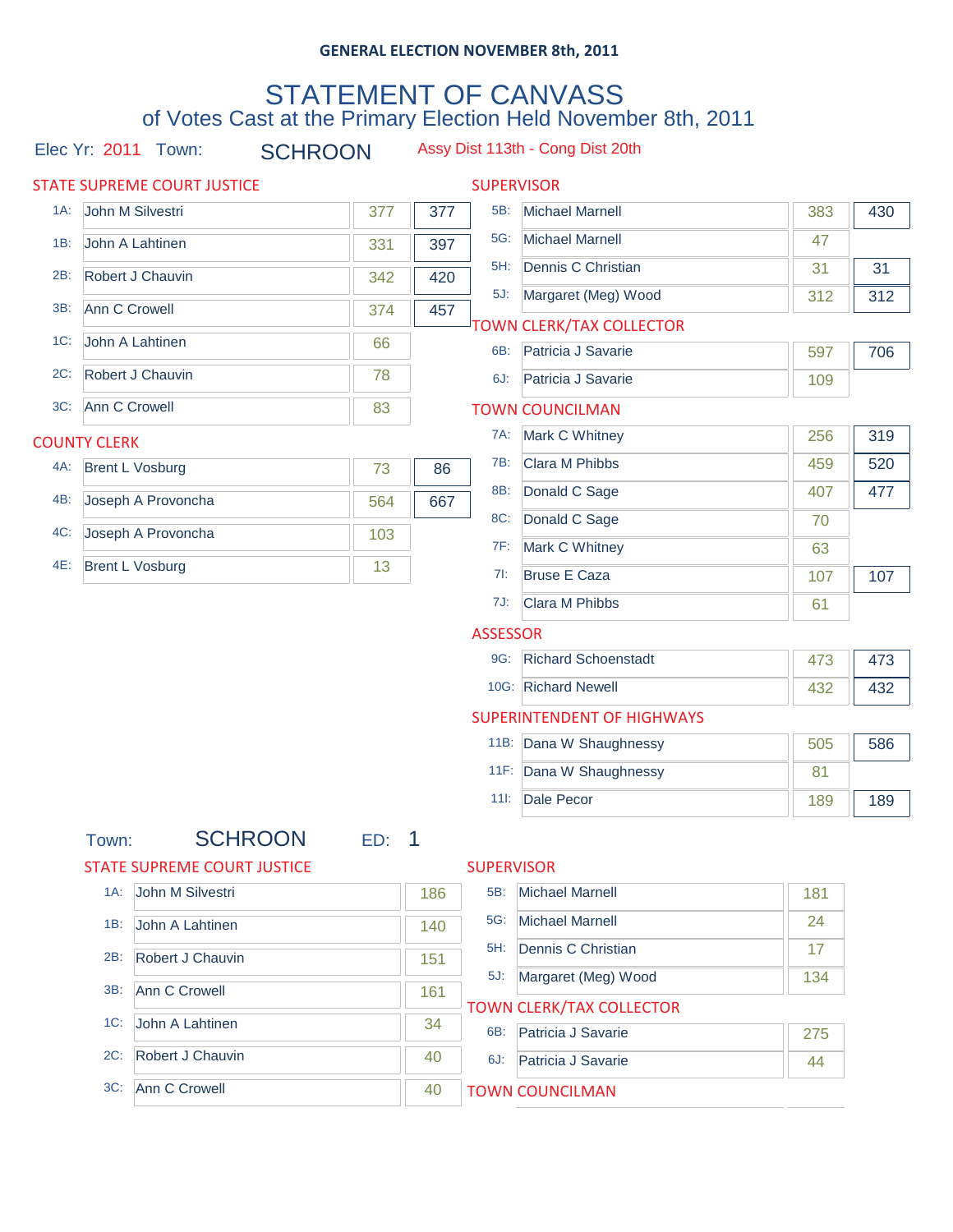#### COUNTY CLERK

- 4A: Brent L Vosburg 34
- 4B: Joseph A Provoncha 267 4C: Joseph A Provoncha 52 4E: Brent L Vosburg 3

| $7A$ : | Mark C Whitney      | 105 |
|--------|---------------------|-----|
| 7B:    | Clara M Phibbs      | 218 |
| 8B:    | Donald C Sage       | 181 |
| 8C:    | Donald C Sage       | 31  |
| 7F:    | Mark C Whitney      | 33  |
| 7!     | <b>Bruse E Caza</b> | 62  |
| 7J:    | Clara M Phibbs      | 30  |

#### ASSESSOR

| 9G: Richard Schoenstadt | 208 |
|-------------------------|-----|
| 10G: Richard Newell     | 89  |

#### SUPERINTENDENT OF HIGHWAYS

| 11B: Dana W Shaughnessy | 233 |
|-------------------------|-----|
| 11F: Dana W Shaughnessy |     |
| 11: Dale Pecor          |     |

## Town: **SCHROON** ED: 2

#### STATE SUPREME COURT JUSTICE

| $1A$ :          | John M Silvestri | 191 |
|-----------------|------------------|-----|
| 1B:             | John A Lahtinen  | 191 |
| 2B:             | Robert J Chauvin | 191 |
| 3B:             | Ann C Crowell    | 213 |
| 1C <sub>1</sub> | John A Lahtinen  | 32  |
| $2C^2$          | Robert J Chauvin | 38  |
| 3C <sub>1</sub> | Ann C Crowell    | 43  |

#### **SUPERVISOR**

| 5B: Michael Marnell     | 202 |
|-------------------------|-----|
| 5G: Michael Marnell     | 23  |
| 5H: Dennis C Christian  | 14  |
| 5J: Margaret (Meg) Wood | 178 |

#### TOWN CLERK/TAX COLLECTOR

| 6B: Patricia J Savarie |  |
|------------------------|--|
| 6J: Patricia J Savarie |  |

#### TOWN COUNCILMAN

| $7A$ : | Mark C Whitney      | 151 |
|--------|---------------------|-----|
| 7B:    | Clara M Phibbs      | 241 |
| 8B:    | Donald C Sage       | 226 |
| 8C:    | Donald C Sage       | 39  |
| 7F:    | Mark C Whitney      | 30  |
| $7$ :  | <b>Bruse E Caza</b> | 45  |
| 7J:    | Clara M Phibbs      | 31  |

#### ASSESSOR

| 9G: Richard Schoenstadt |     |
|-------------------------|-----|
| 10G: Richard Newell     | 212 |

#### SUPERINTENDENT OF HIGHWAYS

| 11B: Dana W Shaughnessy |  |
|-------------------------|--|
| 11F: Dana W Shaughnessy |  |
| 11: Dale Pecor          |  |

## COUNTY CLERK

| 4A: Brent L Vosburg    | 39  |
|------------------------|-----|
| 4B: Joseph A Provoncha | 297 |
| 4C: Joseph A Provoncha | 51  |
| 4E: Brent L Vosburg    |     |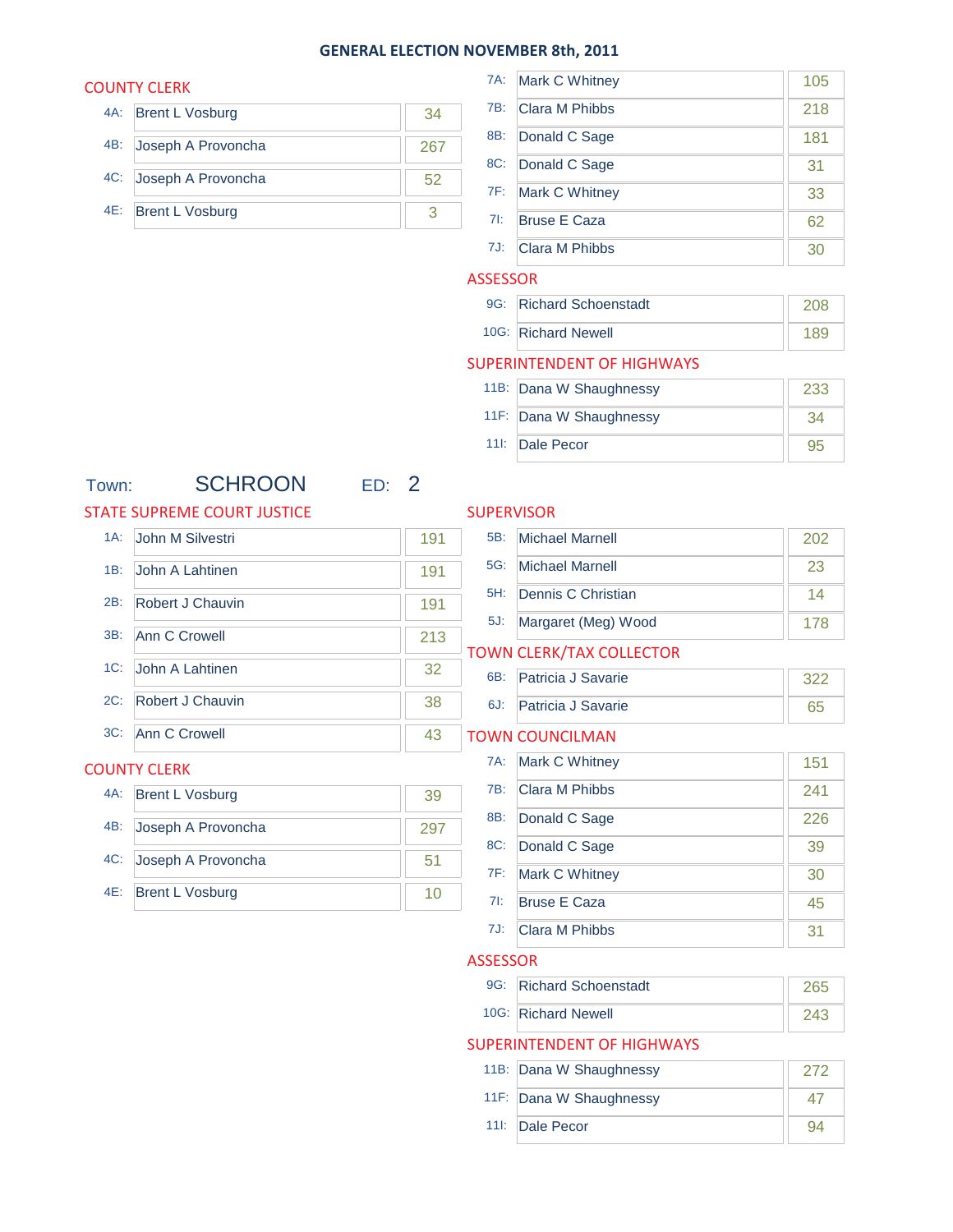# STATEMENT OF CANVASS of Votes Cast at the Primary Election Held November 8th, 2011

Elec Yr: 2011 Town: ST ARMAND Assy Dist 114th - Cong Dist 23rd

|        | STATE SUPREME COURT JUSTICE |    |     |        | <b>TOWN COUNCILMAN</b>         |     |     |
|--------|-----------------------------|----|-----|--------|--------------------------------|-----|-----|
| $1A$ : | John M Silvestri            | 63 | 63  | 5A:    | Donald Raymond Amell           | 107 | 124 |
| 1B:    | John A Lahtinen             | 87 | 104 | 6B:    | Samuel A Grimone               | 115 | 130 |
| 2B:    | Robert J Chauvin            | 78 | 93  | 5F:    | <b>Donald Raymond Amell</b>    | 17  |     |
| 3B:    | Ann C Crowell               | 88 | 106 | $6F$ : | Samuel A Grimone               | 15  |     |
| $1C$ : | John A Lahtinen             |    |     |        | TOWN COUNCILMAN UNEXPIRED TERM |     |     |
|        |                             | 17 |     | 7B:    | Charles Whitson Jr             | 132 | 132 |
| $2C$ : | Robert J Chauvin            | 15 |     |        |                                |     |     |
| $3C$ : | Ann C Crowell               | 18 |     |        |                                |     |     |

#### COUNTY CLERK

|     | 4A: Brent L Vosburg    | 55 | 60  |
|-----|------------------------|----|-----|
| 4B: | Joseph A Provoncha     | 95 | 104 |
|     | 4C: Joseph A Provoncha |    |     |
|     | 4E: Brent L Vosburg    |    |     |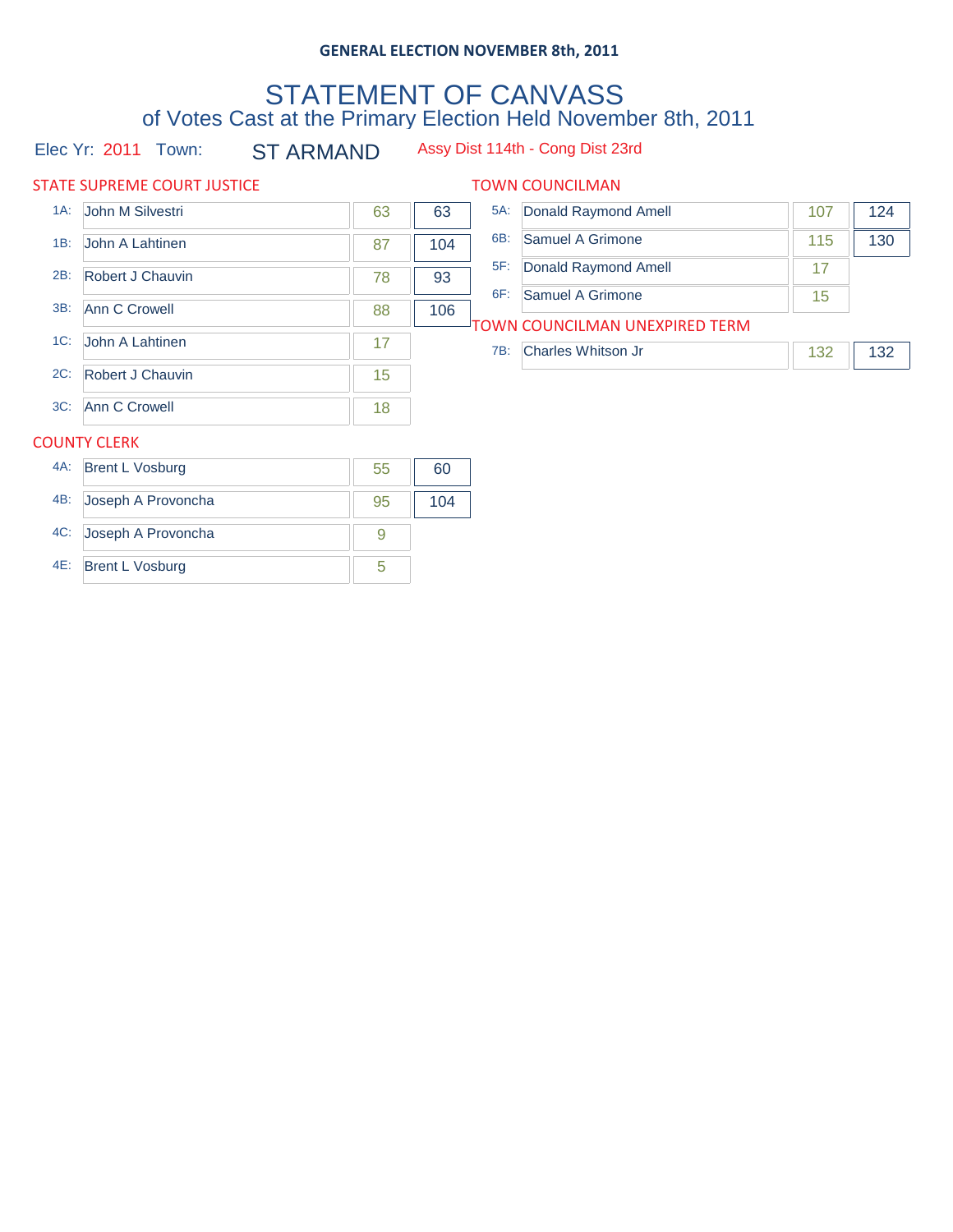# STATEMENT OF CANVASS of Votes Cast at the Primary Election Held November 8th, 2011

# Elec Yr: 2011 Town: TICONDEROGA Assy Dist 113th - Cong Dist 20th and 23rd

|        |                      | <b>STATE SUPREME COURT JUSTICE</b> |     |     | <b>SUPERVISOR</b> |                                   |     |     |
|--------|----------------------|------------------------------------|-----|-----|-------------------|-----------------------------------|-----|-----|
|        |                      | 1A: John M Silvestri               | 406 | 406 | 5b:               | Debra A Malaney                   | 490 | 490 |
| 1B:    |                      | John A Lahtinen                    | 331 | 396 |                   | <b>TOWN CLERK/TAX COLLECTOR</b>   |     |     |
| 2B:    |                      | Robert J Chauvin                   | 324 | 386 | 6B:               | Tonya M Thompson                  | 669 | 669 |
| 3B:    | <b>Ann C Crowell</b> |                                    | 378 | 463 |                   | <b>TOWN JUSTICE</b>               |     |     |
| $1C$ : |                      | John A Lahtinen                    | 65  |     |                   | 7B: James F O'Bryan               | 652 | 652 |
| $2C$ : |                      |                                    |     |     |                   | <b>TOWN COUNCILMAN</b>            |     |     |
|        |                      | Robert J Chauvin                   | 62  |     | 8B:               | Wayne E Taylor                    | 495 | 520 |
| 3C:    | Ann C Crowell        |                                    | 85  |     | 9B:               | David Iuliano                     | 564 | 564 |
|        | <b>COUNTY CLERK</b>  |                                    |     |     | 8F:               | Wayne E Taylor                    | 25  |     |
| 4A:    |                      | <b>Brent L Vosburg</b>             | 249 | 282 |                   | <b>SUPERINTENDENT OF HIGHWAYS</b> |     |     |
| 4B:    |                      | Joseph A Provoncha                 | 423 | 468 |                   | 10B: Michael Parent               | 635 | 635 |
| 4C:    |                      | Joseph A Provoncha                 | 45  |     |                   |                                   |     |     |
|        |                      |                                    |     |     |                   |                                   |     |     |
| 4E:    |                      | <b>Brent L Vosburg</b>             | 33  |     |                   |                                   |     |     |
|        | Town:                | <b>TICONDEROGA</b>                 | ED: | 1   |                   |                                   |     |     |
|        |                      | <b>STATE SUPREME COURT JUSTICE</b> |     |     | <b>SUPERVISOR</b> |                                   |     |     |
|        | 1A:                  | John M Silvestri                   |     | 67  | $5b$ :            | Debra A Malaney                   | 91  |     |
|        | 1B:                  | John A Lahtinen                    |     | 61  |                   | <b>TOWN CLERK/TAX COLLECTOR</b>   |     |     |
|        | 2B:                  | Robert J Chauvin                   |     | 51  | 6B:               | Tonya M Thompson                  | 121 |     |
|        | 3B:                  | <b>Ann C Crowell</b>               |     | 60  |                   | <b>TOWN JUSTICE</b>               |     |     |
|        |                      |                                    |     |     | 7B:               | James F O'Bryan                   | 116 |     |
|        | 1C:                  | John A Lahtinen                    |     | 12  |                   | <b>TOWN COUNCILMAN</b>            |     |     |
|        | 2C:                  | Robert J Chauvin                   |     | 12  | 8B:               | Wayne E Taylor                    | 93  |     |
|        |                      | 3C: Ann C Crowell                  |     | 17  | 9B:               | David Iuliano                     | 101 |     |
|        |                      | <b>COUNTY CLERK</b>                |     |     | 8F:               | Wayne E Taylor                    | 5   |     |
|        | 4A:                  | <b>Brent L Vosburg</b>             |     | 53  |                   | <b>SUPERINTENDENT OF HIGHWAYS</b> |     |     |
|        | 4B:                  | Joseph A Provoncha                 |     | 69  |                   | 10B: Michael Parent               | 112 |     |
|        | 4C:                  | Joseph A Provoncha                 |     | 6   |                   |                                   |     |     |
|        | 4E:                  | <b>Brent L Vosburg</b>             |     | 5   |                   |                                   |     |     |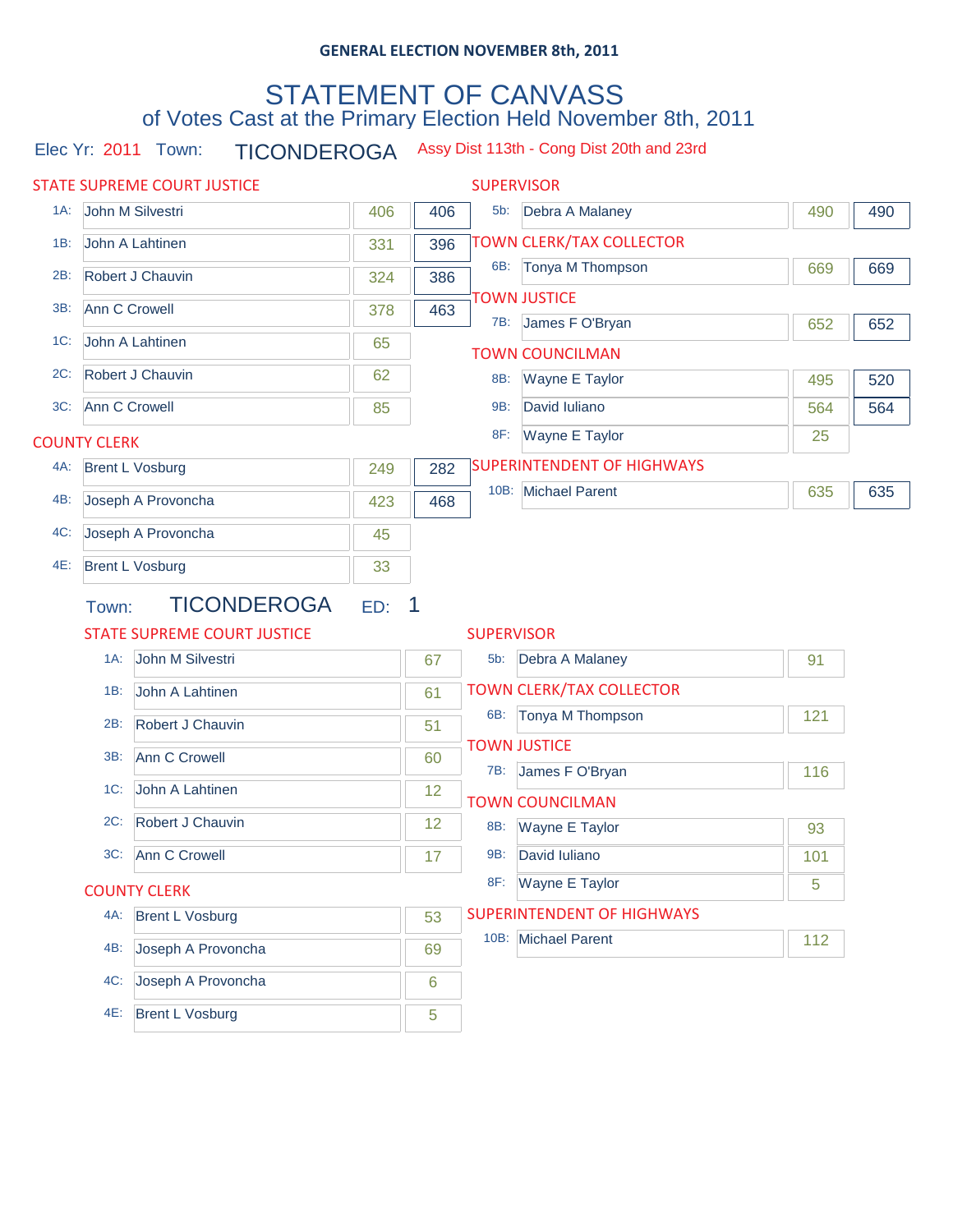# Town: TICONDEROGA ED: 2

|        |                                    |                         | <b>SUPERVISOR</b>                 |     |
|--------|------------------------------------|-------------------------|-----------------------------------|-----|
| $1A$ : | John M Silvestri                   | 78                      | $5b$ :<br>Debra A Malaney         | 110 |
| 1B:    | John A Lahtinen                    | 71                      | <b>TOWN CLERK/TAX COLLECTOR</b>   |     |
| 2B:    | Robert J Chauvin                   | 81                      | Tonya M Thompson<br>6B:           | 135 |
| 3B:    | <b>Ann C Crowell</b>               | 87                      | <b>TOWN JUSTICE</b>               |     |
|        |                                    |                         | 7B:<br>James F O'Bryan            | 133 |
| $1C$ : | John A Lahtinen                    | 12                      | <b>TOWN COUNCILMAN</b>            |     |
| $2C$ : | Robert J Chauvin                   | 14                      | Wayne E Taylor<br>8B:             | 119 |
| 3C:    | <b>Ann C Crowell</b>               | 18                      | 9B:<br>David Iuliano              | 112 |
|        | <b>COUNTY CLERK</b>                |                         | 8F:<br>Wayne E Taylor             | 5   |
| 4A:    | <b>Brent L Vosburg</b>             | 42                      | <b>SUPERINTENDENT OF HIGHWAYS</b> |     |
| 4B:    | Joseph A Provoncha                 | 104                     | 10B: Michael Parent               | 127 |
| 4C:    | Joseph A Provoncha                 | 6                       |                                   |     |
| 4E:    | <b>Brent L Vosburg</b>             | 4                       |                                   |     |
| Town:  | <b>TICONDEROGA</b><br>ED:          | $\overline{\mathbf{3}}$ |                                   |     |
|        | <b>STATE SUPREME COURT JUSTICE</b> |                         | <b>SUPERVISOR</b>                 |     |
| 1A:    | John M Silvestri                   |                         |                                   |     |
| 1B:    |                                    | 59                      | Debra A Malaney<br>$5b$ :         | 70  |
|        | John A Lahtinen                    | 42                      | <b>TOWN CLERK/TAX COLLECTOR</b>   |     |
| 2B:    | Robert J Chauvin                   | 47                      | 6B:<br>Tonya M Thompson           | 99  |
|        |                                    |                         | <b>TOWN JUSTICE</b>               |     |
| 3B:    | <b>Ann C Crowell</b>               | 45                      | James F O'Bryan<br>7B:            | 90  |
| 1C:    | John A Lahtinen                    | 11                      | <b>TOWN COUNCILMAN</b>            |     |
| 2C:    | Robert J Chauvin                   | 12                      | Wayne E Taylor<br>8B:             | 72  |
| 3C:    | Ann C Crowell                      | 15                      | 9B:<br>David Iuliano              | 78  |
|        | <b>COUNTY CLERK</b>                |                         | 8F:<br>Wayne E Taylor             | 5   |
| 4A:    | <b>Brent L Vosburg</b>             | 41                      | <b>SUPERINTENDENT OF HIGHWAYS</b> |     |
| 4B:    | Joseph A Provoncha                 | 52                      | 10B: Michael Parent               | 92  |
| $4C$ : | Joseph A Provoncha                 | 10                      |                                   |     |
| 4E:    | <b>Brent L Vosburg</b>             | 4                       |                                   |     |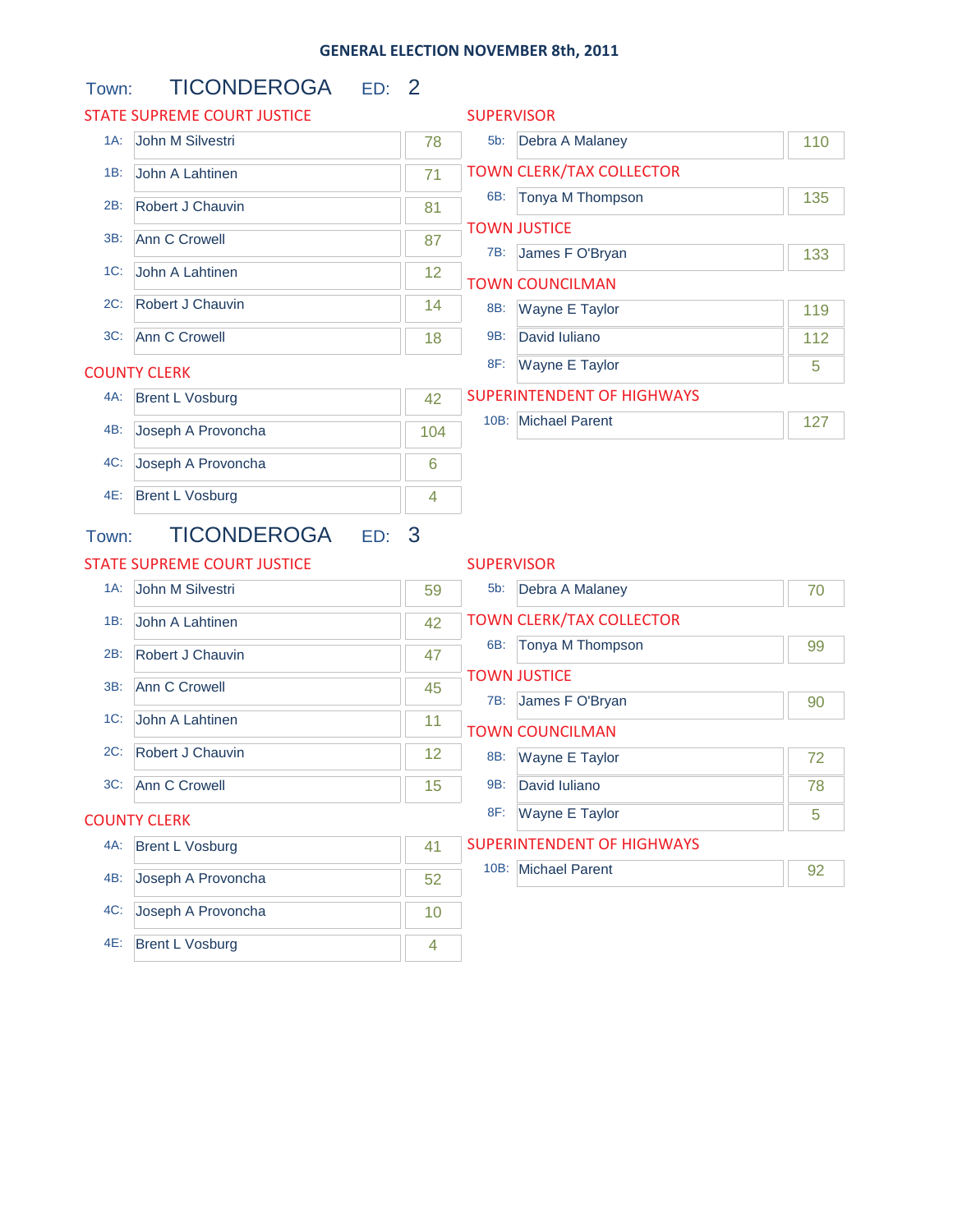# Town: TICONDEROGA ED: 4

|        | <b>STATE SUPREME COURT JUSTICE</b> |    | <b>SUPERVISOR</b> |                                   |                |
|--------|------------------------------------|----|-------------------|-----------------------------------|----------------|
| $1A$ : | John M Silvestri                   | 83 | $5b$ :            | Debra A Malaney                   | 80             |
| 1B:    | John A Lahtinen                    | 57 |                   | <b>TOWN CLERK/TAX COLLECTOR</b>   |                |
| 2B:    | Robert J Chauvin                   | 63 | 6B:               | Tonya M Thompson                  | 124            |
| 3B:    | <b>Ann C Crowell</b>               | 80 |                   | <b>TOWN JUSTICE</b>               |                |
|        |                                    |    | 7B:               | James F O'Bryan                   | 128            |
| $1C$ : | John A Lahtinen                    | 11 |                   | <b>TOWN COUNCILMAN</b>            |                |
| 2C:    | Robert J Chauvin                   | 9  | 8B:               | Wayne E Taylor                    | 75             |
| 3C:    | <b>Ann C Crowell</b>               | 14 | 9B:               | David Iuliano                     | 109            |
|        | <b>COUNTY CLERK</b>                |    | 8F:               | Wayne E Taylor                    | 4              |
| 4A:    | <b>Brent L Vosburg</b>             | 39 |                   | <b>SUPERINTENDENT OF HIGHWAYS</b> |                |
| 4B:    | Joseph A Provoncha                 | 89 |                   | 10B: Michael Parent               | 125            |
| 4C:    | Joseph A Provoncha                 | 5  |                   |                                   |                |
| 4E:    | <b>Brent L Vosburg</b>             | 7  |                   |                                   |                |
| Town:  | <b>TICONDEROGA</b>                 |    |                   |                                   |                |
|        |                                    |    |                   |                                   |                |
|        | ED:                                | 5  |                   |                                   |                |
|        | <b>STATE SUPREME COURT JUSTICE</b> |    | <b>SUPERVISOR</b> |                                   |                |
| $1A$ : | John M Silvestri                   | 74 | $5b$ :            | Debra A Malaney                   | 79             |
| 1B:    | John A Lahtinen                    | 56 |                   | <b>TOWN CLERK/TAX COLLECTOR</b>   |                |
| 2B:    | Robert J Chauvin                   | 43 | 6B:               | Tonya M Thompson                  | 106            |
| 3B:    | <b>Ann C Crowell</b>               | 61 |                   | <b>TOWN JUSTICE</b>               |                |
|        |                                    |    | 7B:               | James F O'Bryan                   | 104            |
| $1C$ : | John A Lahtinen                    | 10 |                   | <b>TOWN COUNCILMAN</b>            |                |
| 2C:    | Robert J Chauvin                   | 11 | 8B:               | Wayne E Taylor                    | 73             |
| 3C:    | Ann C Crowell                      | 13 | 9B:               | David Iuliano                     | 96             |
|        | <b>COUNTY CLERK</b>                |    | 8F:               | Wayne E Taylor                    | $\overline{2}$ |
| 4A:    | <b>Brent L Vosburg</b>             | 41 |                   | <b>SUPERINTENDENT OF HIGHWAYS</b> |                |
| 4B:    | Joseph A Provoncha                 | 60 |                   | 10B: Michael Parent               | 100            |
| 4C:    | Joseph A Provoncha                 | 9  |                   |                                   |                |
| 4E:    | <b>Brent L Vosburg</b>             | 8  |                   |                                   |                |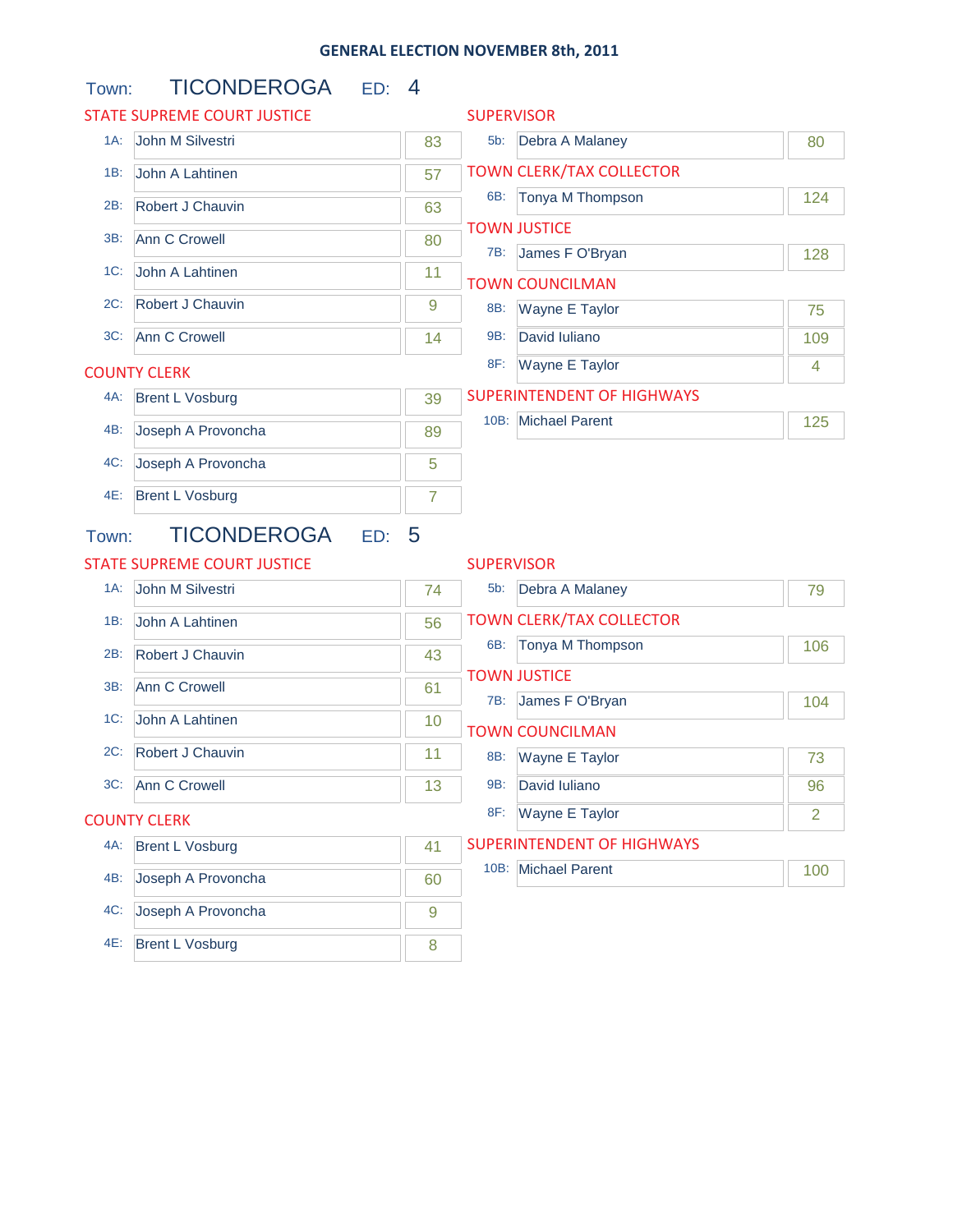# Town: **TICONDEROGA** ED: 6

|        | <b>STATE SUPREME COURT JUSTICE</b> |    | <b>SUPERVISOR</b>   |                                   |    |
|--------|------------------------------------|----|---------------------|-----------------------------------|----|
| $1A$ : | John M Silvestri                   | 45 | $5b$ :              | Debra A Malaney                   | 60 |
| 1B:    | John A Lahtinen                    | 44 |                     | <b>TOWN CLERK/TAX COLLECTOR</b>   |    |
| 2B:    | Robert J Chauvin                   | 39 | 6B:                 | Tonya M Thompson                  | 84 |
| 3B:    | Ann C Crowell                      | 45 | <b>TOWN JUSTICE</b> |                                   |    |
|        |                                    |    | 7B:                 | James F O'Bryan                   | 81 |
| $1C$ : | John A Lahtinen                    | 9  |                     | <b>TOWN COUNCILMAN</b>            |    |
| 2C:    | Robert J Chauvin                   | 4  | 8B:                 | Wayne E Taylor                    | 63 |
| $3C$ : | Ann C Crowell                      | 8  | 9B:                 | David Iuliano                     | 68 |
|        | <b>COUNTY CLERK</b>                |    | 8F:                 | Wayne E Taylor                    | 4  |
| 4A:    | <b>Brent L Vosburg</b>             | 33 |                     | <b>SUPERINTENDENT OF HIGHWAYS</b> |    |
| 4B:    | Joseph A Provoncha                 | 49 |                     | 10B: Michael Parent               | 79 |
| $4C$ : | Joseph A Provoncha                 | 9  |                     |                                   |    |
| 4E:    | <b>Brent L Vosburg</b>             | 5  |                     |                                   |    |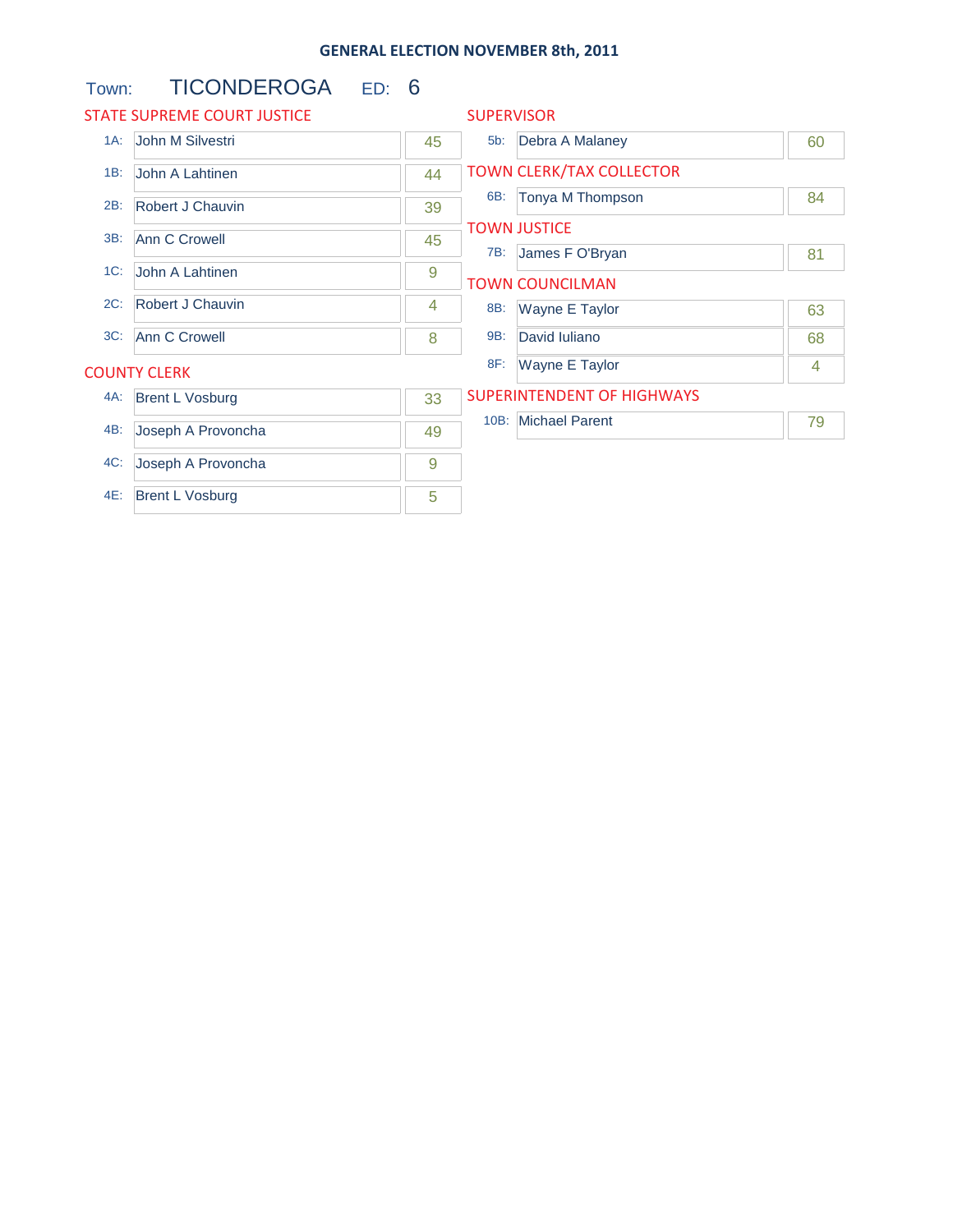# STATEMENT OF CANVASS of Votes Cast at the Primary Election Held November 8th, 2011

|  |  |  | Elec Yr: 2011 | Towi |
|--|--|--|---------------|------|
|--|--|--|---------------|------|

n: WESTPORT Assy Dist 113th - Cong Dist 23rd

|        |                             | 230                                                                                                                                                                                                                                                                                                                                                                                                                                                                                                  | 230                               |                                | Daniel W Connell         | 302                                                                                                                                                                                                                                                                                                                                                                                                                                                                            | 335              |
|--------|-----------------------------|------------------------------------------------------------------------------------------------------------------------------------------------------------------------------------------------------------------------------------------------------------------------------------------------------------------------------------------------------------------------------------------------------------------------------------------------------------------------------------------------------|-----------------------------------|--------------------------------|--------------------------|--------------------------------------------------------------------------------------------------------------------------------------------------------------------------------------------------------------------------------------------------------------------------------------------------------------------------------------------------------------------------------------------------------------------------------------------------------------------------------|------------------|
|        |                             | 258                                                                                                                                                                                                                                                                                                                                                                                                                                                                                                  | 305                               | $5$ :                          | Daniel W Connell         | 33                                                                                                                                                                                                                                                                                                                                                                                                                                                                             |                  |
|        |                             | 263                                                                                                                                                                                                                                                                                                                                                                                                                                                                                                  | 310                               | 5J:                            | <b>Bruce Ware</b>        | 251                                                                                                                                                                                                                                                                                                                                                                                                                                                                            | 251              |
|        |                             |                                                                                                                                                                                                                                                                                                                                                                                                                                                                                                      |                                   |                                |                          |                                                                                                                                                                                                                                                                                                                                                                                                                                                                                |                  |
|        |                             |                                                                                                                                                                                                                                                                                                                                                                                                                                                                                                      |                                   | 6B:                            |                          | 483                                                                                                                                                                                                                                                                                                                                                                                                                                                                            | 483              |
|        |                             |                                                                                                                                                                                                                                                                                                                                                                                                                                                                                                      |                                   |                                |                          |                                                                                                                                                                                                                                                                                                                                                                                                                                                                                |                  |
|        |                             |                                                                                                                                                                                                                                                                                                                                                                                                                                                                                                      |                                   |                                |                          |                                                                                                                                                                                                                                                                                                                                                                                                                                                                                | 489              |
|        |                             |                                                                                                                                                                                                                                                                                                                                                                                                                                                                                                      |                                   |                                |                          |                                                                                                                                                                                                                                                                                                                                                                                                                                                                                |                  |
|        |                             |                                                                                                                                                                                                                                                                                                                                                                                                                                                                                                      |                                   |                                |                          |                                                                                                                                                                                                                                                                                                                                                                                                                                                                                |                  |
|        |                             | 207                                                                                                                                                                                                                                                                                                                                                                                                                                                                                                  | 246                               |                                |                          |                                                                                                                                                                                                                                                                                                                                                                                                                                                                                | 391              |
|        |                             | 261                                                                                                                                                                                                                                                                                                                                                                                                                                                                                                  | 303                               |                                |                          | 74                                                                                                                                                                                                                                                                                                                                                                                                                                                                             |                  |
|        |                             |                                                                                                                                                                                                                                                                                                                                                                                                                                                                                                      |                                   | 8H:                            |                          | 352                                                                                                                                                                                                                                                                                                                                                                                                                                                                            | 352              |
|        |                             |                                                                                                                                                                                                                                                                                                                                                                                                                                                                                                      |                                   | 8J:                            |                          | 233                                                                                                                                                                                                                                                                                                                                                                                                                                                                            | 233              |
|        |                             |                                                                                                                                                                                                                                                                                                                                                                                                                                                                                                      |                                   |                                |                          |                                                                                                                                                                                                                                                                                                                                                                                                                                                                                |                  |
|        |                             | ED:                                                                                                                                                                                                                                                                                                                                                                                                                                                                                                  | 1                                 |                                |                          |                                                                                                                                                                                                                                                                                                                                                                                                                                                                                |                  |
|        |                             |                                                                                                                                                                                                                                                                                                                                                                                                                                                                                                      |                                   |                                |                          |                                                                                                                                                                                                                                                                                                                                                                                                                                                                                |                  |
| 1A:    | John M Silvestri            |                                                                                                                                                                                                                                                                                                                                                                                                                                                                                                      | 70                                | 5A:                            |                          | 101                                                                                                                                                                                                                                                                                                                                                                                                                                                                            |                  |
| 1B:    | John A Lahtinen             |                                                                                                                                                                                                                                                                                                                                                                                                                                                                                                      | 68                                | 51:                            | Daniel W Connell         | 8                                                                                                                                                                                                                                                                                                                                                                                                                                                                              |                  |
| 2B:    | Robert J Chauvin            |                                                                                                                                                                                                                                                                                                                                                                                                                                                                                                      | 68                                | 5J:                            |                          | 46                                                                                                                                                                                                                                                                                                                                                                                                                                                                             |                  |
|        |                             |                                                                                                                                                                                                                                                                                                                                                                                                                                                                                                      |                                   |                                |                          |                                                                                                                                                                                                                                                                                                                                                                                                                                                                                |                  |
|        |                             |                                                                                                                                                                                                                                                                                                                                                                                                                                                                                                      |                                   | 6B:                            |                          | 130                                                                                                                                                                                                                                                                                                                                                                                                                                                                            |                  |
|        |                             |                                                                                                                                                                                                                                                                                                                                                                                                                                                                                                      |                                   |                                |                          |                                                                                                                                                                                                                                                                                                                                                                                                                                                                                |                  |
| $2C$ : | Robert J Chauvin            |                                                                                                                                                                                                                                                                                                                                                                                                                                                                                                      | 11                                | 7B:                            |                          | 106                                                                                                                                                                                                                                                                                                                                                                                                                                                                            |                  |
| 3C:    | Ann C Crowell               |                                                                                                                                                                                                                                                                                                                                                                                                                                                                                                      | 10                                | 7G:                            |                          | 18                                                                                                                                                                                                                                                                                                                                                                                                                                                                             |                  |
|        |                             |                                                                                                                                                                                                                                                                                                                                                                                                                                                                                                      |                                   |                                |                          |                                                                                                                                                                                                                                                                                                                                                                                                                                                                                |                  |
| 4A:    | <b>Brent L Vosburg</b>      |                                                                                                                                                                                                                                                                                                                                                                                                                                                                                                      | 62                                | 8B:                            | Michael K Tyler          | 96                                                                                                                                                                                                                                                                                                                                                                                                                                                                             |                  |
| 4B:    |                             |                                                                                                                                                                                                                                                                                                                                                                                                                                                                                                      |                                   | 8F:                            | Michael K Tyler          | 22                                                                                                                                                                                                                                                                                                                                                                                                                                                                             |                  |
|        |                             |                                                                                                                                                                                                                                                                                                                                                                                                                                                                                                      |                                   | 8H:                            | Daniel J McCormick       | 109                                                                                                                                                                                                                                                                                                                                                                                                                                                                            |                  |
|        |                             |                                                                                                                                                                                                                                                                                                                                                                                                                                                                                                      |                                   | 8J:                            | Nancy Page               | 41                                                                                                                                                                                                                                                                                                                                                                                                                                                                             |                  |
|        |                             |                                                                                                                                                                                                                                                                                                                                                                                                                                                                                                      |                                   |                                |                          |                                                                                                                                                                                                                                                                                                                                                                                                                                                                                |                  |
|        | 3B:<br>$1C$ :<br>4C:<br>4E: | <b>STATE SUPREME COURT JUSTICE</b><br>1A: John M Silvestri<br>John A Lahtinen<br>Robert J Chauvin<br>Ann C Crowell<br>John A Lahtinen<br>Robert J Chauvin<br>Ann C Crowell<br><b>COUNTY CLERK</b><br><b>Brent L Vosburg</b><br>Joseph A Provoncha<br>Joseph A Provoncha<br><b>Brent L Vosburg</b><br><b>WESTPORT</b><br>Town:<br><b>STATE SUPREME COURT JUSTICE</b><br>Ann C Crowell<br>John A Lahtinen<br><b>COUNTY CLERK</b><br>Joseph A Provoncha<br>Joseph A Provoncha<br><b>Brent L Vosburg</b> | 258<br>47<br>47<br>57<br>42<br>39 | 315<br>71<br>9<br>66<br>9<br>8 | 7B:<br>7G:<br>8B:<br>8F: | <b>SUPERVISOR</b><br>5A:<br><b>TOWN CLERK/TAX COLLECTOR</b><br>Sheila Alice Borden<br><b>TOWN JUSTICE</b><br>William J LaHendro<br>William J LaHendro<br><b>TOWN COUNCILMAN</b><br>Michael K Tyler<br>Michael K Tyler<br>Daniel J McCormick<br>Nancy Page<br><b>SUPERVISOR</b><br>Daniel W Connell<br><b>Bruce Ware</b><br><b>TOWN CLERK/TAX COLLECTOR</b><br>Sheila Alice Borden<br><b>TOWN JUSTICE</b><br>William J LaHendro<br>William J LaHendro<br><b>TOWN COUNCILMAN</b> | 396<br>93<br>317 |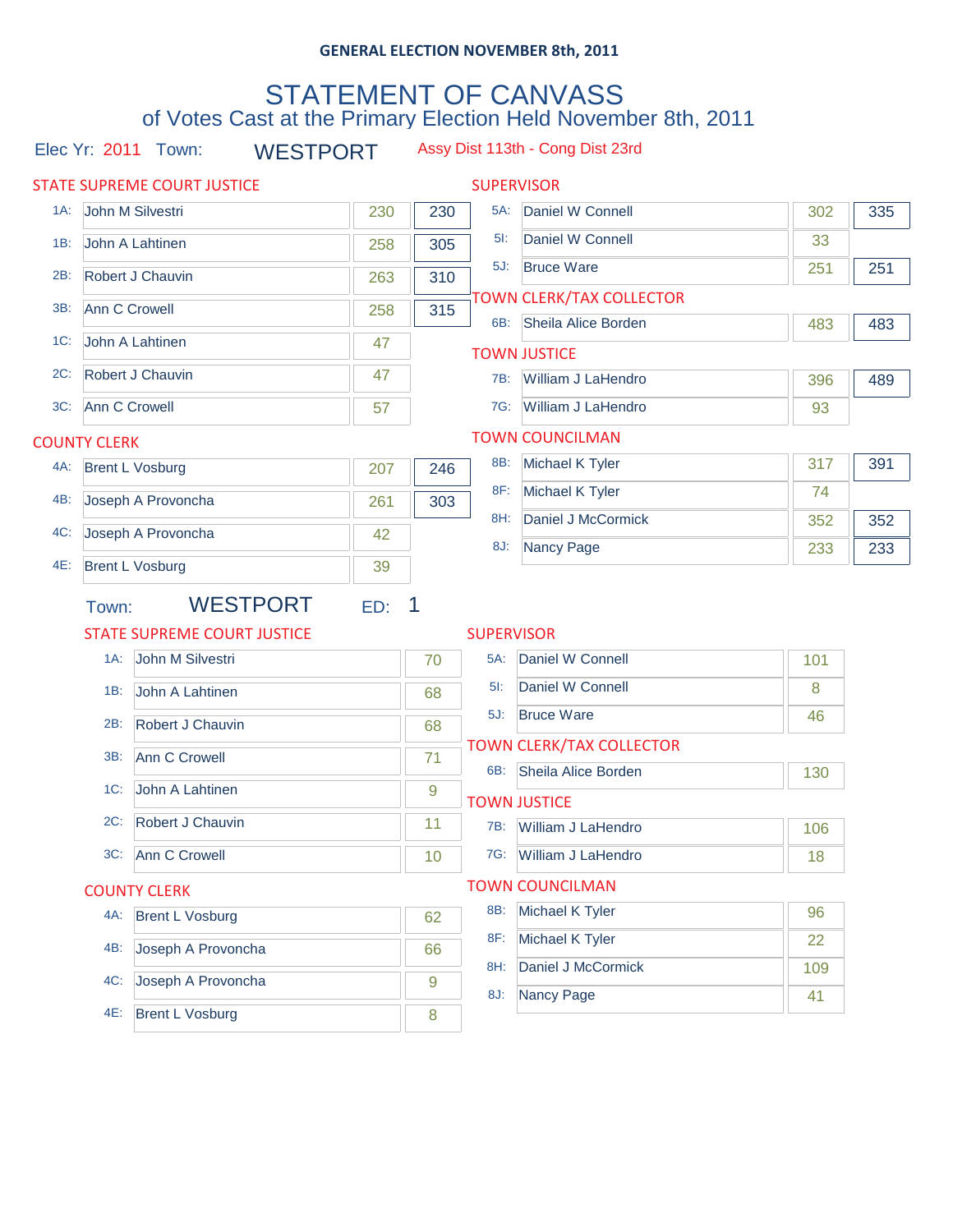# Town: WESTPORT ED: 2

|        | <b>STATE SUPREME COURT JUSTICE</b> |     | <b>SUPERVISOR</b> |                                 |     |
|--------|------------------------------------|-----|-------------------|---------------------------------|-----|
| 1A:    | John M Silvestri                   | 160 | 5A:               | Daniel W Connell                | 201 |
| 1B:    | John A Lahtinen                    | 190 | $5$ :             | Daniel W Connell                | 25  |
| 2B:    | Robert J Chauvin                   | 195 | 5J:               | <b>Bruce Ware</b>               | 205 |
| 3B:    | Ann C Crowell                      | 187 |                   | <b>TOWN CLERK/TAX COLLECTOR</b> |     |
|        |                                    |     | 6B:               | Sheila Alice Borden             | 353 |
| 1C:    | John A Lahtinen                    | 38  |                   | <b>TOWN JUSTICE</b>             |     |
| $2C$ : | Robert J Chauvin                   | 36  | 7B:               | William J LaHendro              | 290 |
| $3C$ : | Ann C Crowell                      | 47  | 7G:               | William J LaHendro              | 75  |
|        | <b>COUNTY CLERK</b>                |     |                   | <b>TOWN COUNCILMAN</b>          |     |
| 4A:    | <b>Brent L Vosburg</b>             | 145 | 8B:               | Michael K Tyler                 | 221 |
| 4B:    | Joseph A Provoncha                 | 195 | 8F:               | Michael K Tyler                 | 52  |
| 4C:    |                                    |     | 8H:               | Daniel J McCormick              | 243 |
|        | Joseph A Provoncha                 | 33  | 8J:               | <b>Nancy Page</b>               | 192 |
| 4E:    | <b>Brent L Vosburg</b>             | 31  |                   |                                 |     |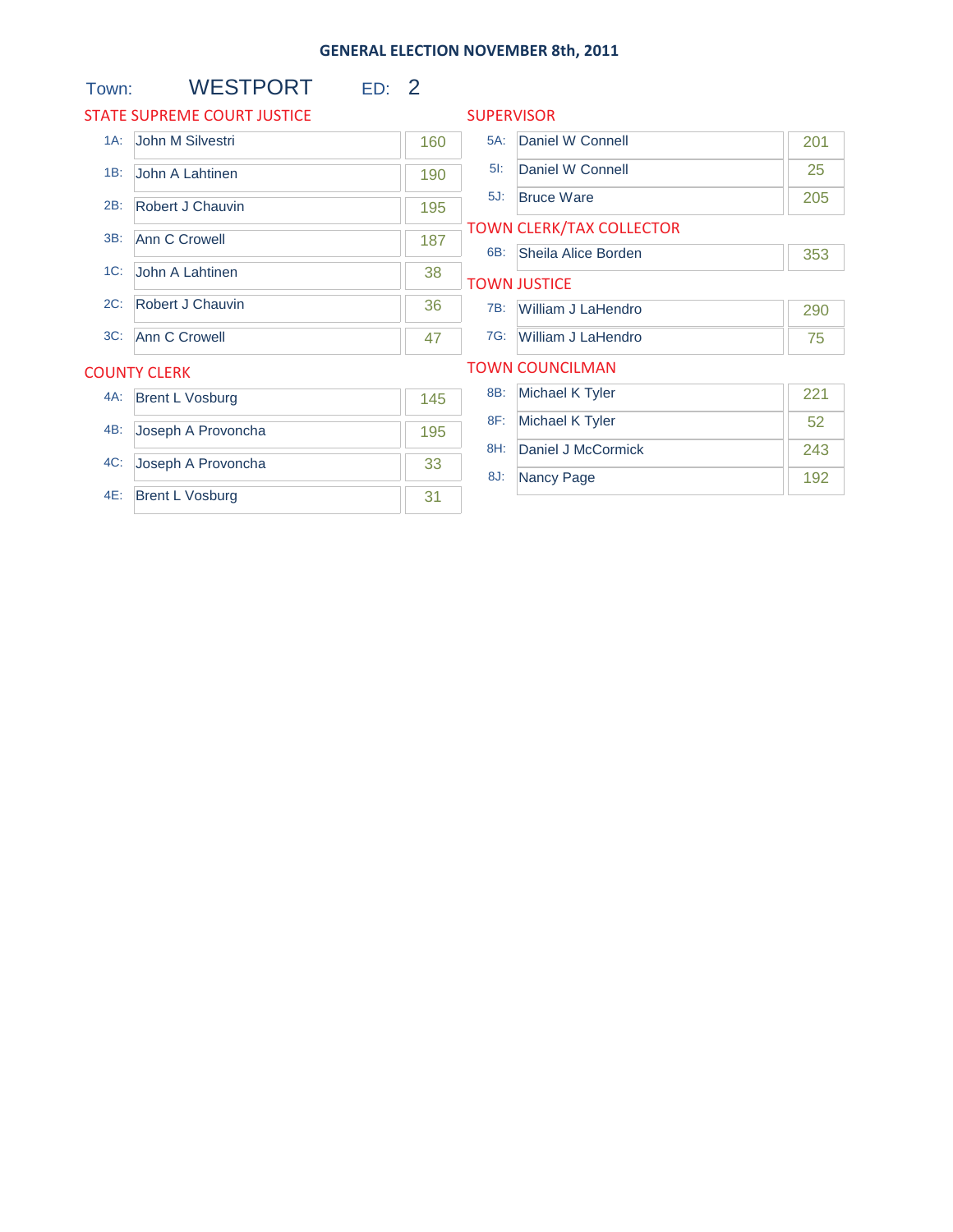# STATEMENT OF CANVASS of Votes Cast at the Primary Election Held November 8th, 2011

## Elec Yr: 2011 Town: WILLSBORO Assy Dist 113th - Cong Dist 23rd

# STATE SUPREME COURT JUSTICE

#### **SUPERVISOR**

|     | <b>JIAIL JUI INLIVIL COUNT JUJITICE</b> |     |     | <b>JUI LIVIJUIV</b> |                                 |     |     |
|-----|-----------------------------------------|-----|-----|---------------------|---------------------------------|-----|-----|
|     | 1A: John M Silvestri                    | 190 | 190 | 5A:                 | <b>Edward Hatch</b>             | 498 | 551 |
| 1B: | John A Lahtinen                         | 306 | 364 | 5B:                 | Lane J Sayward                  | 181 | 200 |
| 2B: | Robert J Chauvin                        | 297 | 358 | 5F:                 | <b>Edward Hatch</b>             | 53  |     |
|     | 3B: Ann C Crowell                       | 302 | 379 | 5G:                 | Lane J Sayward                  | 19  |     |
|     |                                         |     |     |                     | <b>TOWN CLERK/TAX COLLECTOR</b> |     |     |
|     | 1C: John A Lahtinen                     | 58  |     | 6B:                 | <b>Beverly P Moran</b>          | 575 | 653 |
|     | 2C: Robert J Chauvin                    | 61  |     | 6G:                 | Beverly P Moran                 | 78  |     |
|     | 3C: Ann C Crowell                       | 77  |     |                     | <b>TOWN COUNCILMAN</b>          |     |     |
|     |                                         |     |     |                     |                                 |     |     |

#### COUNTY CLERK

|     | 4A: Brent L Vosburg    | 158 | 180 |
|-----|------------------------|-----|-----|
| 4B: | Joseph A Provoncha     | 385 | 453 |
|     | 4C: Joseph A Provoncha | 68  |     |
|     | 4E: Brent L Vosburg    | 22  |     |

|        | TOWN COUNCILMAN                   |     |     |
|--------|-----------------------------------|-----|-----|
| $7A$ : | John (Jack) Thompson              | 267 | 318 |
| 8A:    | <b>Steven K Benway</b>            | 365 | 416 |
| 7B:    | <b>Susan E Swires</b>             | 262 | 299 |
| 8B:    | Shaun Gillilland                  | 333 | 333 |
| 7F:    | John (Jack) Thompson              | 51  |     |
| 8F:    | Steven K Benway                   | 51  |     |
|        | 7G: Susan E Swires                | 37  |     |
|        | <b>SUPERINTENDENT OF HIGHWAYS</b> |     |     |
| 9B:    | Peter A Jacques                   | 527 | 597 |

9G: Peter A Jacques

# Town: WILLSBORO ED: 1

#### STATE SUPREME COURT JUSTICE

|     | 1A: John M Silvestri | 113 |
|-----|----------------------|-----|
| 1B: | John A Lahtinen      | 171 |
| 2B: | Robert J Chauvin     | 175 |
|     | 3B: Ann C Crowell    | 179 |
|     | 1C: John A Lahtinen  | 39  |
| 2C: | Robert J Chauvin     | 40  |
|     | 3C: Ann C Crowell    | 47  |

#### COUNTY CLERK

| 4A: Brent L Vosburg    |     |
|------------------------|-----|
| 4B: Joseph A Provoncha | 205 |
| 4C: Joseph A Provoncha | 39  |
| 4E: Brent L Vosburg    | 13  |

#### **SUPERVISOR**

| 5A: Edward Hatch   | 283 |
|--------------------|-----|
| 5B: Lane J Sayward | 99  |
| 5F: Edward Hatch   | 31  |
| 5G: Lane J Sayward | 12  |

#### TOWN CLERK/TAX COLLECTOR

| 6B: Beverly P Moran | 32 <sup>4</sup> |
|---------------------|-----------------|
| 6G: Beverly P Moran | 46              |

#### TOWN COUNCILMAN

| $7A$ : | John (Jack) Thompson   | 175 |
|--------|------------------------|-----|
| 8A:    | <b>Steven K Benway</b> | 201 |
| 7B:    | <b>Susan E Swires</b>  | 129 |
| 8B:    | Shaun Gillilland       | 187 |
| 7F:    | John (Jack) Thompson   | 34  |
| 8F:    | Steven K Benway        | 27  |
| 7G:    | <b>Susan E Swires</b>  | 18  |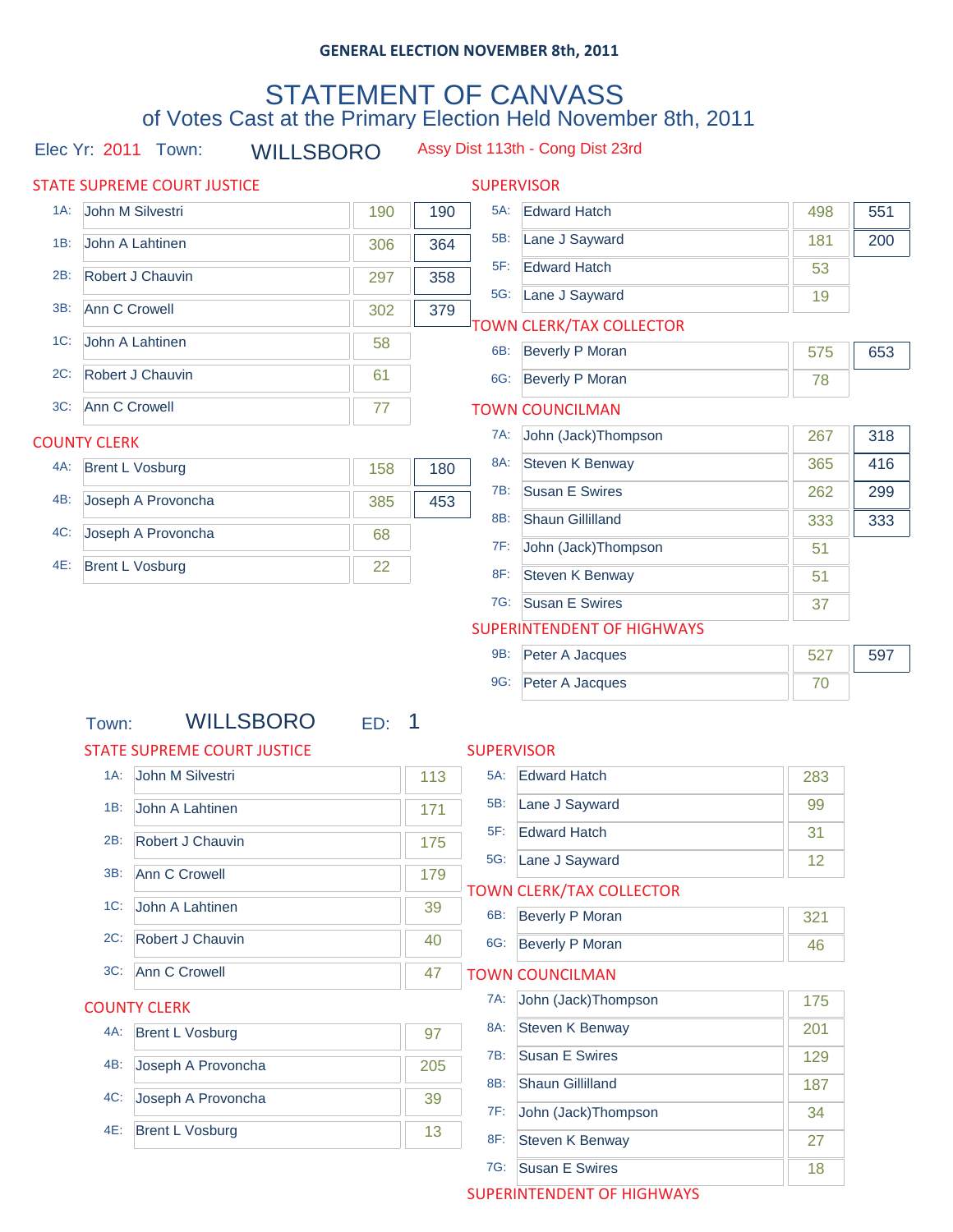| 9B: Peter A Jacques |  |
|---------------------|--|
| 9G: Peter A Jacques |  |

# Town: WILLSBORO ED: 2

STATE SUPREME COURT JUSTICE

1A: John M Silvestri 77

1B: John A Lahtinen 135

2B: Robert J Chauvin 122

3B: Ann C Crowell 23

1C: John A Lahtinen 19

2C: Robert J Chauvin 21

3C: Ann C Crowell 30

#### **SUPERVISOR**

| 5A: | <b>Edward Hatch</b>             | 215 |
|-----|---------------------------------|-----|
| 5B: | Lane J Sayward                  | 82  |
|     | 5F: Fdward Hatch                | 22  |
|     | 5G: Lane J Sayward              |     |
|     | <b>TOWN CLERK/TAX COLLECTOR</b> |     |
|     |                                 |     |

| 6B: Beverly P Moran |  |
|---------------------|--|
| 6G: Beverly P Moran |  |

# TOWN COUNCILMAN

|     | 7A: | John (Jack) Thompson    | 92  |
|-----|-----|-------------------------|-----|
| 61  | 8A: | <b>Steven K Benway</b>  | 164 |
| 180 | 7B: | <b>Susan E Swires</b>   | 133 |
| 29  | 8B: | <b>Shaun Gillilland</b> | 146 |
|     | 7F: | John (Jack) Thompson    | 17  |
| 9   | 8F: | <b>Steven K Benway</b>  | 24  |
|     | 7G: | <b>Susan E Swires</b>   | 19  |

### SUPERINTENDENT OF HIGHWAYS

| 9B: Peter A Jacques |  |
|---------------------|--|
| 9G: Peter A Jacques |  |

#### COUNTY CLERK

| 4A: Brent L Vosburg    |     |
|------------------------|-----|
| 4B: Joseph A Provoncha | 180 |
| 4C: Joseph A Provoncha | 29  |
| 4E: Brent L Vosburg    |     |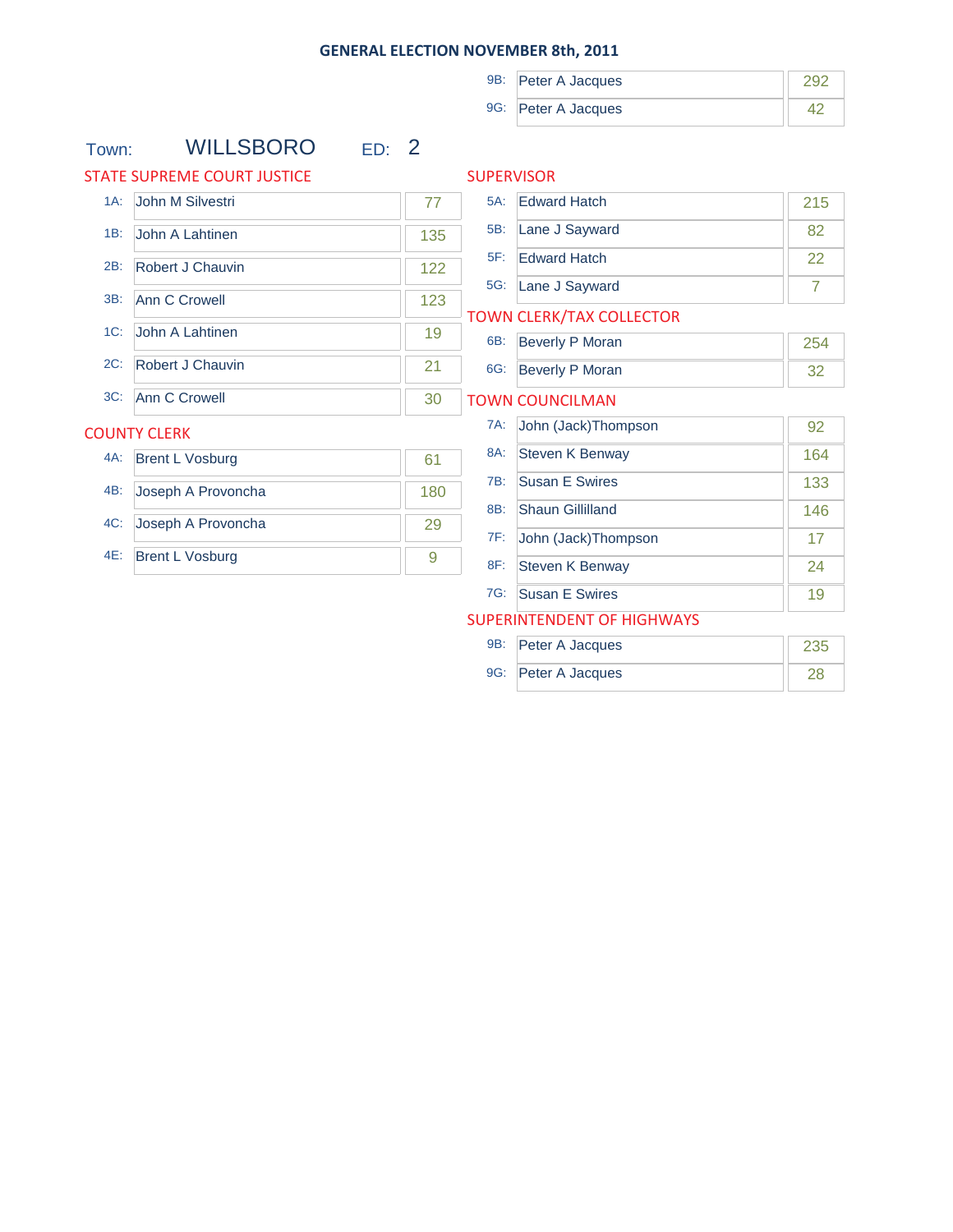# STATEMENT OF CANVASS of Votes Cast at the Primary Election Held November 8th, 2011

|  |  | Elec Yr: 2011 | Tow |
|--|--|---------------|-----|
|--|--|---------------|-----|

# In: WILMINGTON Assy Dist 113th - Cong Dist 23rd

|        | STATE SUPREME COURT JUSTICE |     |     |                 | <b>SUPERVISOR</b>      |     |                   |     |     |  |
|--------|-----------------------------|-----|-----|-----------------|------------------------|-----|-------------------|-----|-----|--|
|        | 1A: John M Silvestri        | 72  | 72  | $5F$ :          | <b>Randy Preston</b>   |     |                   | 111 | 111 |  |
| 1B:    | John A Lahtinen             | 93  | 127 |                 | <b>TOWN COUNCILMAN</b> |     |                   |     |     |  |
| 2B:    | Robert J Chauvin            | 72  | 96  | 6B:             | Stephen J Corvelli     |     |                   | 124 | 165 |  |
| 3B:    | Ann C Crowell               | 84  | 111 | 7B:             | Darin A Forbes         |     |                   | 114 | 149 |  |
| $1C$ : | John A Lahtinen             | 34  |     | 7G:             | Darin A Forbes         |     |                   | 35  |     |  |
|        |                             |     |     | 6H:             | Stephen J Corvelli     |     |                   | 41  |     |  |
| $2C$ : | Robert J Chauvin            | 24  |     | <b>ASSESSOR</b> |                        |     |                   |     |     |  |
| $3C$ : | Ann C Crowell               | 27  |     | 8B:             | Alphonso Smith         |     |                   | 164 | 164 |  |
|        | <b>COUNTY CLERK</b>         |     |     | 9B:             | Dana Peck              |     |                   | 175 | 175 |  |
| 4A:    | <b>Brent L Vosburg</b>      | 57  | 62  |                 | PROPOSAL-1             |     | PROPOSAL-4        |     |     |  |
| 4B:    | Joseph A Provoncha          | 117 | 137 | <b>YES</b>      |                        | 174 | <b>YES</b>        | 177 |     |  |
| $4C$ : | Joseph A Provoncha          | 20  |     | <b>NO</b>       |                        | 45  | <b>NO</b>         | 35  |     |  |
|        |                             |     |     |                 | <b>PROPOSAL-2</b>      |     | <b>PROPOSAL-5</b> |     |     |  |
| 4E:    | <b>Brent L Vosburg</b>      | 5   |     | <b>YES</b>      |                        | 191 | <b>YES</b>        | 174 |     |  |
|        |                             |     |     | <b>NO</b>       |                        | 23  | <b>NO</b>         | 41  |     |  |
|        |                             |     |     |                 | PROPOSAL-3             |     | PROPOSAL-6        |     |     |  |
|        |                             |     |     | <b>YES</b>      |                        | 184 | <b>YES</b>        | 105 |     |  |
|        |                             |     |     | <b>NO</b>       |                        | 27  | <b>NO</b>         | 111 |     |  |
|        |                             |     |     |                 |                        |     |                   |     |     |  |

| <b>Town Write-Ins</b> |                     |                                    |                |
|-----------------------|---------------------|------------------------------------|----------------|
| <b>CHESTERFIELD</b>   | <b>AL Hatch</b>     | <b>TAX COLLECTOR</b>               | $\mathbf{1}$   |
| <b>CROWN POINT</b>    | Dennis Stowell      | <b>TOWN COUNCILMAN</b>             | $\mathbf{1}$   |
| <b>CROWN POINT</b>    | Cory Armstrong      | SUPERINTENDENT OF HIGHWAYS         | $\mathbf{1}$   |
| <b>CROWN POINT</b>    | <b>Jerry Clarke</b> | SUPERINTENDENT OF HIGHWAYS         | $\mathbf{1}$   |
| <b>CROWN POINT</b>    | <b>Dick Clark</b>   | <b>SUPERVISOR</b>                  | $\mathbf{1}$   |
| <b>ESSEX</b>          | <b>Stuart Brody</b> | <b>STATE SUPREME COURT JUSTICE</b> | 1              |
| <b>ESSEX</b>          | <b>Robin Ulmer</b>  | TOWN CLERK/ TAX COLLECTOR          | $\mathbf{1}$   |
| <b>ESSEX</b>          | <b>Tim Burke</b>    | TOWN CLERK/ TAX COLLECTOR          | $\mathbf{1}$   |
| <b>ESSEX</b>          | Al Ulmer            | <b>TOWN JUSTICE</b>                | $\mathbf{1}$   |
| <b>ESSEX</b>          | <b>George Davis</b> | <b>TOWN JUSTICE</b>                | 1              |
| <b>ESSEX</b>          | Donna Jonnet        | <b>TOWN COUNCILMAN</b>             | $\mathbf{1}$   |
| <b>ESSEX</b>          | <b>Tom Duca</b>     | <b>ASSESSOR</b>                    | $\mathbf{1}$   |
| <b>ESSEX</b>          | Mary-Nell Bachman   | <b>ASSESSOR</b>                    | $\mathbf{1}$   |
| <b>ESSEX</b>          | Lois Sayward        | TOWN CLERK/ TAX COLLECTOR          | 1              |
| <b>KEENE</b>          | Donald Beede        | <b>SUPERVISOR</b>                  | $\mathbf{1}$   |
| <b>KEENE</b>          | <b>Craig Holmes</b> | <b>TOWN COUNCILMAN</b>             | $\overline{2}$ |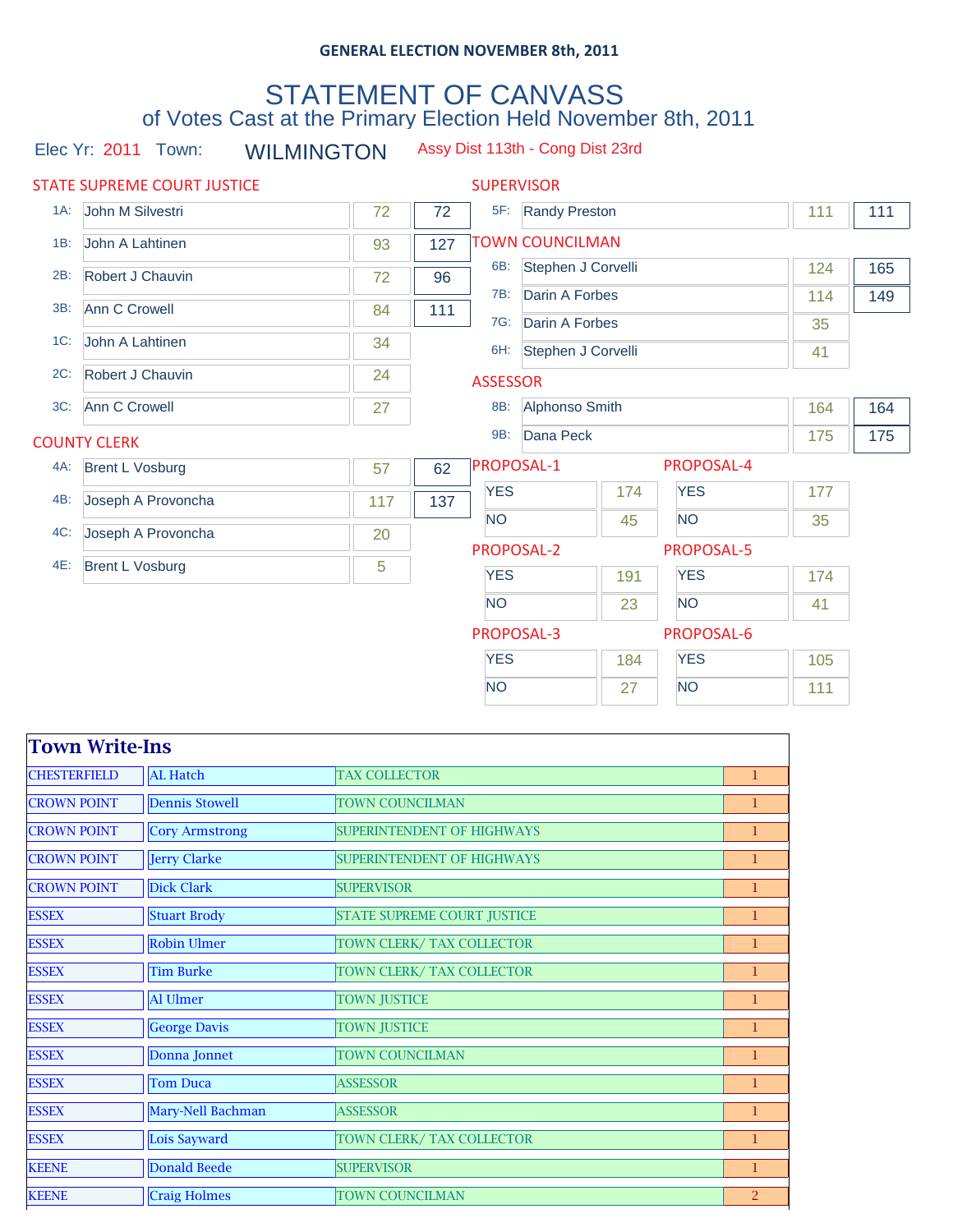| <b>Kate Smith</b><br><b>MINERVA</b><br>TOWN COUNCILMAN<br>2<br><b>Bill Bailey</b><br>TOWN COUNCILMAN<br>$\overline{2}$<br>P. Lacey<br>STATE SUPREME COURT JUSTICE<br>$\mathbf{1}$<br>P. Lacey<br><b>COUNTY CLERK</b><br>1<br>P. Lacey<br>TOWN CLERK/ TAX COLLECTOR<br>$\mathbf{1}$ |
|------------------------------------------------------------------------------------------------------------------------------------------------------------------------------------------------------------------------------------------------------------------------------------|
| <b>MINERVA</b><br><b>MORIAH</b><br><b>MORIAH</b><br><b>MORIAH</b>                                                                                                                                                                                                                  |
|                                                                                                                                                                                                                                                                                    |
|                                                                                                                                                                                                                                                                                    |
|                                                                                                                                                                                                                                                                                    |
|                                                                                                                                                                                                                                                                                    |
| <b>MORIAH</b><br>P. Lacey<br><b>TOWN JUSTICE</b><br>1                                                                                                                                                                                                                              |
| <b>MORIAH</b><br><b>Roy Bean</b><br><b>TOWN JUSTICE</b><br>$\mathbf{1}$                                                                                                                                                                                                            |
| <b>MORIAH</b><br>P. Lacey<br>TOWN COUNCILMAN<br>1                                                                                                                                                                                                                                  |
| <b>MORIAH</b><br>P. Lacey<br><b>ASSESSOR</b><br>$\mathbf{1}$                                                                                                                                                                                                                       |
| <b>MORIAH</b><br>P. Lacey<br>SUPERINTENDENT OF HIGHWAYS<br>1                                                                                                                                                                                                                       |
| <b>MORIAH</b><br><b>Ken Merrill</b><br><b>SUPERVISOR</b><br>$\mathbf{1}$                                                                                                                                                                                                           |
| <b>MORIAH</b><br><b>Tom Carpenter</b><br><b>ASSESSOR</b><br>1                                                                                                                                                                                                                      |
| <b>MORIAH</b><br>Diane A. Harvish<br>SUPERINTENDENT OF HIGHWAYS<br>$\mathbf{1}$                                                                                                                                                                                                    |
| <b>MORIAH</b><br><b>Gary Scott</b><br><b>SUPERVISOR</b><br>1                                                                                                                                                                                                                       |
| <b>MORIAH</b><br><b>Dustin Salerno</b><br><b>TOWN COUNCILMAN</b><br>$\mathbf{1}$                                                                                                                                                                                                   |
| <b>MORIAH</b><br>Jeff Kelly<br><b>ASSESSOR</b><br>1                                                                                                                                                                                                                                |
| <b>MORIAH</b><br>Debbie Henry<br><b>ASSESSOR</b><br>$\mathbf{1}$                                                                                                                                                                                                                   |
| <b>MORIAH</b><br><b>Tom Yukalis</b><br>SUPERINTENDENT OF HIGHWAYS<br>$\mathbf{1}$                                                                                                                                                                                                  |
| <b>Harland Stubing</b><br><b>NEWCOMB</b><br><b>SUPERVISOR</b><br>$\mathbf{1}$                                                                                                                                                                                                      |
| <b>Judith Morris</b><br><b>NEWCOMB</b><br><b>ASSESSOR</b><br>1                                                                                                                                                                                                                     |
| <b>NORTH ELBA</b><br><b>Jason Leon</b><br>TOWN COUNCILMAN<br>12                                                                                                                                                                                                                    |
| <b>NORTH ELBA</b><br>Norm Harlow<br>SUPERINTENDENT OF HIGHWAYS<br>$\mathbf{1}$                                                                                                                                                                                                     |
| Pat Gallagher<br><b>NORTH ELBA</b><br><b>TOWN COUNCILMAN</b><br>$\mathbf{1}$                                                                                                                                                                                                       |
| <b>Mike Sullivan</b><br><b>NORTH ELBA</b><br><b>TOWN JUSTICE</b><br>$\mathbf{1}$                                                                                                                                                                                                   |
| Linda Gutman<br><b>TOWN COUNCILMAN</b><br><b>NORTH ELBA</b><br>$\bf{1}$                                                                                                                                                                                                            |
| <b>NORTH ELBA</b><br>Herman Cain<br>TOWN CLERK/ TAX COLLECTOR<br>1                                                                                                                                                                                                                 |
| <b>NORTH ELBA</b><br>Snoopy the Dog<br><b>TOWN JUSTICE</b><br>1                                                                                                                                                                                                                    |
| John Steitz<br><b>NORTH ELBA</b><br>SUPERINTENDENT OF HIGHWAYS<br>1                                                                                                                                                                                                                |
| <b>NORTH ELBA</b><br>John Jay<br>STATE SUPREME COURT JUSTICE<br>1                                                                                                                                                                                                                  |
| Abe Lincoln<br>STATE SUPREME COURT JUSTICE<br><b>NORTH ELBA</b><br>$\mathbf{1}$                                                                                                                                                                                                    |
| <b>NORTH ELBA</b><br><b>Jason Leon</b><br>STATE SUPREME COURT JUSTICE<br>1                                                                                                                                                                                                         |
| <b>Chip Bissell</b><br><b>STATE SUPREME COURT JUSTICE</b><br><b>NORTH ELBA</b><br>1                                                                                                                                                                                                |
| <b>NORTH ELBA</b><br><b>Henry Clay</b><br><b>COUNTY CLERK</b><br>1                                                                                                                                                                                                                 |
| <b>Denise Fredricks</b><br><b>NORTH ELBA</b><br>$\mathbf{1}$<br>TOWN CLERK/ TAX COLLECTOR                                                                                                                                                                                          |
| <b>Alexander Hamilton</b><br><b>NORTH ELBA</b><br>TOWN CLERK/ TAX COLLECTOR<br>1                                                                                                                                                                                                   |
| <b>Brian Felton</b><br><b>NORTH ELBA</b><br>SUPERINTENDENT OF HIGHWAYS<br>$\mathbf{1}$                                                                                                                                                                                             |
| <b>Nancy Beatty</b><br>TOWN COUNCILMAN<br><b>NORTH ELBA</b><br>1                                                                                                                                                                                                                   |
| <b>NORTH ELBA</b><br><b>Alfred Newman</b><br>TOWN COUNCILMAN<br>$\mathbf{1}$                                                                                                                                                                                                       |
| <b>NORTH ELBA</b><br>John Lennon<br><b>ASSESSOR</b><br>1                                                                                                                                                                                                                           |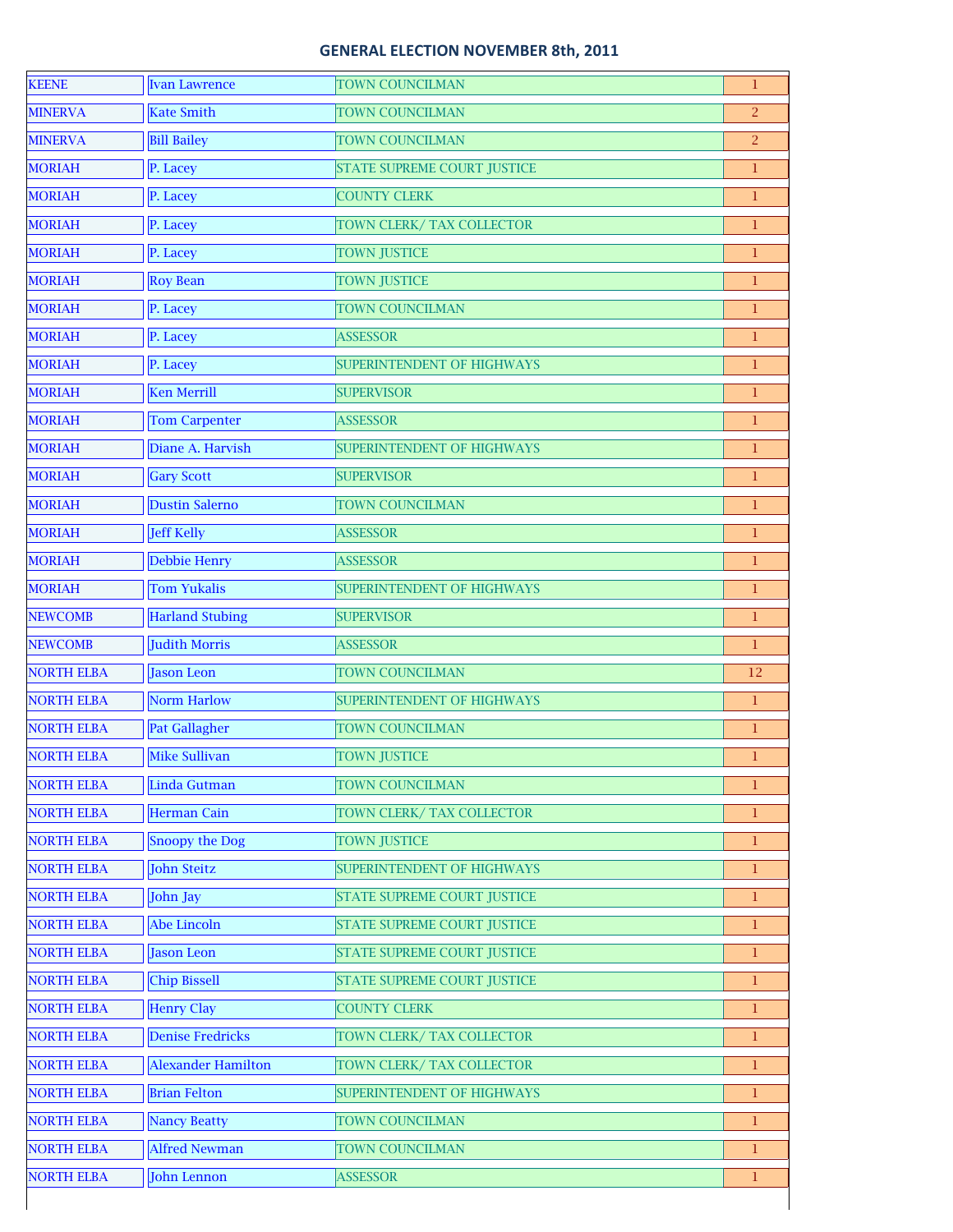| <b>NORTH ELBA</b>   | <b>Arlo Guthrie</b>      | <b>ASSESSOR</b>                    | 1              |
|---------------------|--------------------------|------------------------------------|----------------|
| <b>NORTH HUDSON</b> | <b>Brenda Bessey</b>     | <b>TOWN CLERK</b>                  | $\mathbf{1}$   |
| <b>SCHROON</b>      | J. Beck                  | <b>SUPERVISOR</b>                  | 1              |
| <b>SCHROON</b>      | <b>Tim Filler</b>        | <b>SUPERVISOR</b>                  | $\mathbf{1}$   |
| <b>SCHROON</b>      | <b>Lisa VanDerwell</b>   | TOWN CLERK/ TAX COLLECTOR          | 1              |
| <b>SCHROON</b>      | <b>Marty Welch</b>       | <b>ASSESSOR</b>                    | 1              |
| <b>SCHROON</b>      | <b>Bill Tribou</b>       | <b>TOWN COUNCILMAN</b>             | 1              |
| <b>ST ARMAND</b>    | <b>Brian P. Barrett</b>  | <b>STATE SUPREME COURT JUSTICE</b> | 1              |
| <b>ST ARMAND</b>    | <b>Bryan L. Kennelly</b> | <b>STATE SUPREME COURT JUSTICE</b> | 1              |
| <b>TICONDEROGA</b>  | <b>Ron Drinkwine</b>     | <b>SUPERVISOR</b>                  | 77             |
| <b>TICONDEROGA</b>  | <b>Brandi Banish</b>     | <b>SUPERVISOR</b>                  | 5              |
| <b>TICONDEROGA</b>  | <b>Brandy Banish</b>     | <b>TOWN COUNCILMAN</b>             | 49             |
| <b>TICONDEROGA</b>  | <b>Ron Drinkwine</b>     | <b>TOWN COUNCILMAN</b>             | 4              |
| <b>TICONDEROGA</b>  | Mr. Majors               | <b>TOWN COUNCILMAN</b>             | $\mathbf{1}$   |
| <b>TICONDEROGA</b>  | <b>Paul Sharkey</b>      | SUPERINTENDENT OF HIGHWAYS         | 3              |
| <b>TICONDEROGA</b>  | <b>Phil Huestis</b>      | SUPERINTENDENT OF HIGHWAYS         | 1              |
| <b>TICONDEROGA</b>  | Obama                    | STATE SUPREME COURT JUSTICE        | 3              |
| <b>TICONDEROGA</b>  | Obama                    | <b>COUNTY CLERK</b>                | 1              |
| <b>TICONDEROGA</b>  | <b>Richard Holroyd</b>   | <b>COUNTY CLERK</b>                | 1              |
| <b>TICONDEROGA</b>  | <b>Dorcey Crammond</b>   | <b>SUPERVISOR</b>                  | $\mathbf{1}$   |
| <b>TICONDEROGA</b>  | <b>Steve Boyce</b>       | <b>SUPERVISOR</b>                  | 1              |
| <b>TICONDEROGA</b>  | <b>Richard Holroyd</b>   | <b>SUPERVISOR</b>                  | $\mathbf{1}$   |
| <b>TICONDEROGA</b>  | Obama                    | <b>SUPERVISOR</b>                  | 1              |
| <b>TICONDEROGA</b>  | <b>Richard Holroyd</b>   | TOWN CLERK/ TAX COLLECTOR          | $\mathbf{1}$   |
| <b>TICONDEROGA</b>  | Obama                    | TOWN CLERK/ TAX COLLECTOR          | 1              |
| <b>TICONDEROGA</b>  | <b>John Graves</b>       | <b>TOWN JUSTICE</b>                | $\overline{0}$ |
| <b>TICONDEROGA</b>  | Obama                    | <b>TOWN JUSTICE</b>                | $\overline{0}$ |
| <b>TICONDEROGA</b>  | <b>Richard Holroyd</b>   | <b>TOWN COUNCILMAN</b>             | 3              |
| <b>TICONDEROGA</b>  | Obama                    | <b>TOWN COUNCILMAN</b>             | $\overline{2}$ |
| <b>TICONDEROGA</b>  | <b>Benjamin Hall</b>     | <b>TOWN COUNCILMAN</b>             | 1              |
| <b>TICONDEROGA</b>  | Obama                    | SUPERINTENDENT OF HIGHWAYS         | 1              |
| <b>TICONDEROGA</b>  | <b>Brandy Shultz</b>     | TOWN COUNCILMAN                    | 1              |
| <b>TICONDEROGA</b>  | Benji                    | <b>SUPERVISOR</b>                  | 1              |
| <b>TICONDEROGA</b>  | <b>Daffy Duck</b>        | <b>SUPERVISOR</b>                  | 1              |
| <b>TICONDEROGA</b>  | <b>Benjamin Hall</b>     | <b>SUPERVISOR</b>                  | $\overline{2}$ |
| <b>TICONDEROGA</b>  | <b>Richard Drinkwine</b> | TOWN CLERK/ TAX COLLECTOR          | 1              |
| <b>TICONDEROGA</b>  | <b>Terry Brannock</b>    | <b>SUPERVISOR</b>                  | $\mathbf{1}$   |
| <b>TICONDEROGA</b>  | <b>Mickey Mouse</b>      | <b>SUPERVISOR</b>                  | 1              |
| <b>TICONDEROGA</b>  | <b>Jim Major</b>         | <b>SUPERVISOR</b>                  | $\overline{3}$ |
| <b>TICONDEROGA</b>  | <b>Brandy Banish</b>     | TOWN CLERK/ TAX COLLECTOR          | 1              |
|                     |                          |                                    |                |